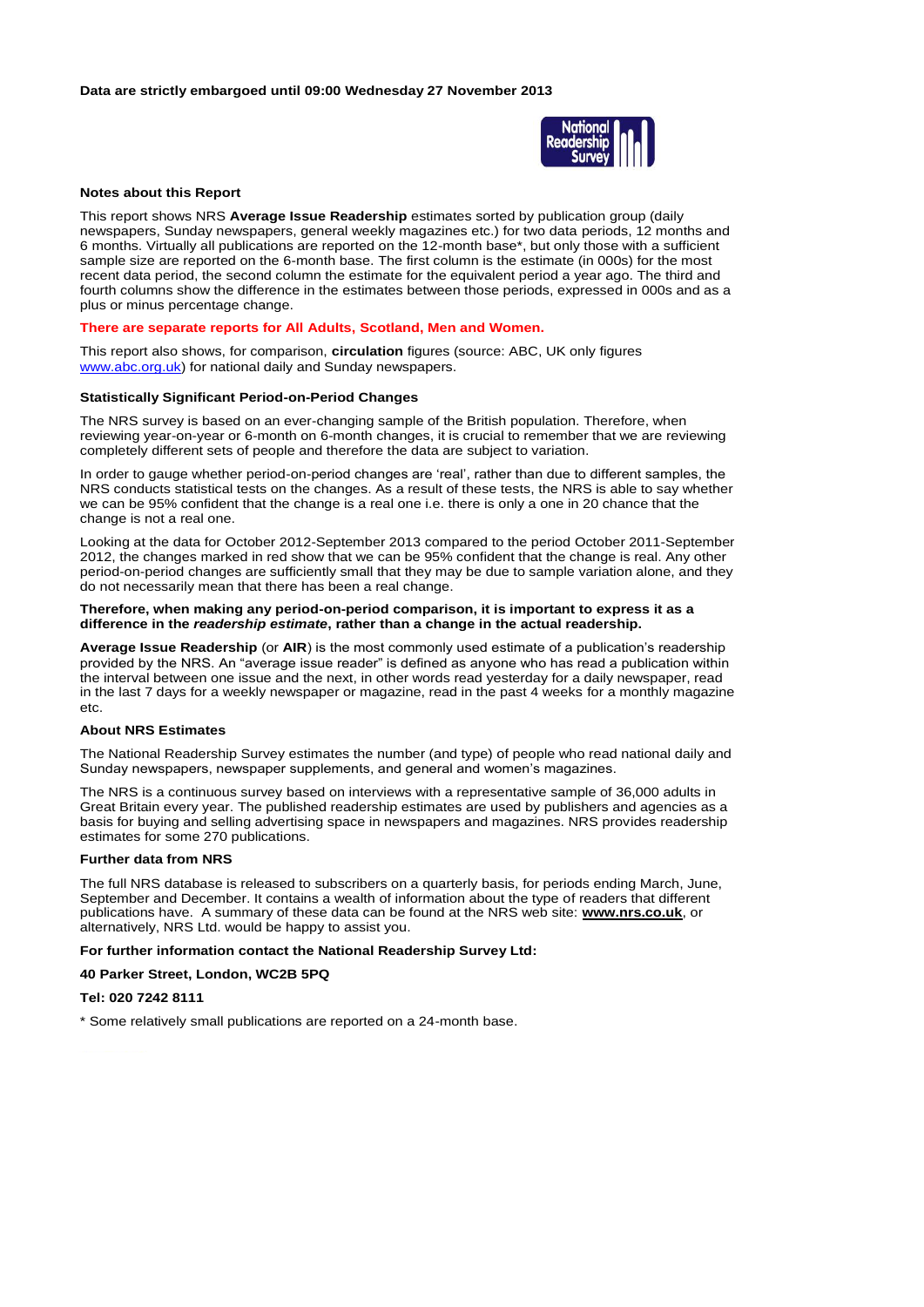

**NRS Estimates of Average Issue Readership for latest 12 & 6 month periods ending September 2013**

|                                                                                                                                                                                                                                                                                                                                                                                                                                                                                                                                                                                                                                                                                                                                                                                                                                                                                                                                                                                                                                                                                                                                                                                                                                                                                                                                                                                                                                                                                                                                                                                                                                                                                                                                                                                                                                                                                                                                                                                                                    |                          | 12-MONTH DATA            |                         |                 |                          |                    | 12-MONTH DATA: ABC (UK ONLY) |                  |                          | <b>6-MONTH DATA</b> |                                |                  |
|--------------------------------------------------------------------------------------------------------------------------------------------------------------------------------------------------------------------------------------------------------------------------------------------------------------------------------------------------------------------------------------------------------------------------------------------------------------------------------------------------------------------------------------------------------------------------------------------------------------------------------------------------------------------------------------------------------------------------------------------------------------------------------------------------------------------------------------------------------------------------------------------------------------------------------------------------------------------------------------------------------------------------------------------------------------------------------------------------------------------------------------------------------------------------------------------------------------------------------------------------------------------------------------------------------------------------------------------------------------------------------------------------------------------------------------------------------------------------------------------------------------------------------------------------------------------------------------------------------------------------------------------------------------------------------------------------------------------------------------------------------------------------------------------------------------------------------------------------------------------------------------------------------------------------------------------------------------------------------------------------------------------|--------------------------|--------------------------|-------------------------|-----------------|--------------------------|--------------------|------------------------------|------------------|--------------------------|---------------------|--------------------------------|------------------|
|                                                                                                                                                                                                                                                                                                                                                                                                                                                                                                                                                                                                                                                                                                                                                                                                                                                                                                                                                                                                                                                                                                                                                                                                                                                                                                                                                                                                                                                                                                                                                                                                                                                                                                                                                                                                                                                                                                                                                                                                                    | OCT'12-<br><b>SEP'13</b> | OCT'11-<br><b>SEP'12</b> | Difference year-on-year |                 | OCT'12-<br><b>SEP'13</b> | OCT'11-<br>SEP'12  | Difference year-on-year      |                  | APR'13-<br><b>SEP'13</b> | APR'12-             | SEP'12 Difference year-on-year |                  |
| UNWEIGHTED SAMPLE<br>EST.POPULATION 15+ (000s)                                                                                                                                                                                                                                                                                                                                                                                                                                                                                                                                                                                                                                                                                                                                                                                                                                                                                                                                                                                                                                                                                                                                                                                                                                                                                                                                                                                                                                                                                                                                                                                                                                                                                                                                                                                                                                                                                                                                                                     | 36,154<br>51,245         | 35,786<br>50,525         |                         |                 |                          |                    |                              |                  | 18,254<br>51,454         | 18,406<br>50,620    |                                |                  |
|                                                                                                                                                                                                                                                                                                                                                                                                                                                                                                                                                                                                                                                                                                                                                                                                                                                                                                                                                                                                                                                                                                                                                                                                                                                                                                                                                                                                                                                                                                                                                                                                                                                                                                                                                                                                                                                                                                                                                                                                                    | 000s                     | 000s                     | 000s                    | %               |                          |                    |                              |                  | 000s                     | 000s                | 000s                           | %                |
| Daily Newspapers - 6 Day AIR                                                                                                                                                                                                                                                                                                                                                                                                                                                                                                                                                                                                                                                                                                                                                                                                                                                                                                                                                                                                                                                                                                                                                                                                                                                                                                                                                                                                                                                                                                                                                                                                                                                                                                                                                                                                                                                                                                                                                                                       |                          |                          |                         |                 |                          |                    |                              |                  |                          |                     |                                |                  |
| The Daily Telegraph                                                                                                                                                                                                                                                                                                                                                                                                                                                                                                                                                                                                                                                                                                                                                                                                                                                                                                                                                                                                                                                                                                                                                                                                                                                                                                                                                                                                                                                                                                                                                                                                                                                                                                                                                                                                                                                                                                                                                                                                | 1,312                    | 1,394                    | $-82$                   | $-6%$           | 532.767                  | 563,555            | $-30,788$                    | $-5%$            | 1,293                    | 1,373               | $-80$                          | $-6%$            |
| <b>Financial Times</b>                                                                                                                                                                                                                                                                                                                                                                                                                                                                                                                                                                                                                                                                                                                                                                                                                                                                                                                                                                                                                                                                                                                                                                                                                                                                                                                                                                                                                                                                                                                                                                                                                                                                                                                                                                                                                                                                                                                                                                                             | 296                      | 285                      | $+11$                   | $+4%$           | 81,288                   | 93,052             | $-11,764$                    | $-13%$           |                          |                     |                                |                  |
| The Guardian                                                                                                                                                                                                                                                                                                                                                                                                                                                                                                                                                                                                                                                                                                                                                                                                                                                                                                                                                                                                                                                                                                                                                                                                                                                                                                                                                                                                                                                                                                                                                                                                                                                                                                                                                                                                                                                                                                                                                                                                       | 890                      | 1,062                    | $-172$                  | $-16%$          | 193,038                  | 213,732            | $-20,694$                    | $-10%$           | 820                      | 1,094               | $-273$                         | $-25%$           |
| The Independent                                                                                                                                                                                                                                                                                                                                                                                                                                                                                                                                                                                                                                                                                                                                                                                                                                                                                                                                                                                                                                                                                                                                                                                                                                                                                                                                                                                                                                                                                                                                                                                                                                                                                                                                                                                                                                                                                                                                                                                                    | 393<br>568               | 506<br>561               | $-114$<br>$+7$          | $-22%$<br>$+1%$ | 74,301<br>299,586        | 100,960<br>258,473 | $-26,660$<br>41,113          | $-26%$<br>$+16%$ | 373                      | 474                 | $-102$                         | $-21%$           |
| The Times                                                                                                                                                                                                                                                                                                                                                                                                                                                                                                                                                                                                                                                                                                                                                                                                                                                                                                                                                                                                                                                                                                                                                                                                                                                                                                                                                                                                                                                                                                                                                                                                                                                                                                                                                                                                                                                                                                                                                                                                          | 1,240                    | 1,310                    | $-70$                   | $-5%$           | 374,398                  | 379,600            | $-5,203$                     | $-1%$            | 1,194                    | 1,315               | $-121$                         | $-9%$            |
| Daily Express                                                                                                                                                                                                                                                                                                                                                                                                                                                                                                                                                                                                                                                                                                                                                                                                                                                                                                                                                                                                                                                                                                                                                                                                                                                                                                                                                                                                                                                                                                                                                                                                                                                                                                                                                                                                                                                                                                                                                                                                      | 1,114                    | 1,265                    | $-151$                  | $-12%$          | 511,683                  | 556,842            | $-45,160$                    | $-8%$            | 1,135                    | 1,220               | $-85$                          | $-7%$            |
| Daily Mail                                                                                                                                                                                                                                                                                                                                                                                                                                                                                                                                                                                                                                                                                                                                                                                                                                                                                                                                                                                                                                                                                                                                                                                                                                                                                                                                                                                                                                                                                                                                                                                                                                                                                                                                                                                                                                                                                                                                                                                                         | 4,269                    | 4,320                    | $-51$                   | $-1%$           | 1,698,487                | 1,808,970          | $-110.484$                   | $-6%$            | 4,206                    | 4,159               | $+47$                          | $+1%$            |
| Daily Mirror/Record                                                                                                                                                                                                                                                                                                                                                                                                                                                                                                                                                                                                                                                                                                                                                                                                                                                                                                                                                                                                                                                                                                                                                                                                                                                                                                                                                                                                                                                                                                                                                                                                                                                                                                                                                                                                                                                                                                                                                                                                | 3,357                    | 3,849                    | -491                    | $-13%$          | 1,191,151                | 1,262,612          | $-71,461$                    | $-6%$            | 3,176                    | 3,688               | -513                           | $-14%$           |
| Daily Mirror                                                                                                                                                                                                                                                                                                                                                                                                                                                                                                                                                                                                                                                                                                                                                                                                                                                                                                                                                                                                                                                                                                                                                                                                                                                                                                                                                                                                                                                                                                                                                                                                                                                                                                                                                                                                                                                                                                                                                                                                       | 2,639                    | 3,062                    | $-424$                  | $-14%$          | 947,873                  | 991,979            | $-44,106$                    | $-4%$            | 2,486                    | 2,921               | $-435$                         | $-15%$           |
| Daily Record                                                                                                                                                                                                                                                                                                                                                                                                                                                                                                                                                                                                                                                                                                                                                                                                                                                                                                                                                                                                                                                                                                                                                                                                                                                                                                                                                                                                                                                                                                                                                                                                                                                                                                                                                                                                                                                                                                                                                                                                       | 747                      | 810                      | -64                     | $-8%$           | 243,278                  | 270,633            | $-27,355$                    | $-10%$           | 718                      | 790                 | $-72$                          | $-9%$            |
| Daily Star                                                                                                                                                                                                                                                                                                                                                                                                                                                                                                                                                                                                                                                                                                                                                                                                                                                                                                                                                                                                                                                                                                                                                                                                                                                                                                                                                                                                                                                                                                                                                                                                                                                                                                                                                                                                                                                                                                                                                                                                         | 1,158                    | 1,421                    | $-263$                  | $-19%$          | 474,134                  | 537,795            | $-63,662$                    | $-12%$           | 1,206                    | 1,447               | $-241$                         | $-17%$           |
| The Sun                                                                                                                                                                                                                                                                                                                                                                                                                                                                                                                                                                                                                                                                                                                                                                                                                                                                                                                                                                                                                                                                                                                                                                                                                                                                                                                                                                                                                                                                                                                                                                                                                                                                                                                                                                                                                                                                                                                                                                                                            | 6,123                    | 7,084                    | -961                    | $-14%$          | 2,191,226                | 2,479,509          | -288,283                     | $-12%$           | 5,917                    | 7,085               | -1168                          | -16%             |
| Daily Newspapers - 5 Day AIR                                                                                                                                                                                                                                                                                                                                                                                                                                                                                                                                                                                                                                                                                                                                                                                                                                                                                                                                                                                                                                                                                                                                                                                                                                                                                                                                                                                                                                                                                                                                                                                                                                                                                                                                                                                                                                                                                                                                                                                       |                          |                          |                         |                 |                          |                    |                              |                  |                          |                     |                                |                  |
| London Ev Standard                                                                                                                                                                                                                                                                                                                                                                                                                                                                                                                                                                                                                                                                                                                                                                                                                                                                                                                                                                                                                                                                                                                                                                                                                                                                                                                                                                                                                                                                                                                                                                                                                                                                                                                                                                                                                                                                                                                                                                                                 | 1,565                    | 1,553                    | $+13$                   | $+1%$           | 696,993                  | 700,202            | $-3,209$                     | $-0%$            | 1,439                    | 1,557               | $-119$                         | $-8%$            |
| Metro                                                                                                                                                                                                                                                                                                                                                                                                                                                                                                                                                                                                                                                                                                                                                                                                                                                                                                                                                                                                                                                                                                                                                                                                                                                                                                                                                                                                                                                                                                                                                                                                                                                                                                                                                                                                                                                                                                                                                                                                              | 3,299                    | 3,633                    | $-334$                  | $-9%$           | 1,360,803                | 1,379,763          | $-18,960$                    | $-1%$            | 3,038                    | 3,506               | $-468$                         | $-13%$           |
| Daily Morning/Evening Regionals                                                                                                                                                                                                                                                                                                                                                                                                                                                                                                                                                                                                                                                                                                                                                                                                                                                                                                                                                                                                                                                                                                                                                                                                                                                                                                                                                                                                                                                                                                                                                                                                                                                                                                                                                                                                                                                                                                                                                                                    |                          |                          |                         |                 |                          |                    |                              |                  |                          |                     |                                |                  |
| The Press and Journal                                                                                                                                                                                                                                                                                                                                                                                                                                                                                                                                                                                                                                                                                                                                                                                                                                                                                                                                                                                                                                                                                                                                                                                                                                                                                                                                                                                                                                                                                                                                                                                                                                                                                                                                                                                                                                                                                                                                                                                              | 172                      | 201                      | $-29$                   | $-14%$          |                          |                    |                              |                  |                          |                     |                                |                  |
| The Courier - Dundee                                                                                                                                                                                                                                                                                                                                                                                                                                                                                                                                                                                                                                                                                                                                                                                                                                                                                                                                                                                                                                                                                                                                                                                                                                                                                                                                                                                                                                                                                                                                                                                                                                                                                                                                                                                                                                                                                                                                                                                               | 135                      | 127                      | $+7$                    | $+6%$           |                          |                    |                              |                  |                          |                     |                                |                  |
| The Herald                                                                                                                                                                                                                                                                                                                                                                                                                                                                                                                                                                                                                                                                                                                                                                                                                                                                                                                                                                                                                                                                                                                                                                                                                                                                                                                                                                                                                                                                                                                                                                                                                                                                                                                                                                                                                                                                                                                                                                                                         | 109                      | 160                      | $-51$                   | $-32%$          |                          |                    |                              |                  |                          |                     |                                |                  |
| Glasgow Evening Times*                                                                                                                                                                                                                                                                                                                                                                                                                                                                                                                                                                                                                                                                                                                                                                                                                                                                                                                                                                                                                                                                                                                                                                                                                                                                                                                                                                                                                                                                                                                                                                                                                                                                                                                                                                                                                                                                                                                                                                                             | 126                      | 140                      | $-14$                   | $-10%$          |                          |                    |                              |                  |                          |                     |                                |                  |
| The Scotsman*<br>Yorkshire Post*                                                                                                                                                                                                                                                                                                                                                                                                                                                                                                                                                                                                                                                                                                                                                                                                                                                                                                                                                                                                                                                                                                                                                                                                                                                                                                                                                                                                                                                                                                                                                                                                                                                                                                                                                                                                                                                                                                                                                                                   | 108<br>122               | 129<br>134               | $-20$<br>$-12$          | $-16%$<br>$-9%$ |                          |                    |                              |                  |                          |                     |                                |                  |
| The National (Net)<br>The combined figures for THE NATIONAL are net readership figures for Birmingham Mail, Hull Daily Mail,<br>The Chronicle (Newcastle), Express and Star (West Midlands), Lancashire Evening Post,<br>Leicester Mercury, Liverpool Echo, London Evening Standard, Manchester Evening News,<br>Nottingham Post, Bristol Post, The Sentinel (Staffordshire), South Wales Echo,<br>South Wales Evening Post, The Star (Sheffield, Doncaster) and Yorkshire Evening Post.<br>1 Local (net)<br>The combined figures for 1 LOCAL are net readership figures for Birmingham Mail, Burton Mail, Cambridge News,<br>Coventry Telegraph, Daily Echo (Bournemouth), Daily Echo (Southampton), Daily Gazette (Colchester),<br>Daily Post (Wales), Derby Telegraph, Dorset Echo, East Anglian Daily Times, Eastern Daily Press, Echo (Basildon),<br>Echo (Southend), Edinburgh Evening News, Evening Chronicle (Newcastle), Evening Express (Aberdeen),<br>Evening Gazette (Teesside), Middlesbrough, Stockton, Evening Telegraph (Dundee), Evening Times (Glasgow),<br>Express & Star (West Midlands), Gloucestershire Echo, Greenock Telegraph, Grimsby Telegraph, Hartlepool Mail,<br>Hull Daily Mail, Ipswich Star, Lancashire Evening Post, Lancashire Telegraph, Leicester Mercury, Liverpool Echo,<br>Manchester Evening News, News & Star (Carlisle), North West Evening Mail, Norwich Evening News, Nottingham Post,<br>Nuneaton News, Oldham Evening Chronicle, Oxford Mail, Paisley Daily Express, Shropshire Star, South Wales Argus,<br>South Wales Echo, South Wales Evening Post, Sunderland Echo, Swindon Advertiser, Telegraph & Argus (Bradford),<br>The Argus (Brighton, East/West Sussex), The Bolton News, The Citizen (Gloucester), The Courier (Dundee),<br>The Gazette (Blackpool), The Herald (Plymouth), The Herald (Scotland), The Huddersfield Daily Examiner,<br>The Journal (Newcastle), The Leader (Chester), The Leader (Wrexham), The News (Portsmouth), The Northern Echo, | 3,437<br>5,277           | n/a<br>n/a               |                         |                 |                          |                    |                              |                  | 3,254<br>5,181           | n/a<br>n/a          |                                |                  |
| Bristol Post, The Press (York), The Press and Journal (Aberdeen), The Scotsman, The Sentinel (Staffordshire),<br>The Shields Gazette, The Star (Sheffield), Western Daily Press, Western Mail (Wales),<br>Western Morning News (Plymouth), Wigan Evening Post, Worcester News, Yorkshire Evening Post, Yorkshire Post.                                                                                                                                                                                                                                                                                                                                                                                                                                                                                                                                                                                                                                                                                                                                                                                                                                                                                                                                                                                                                                                                                                                                                                                                                                                                                                                                                                                                                                                                                                                                                                                                                                                                                             |                          |                          |                         |                 |                          |                    |                              |                  |                          |                     |                                |                  |
| <b>Sunday Newspapers</b><br>The Observer                                                                                                                                                                                                                                                                                                                                                                                                                                                                                                                                                                                                                                                                                                                                                                                                                                                                                                                                                                                                                                                                                                                                                                                                                                                                                                                                                                                                                                                                                                                                                                                                                                                                                                                                                                                                                                                                                                                                                                           | 905                      | 1,054                    | $-150$                  | $-14%$          | 218,797                  | 246,763            | $-27,966$                    | $-11%$           | 852                      | 970                 | $-117$                         | $-12%$           |
| The Sunday Telegraph                                                                                                                                                                                                                                                                                                                                                                                                                                                                                                                                                                                                                                                                                                                                                                                                                                                                                                                                                                                                                                                                                                                                                                                                                                                                                                                                                                                                                                                                                                                                                                                                                                                                                                                                                                                                                                                                                                                                                                                               | 1,329                    | 1,408                    | $-79$                   | $-6%$           | 418,492                  | 443,095            | $-24,603$                    | $-6%$            | 1,287                    | 1,395               | $-108$                         | $-8%$            |
| The Independent on Sunday                                                                                                                                                                                                                                                                                                                                                                                                                                                                                                                                                                                                                                                                                                                                                                                                                                                                                                                                                                                                                                                                                                                                                                                                                                                                                                                                                                                                                                                                                                                                                                                                                                                                                                                                                                                                                                                                                                                                                                                          | 472                      | 535                      | $-63$                   | $-12%$          | 113,726                  | 123,267            | $-9,541$                     | $-8%$            | 431                      | 545                 | $-114$                         | $-21%$           |
| The Sunday Times                                                                                                                                                                                                                                                                                                                                                                                                                                                                                                                                                                                                                                                                                                                                                                                                                                                                                                                                                                                                                                                                                                                                                                                                                                                                                                                                                                                                                                                                                                                                                                                                                                                                                                                                                                                                                                                                                                                                                                                                   | 2,522                    | 2,508                    | $+14$                   | $+1%$           | 726,745                  | 783,536            | -56,791                      | $-7%$            | 2,458                    | 2,513               | $-55$                          | $-2%$            |
| The Mail on Sunday                                                                                                                                                                                                                                                                                                                                                                                                                                                                                                                                                                                                                                                                                                                                                                                                                                                                                                                                                                                                                                                                                                                                                                                                                                                                                                                                                                                                                                                                                                                                                                                                                                                                                                                                                                                                                                                                                                                                                                                                 | 4,555                    | 4,891                    | $-336$                  | $-7%$           | 1,503,286                | 1,652,729          | $-149,444$                   | $-9%$            | 4,310                    | 4,681               | $-371$                         | $-8%$            |
| Sunday Express                                                                                                                                                                                                                                                                                                                                                                                                                                                                                                                                                                                                                                                                                                                                                                                                                                                                                                                                                                                                                                                                                                                                                                                                                                                                                                                                                                                                                                                                                                                                                                                                                                                                                                                                                                                                                                                                                                                                                                                                     | 1,062                    | 1,330                    | $-268$                  | $-20%$          | 451,927                  | 531,063            | $-79,137$                    | $-15%$           | 1,069                    | 1,289               | $-219$                         | $-17%$           |
| Sunday People<br>The Sun (Sunday)                                                                                                                                                                                                                                                                                                                                                                                                                                                                                                                                                                                                                                                                                                                                                                                                                                                                                                                                                                                                                                                                                                                                                                                                                                                                                                                                                                                                                                                                                                                                                                                                                                                                                                                                                                                                                                                                                                                                                                                  | 790<br>5,424             | 1,357<br>n/a             | $-567$                  | $-42%$          | 391,843<br>1,831,211     | 540,706<br>n/a     | $-148,863$                   | $-28%$           | 747<br>5,149             | 1,140<br>6,057      | $-393$<br>$-909$               | $-34%$<br>$-15%$ |
| Sunday Mail                                                                                                                                                                                                                                                                                                                                                                                                                                                                                                                                                                                                                                                                                                                                                                                                                                                                                                                                                                                                                                                                                                                                                                                                                                                                                                                                                                                                                                                                                                                                                                                                                                                                                                                                                                                                                                                                                                                                                                                                        | 865                      | 948                      | $-83$                   | $-9%$           | 277,122                  | 328,427            | $-51,305$                    | $-16%$           | 837                      | 878                 | $-41$                          | $-5%$            |
| Sunday Mirror                                                                                                                                                                                                                                                                                                                                                                                                                                                                                                                                                                                                                                                                                                                                                                                                                                                                                                                                                                                                                                                                                                                                                                                                                                                                                                                                                                                                                                                                                                                                                                                                                                                                                                                                                                                                                                                                                                                                                                                                      | 2,688                    | 3,657                    | $-968$                  | $-26%$          | 971,825                  | 1,252,376          | -280,552                     | $-22%$           | 2,572                    | 3,149               | -577                           | -18%             |
| The Sunday Post                                                                                                                                                                                                                                                                                                                                                                                                                                                                                                                                                                                                                                                                                                                                                                                                                                                                                                                                                                                                                                                                                                                                                                                                                                                                                                                                                                                                                                                                                                                                                                                                                                                                                                                                                                                                                                                                                                                                                                                                    | 606                      | 787                      | $-181$                  | $-23%$          | 235,918                  | 278,994            | $-43,077$                    | $-15%$           | 588                      | 705                 | $-116$                         | $-17%$           |
| Daily Star Sunday                                                                                                                                                                                                                                                                                                                                                                                                                                                                                                                                                                                                                                                                                                                                                                                                                                                                                                                                                                                                                                                                                                                                                                                                                                                                                                                                                                                                                                                                                                                                                                                                                                                                                                                                                                                                                                                                                                                                                                                                  | 869                      | 1,090                    | $-222$                  | $-20%$          | 317,987                  | 491,902            | $-173,916$                   | $-35%$           | 877                      | 925                 | $-48$                          | $-5%$            |
| Scotland on Sunday                                                                                                                                                                                                                                                                                                                                                                                                                                                                                                                                                                                                                                                                                                                                                                                                                                                                                                                                                                                                                                                                                                                                                                                                                                                                                                                                                                                                                                                                                                                                                                                                                                                                                                                                                                                                                                                                                                                                                                                                 | 150                      | 140                      | $+10$                   | $+7%$           | n/a                      | 45,804             |                              |                  |                          |                     |                                |                  |
| Sunday Herald                                                                                                                                                                                                                                                                                                                                                                                                                                                                                                                                                                                                                                                                                                                                                                                                                                                                                                                                                                                                                                                                                                                                                                                                                                                                                                                                                                                                                                                                                                                                                                                                                                                                                                                                                                                                                                                                                                                                                                                                      | 84                       | 125                      | $-41$                   | $-33%$          | n/a                      | n/a                |                              |                  |                          |                     |                                |                  |
|                                                                                                                                                                                                                                                                                                                                                                                                                                                                                                                                                                                                                                                                                                                                                                                                                                                                                                                                                                                                                                                                                                                                                                                                                                                                                                                                                                                                                                                                                                                                                                                                                                                                                                                                                                                                                                                                                                                                                                                                                    |                          |                          |                         |                 |                          |                    |                              |                  |                          |                     |                                |                  |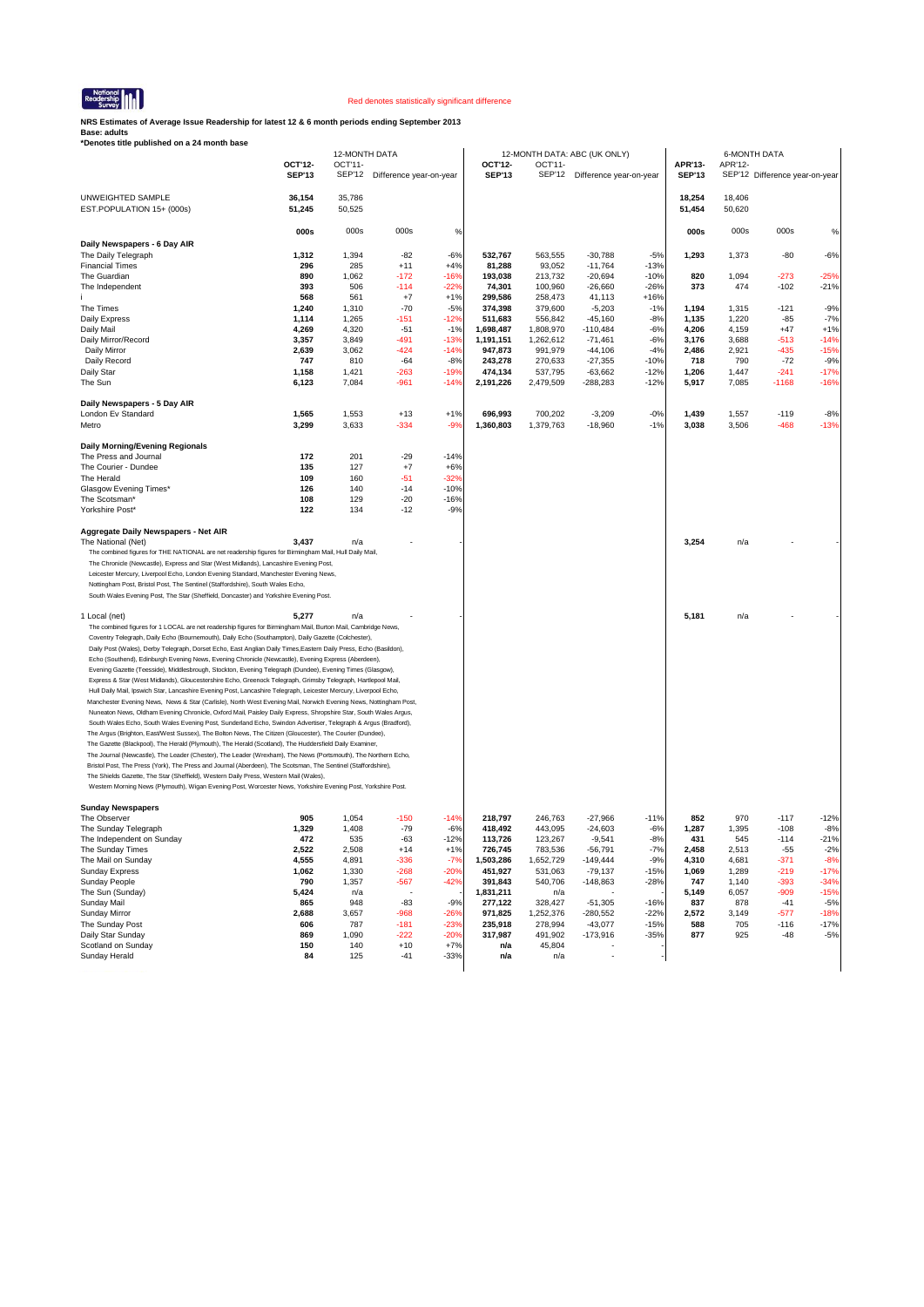

**NRS Estimates of Average Issue Readership for latest 12 & 6 month periods ending September 2013**

| *Denotes title published on a 24 month base                    |                          |               |                         |        |               |                     |                         |        |
|----------------------------------------------------------------|--------------------------|---------------|-------------------------|--------|---------------|---------------------|-------------------------|--------|
|                                                                |                          | 12-MONTH DATA |                         |        |               | <b>6-MONTH DATA</b> |                         |        |
|                                                                | OCT'12-<br><b>SEP'13</b> | $OCT'11-$     |                         |        | APR'13-       | APR'12-             |                         |        |
|                                                                |                          | SEP'12        | Difference year-on-year |        | <b>SEP'13</b> | <b>SEP'12</b>       | Difference year-on-year |        |
| UNWEIGHTED SAMPLE                                              | 36,154                   | 35,786        |                         |        | 18.254        | 18,406              |                         |        |
| EST.POPULATION 15+ (000s)                                      | 51,245                   | 50,525        |                         |        | 51,454        | 50,620              |                         |        |
|                                                                | 000s                     | 000s          | 000s                    | $\%$   | 000s          | 000s                | 000s                    | $\%$   |
| Newspaper Supplements: Weekday/Saturday<br>The Daily Telegraph |                          |               |                         |        |               |                     |                         |        |
| <b>Telegraph Magazine</b>                                      | 1,398                    | 1,456         | $-58$                   | $-4%$  | 1.338         | 1.478               | $-140$                  | $-9%$  |
| Your Money                                                     | 978                      | 1,013         | $-35$                   | $-3%$  | 975           | 1,037               | $-63$                   | $-6%$  |
| <b>Financial Times</b>                                         |                          |               |                         |        |               |                     |                         |        |
| FT Money                                                       | 185                      | 180           | $+5$                    | $+3%$  |               |                     |                         |        |
| <b>The Guardian</b>                                            |                          |               |                         |        |               |                     |                         |        |
| The Guide                                                      | 1,012                    | 1,056         | $-44$                   | $-4%$  | 963           | 1,037               | $-74$                   | $-7%$  |
| Money                                                          | 728                      | 704           | $+23$                   | $+3%$  | 695           | 678                 | $+17$                   | $+3%$  |
| Weekend                                                        | 1,055                    | 1,117         | $-61$                   | $-6%$  | 1,022         | 1,130               | $-108$                  | $-10%$ |
| The Independent                                                |                          |               |                         |        |               |                     |                         |        |
| The Independent Magazine                                       | 281                      | 350           | $-69$                   | $-20%$ | 257           | 307                 | $-50$                   | $-16%$ |
| The Times on Saturdays                                         |                          |               |                         |        |               |                     |                         |        |
| The Times Magazine                                             | 1,104                    | 1,096         | $+8$                    | $+1%$  | 1,100         | 1,073               | $+27$                   | $+3%$  |
| Saturday Review                                                | 1,061                    | 1,086         | $-25$                   | $-2%$  | 1,047         | 1,087               | $-40$                   | $-4%$  |
| <b>Daily Express</b>                                           |                          |               |                         |        |               |                     |                         |        |
| Saturday                                                       | 1,045                    | 1,166         | $-121$                  | $-10%$ | 1,099         | 1,101               | $-1$                    | $+0%$  |
| <b>Daily Mail</b><br>Weekend                                   |                          |               |                         |        |               |                     |                         |        |
|                                                                | 4,479                    | 4,618         | $-138$                  | $-3%$  | 4,368         | 4,428               | $-60$                   | $-1%$  |
| <b>Daily Mirror</b><br>We Love TV!                             | 2,000                    | 2,294         | $-294$                  | $-13%$ | 2,001         | 2,212               | $-211$                  | $-10%$ |
| <b>Daily Star</b>                                              |                          |               |                         |        |               |                     |                         |        |
| Hot TV                                                         | 677                      | 884           | $-207$                  | $-23%$ | 744           | 873                 | $-130$                  | $-15%$ |
| Daily Record                                                   |                          |               |                         |        |               |                     |                         |        |
| Saturday Plus                                                  | 578                      | 724           | $-146$                  | $-20%$ | 542           | 663                 | $-121$                  | $-18%$ |
| The Sun                                                        |                          |               |                         |        |               |                     |                         |        |
| TV Magazine                                                    | 4,711                    | 5,142         | $-431$                  | $-8%$  | 4,566         | 5,202               | $-636$                  | $-12%$ |
| <b>Evening Standard</b>                                        |                          |               |                         |        |               |                     |                         |        |
| <b>ES Magazine</b>                                             | 646                      | 625           | $+21$                   | $+3%$  | 676           | 554                 | $+122$                  | $+22%$ |
|                                                                |                          |               |                         |        |               |                     |                         |        |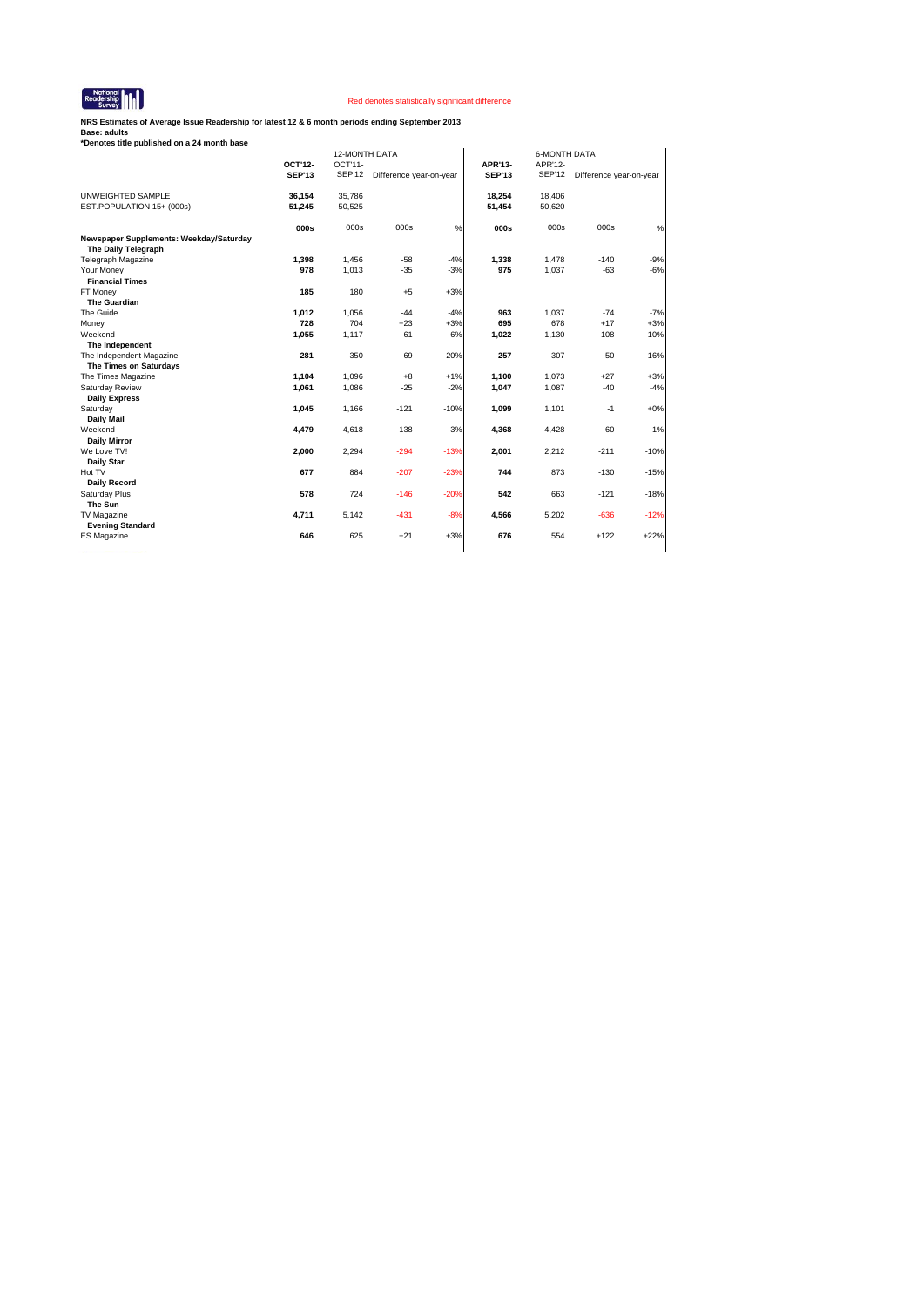

**NRS Estimates of Average Issue Readership for latest 12 & 6 month periods ending September 2013**

|                                                             |               | 12-MONTH DATA |                         |        | <b>6-MONTH DATA</b> |               |                         |        |  |
|-------------------------------------------------------------|---------------|---------------|-------------------------|--------|---------------------|---------------|-------------------------|--------|--|
|                                                             | OCT'12-       | OCT'11-       |                         |        | APR'13-             | APR'12-       |                         |        |  |
|                                                             | <b>SEP'13</b> | <b>SEP'12</b> | Difference year-on-year |        | <b>SEP'13</b>       | <b>SEP'12</b> | Difference year-on-year |        |  |
| UNWEIGHTED SAMPLE                                           | 36,154        | 35,786        |                         |        | 18,254              | 18,406        |                         |        |  |
| EST.POPULATION 15+ (000s)                                   | 51,245        | 50,525        |                         |        | 51,454              | 50,620        |                         |        |  |
|                                                             | 000s          | 000s          | 000s                    | %      | 000s                | 000s          | 000s                    | %      |  |
| <b>Newspaper Supplements: Sunday</b><br><b>The Observer</b> |               |               |                         |        |                     |               |                         |        |  |
| The Observer Magazine                                       | 762           | 783           | $-21$                   | $-3%$  | 750                 | 778           | $-28$                   | $-4%$  |  |
| Obs. Food Monthly                                           | 738           | 755           | $-16$                   | $-2%$  | 745                 | 671           | $+74$                   | $+11%$ |  |
| The Sunday Telegraph                                        |               |               |                         |        |                     |               |                         |        |  |
| Stella                                                      | 797           | 840           | $-43$                   | $-5%$  | 807                 | 783           | $+25$                   | $+3%$  |  |
| <b>Business</b>                                             | 738           | 711           | $+27$                   | $+4%$  | 714                 | 679           | $+35$                   | $+5%$  |  |
| Money                                                       | 773           | 733           | $+40$                   | $+5%$  | 742                 | 704           | $+38$                   | $+5%$  |  |
| Seven                                                       | 836           | 875           | $-40$                   | $-5%$  | 811                 | 829           | $-18$                   | $-2%$  |  |
| <b>Independent on Sunday</b>                                |               |               |                         |        |                     |               |                         |        |  |
| The New Review                                              | 275           | 344           | $-69$                   | $-20%$ | 246                 | 347           | $-102$                  | $-29%$ |  |
| <b>The Sunday Times</b>                                     |               |               |                         |        |                     |               |                         |        |  |
| The Sunday Times Magazine                                   | 2,042         | 2,021         | $+21$                   | $+1%$  | 2,015               | 2.040         | $-24$                   | $-1%$  |  |
| Style                                                       | 1,672         | 1,652         | $+20$                   | $+1%$  | 1,664               | 1,635         | $+30$                   | $+2%$  |  |
| Culture                                                     | 1,864         | 1,815         | $+49$                   | $+3%$  | 1,827               | 1,790         | $+38$                   | $+2%$  |  |
| <b>Business</b>                                             | 1,405         | 1,368         | $+38$                   | $+3%$  | 1,393               | 1,317         | $+76$                   | $+6%$  |  |
| Money                                                       | 1,456         | 1,403         | $+53$                   | $+4%$  | 1,440               | 1,367         | $+73$                   | $+5%$  |  |
| <b>Mail on Sunday</b>                                       |               |               |                         |        |                     |               |                         |        |  |
| You                                                         | 3,392         | 3,738         | $-346$                  | $-9%$  | 3,143               | 3,616         | $-474$                  | $-13%$ |  |
| Event                                                       | 3,050         | 3,353         | $-303$                  | $-9%$  | 2,730               | 3,227         | $-497$                  | $-15%$ |  |
| <b>Sunday Express</b>                                       |               |               |                         |        |                     |               |                         |        |  |
| S' Magazine                                                 | 817           | 1,017         | $-200$                  | $-20%$ | 784                 | 984           | $-200$                  | $-20%$ |  |
| Sunday Express' Financial<br><b>Sunday People</b>           | 515           | 637           | $-122$                  | $-19%$ | 475                 | 593           | $-118$                  | $-20%$ |  |
| Take It Easy!<br>The Sun (Sunday)                           | 566           | 992           | $-427$                  | $-43%$ | 535                 | 846           | $-311$                  | $-37%$ |  |
| Fabulous                                                    | 3,405         | 4,103         | $-699$                  | $-17%$ | 3,318               | 3,860         | $-542$                  | $-14%$ |  |
| <b>Sunday Mail</b>                                          |               |               |                         |        |                     |               |                         |        |  |
| Seven Days                                                  | 660           | 725           | $-64$                   | $-9%$  | 623                 | 682           | $-60$                   | $-9%$  |  |
| <b>Sunday Mirror</b>                                        |               |               |                         |        |                     |               |                         |        |  |
| <b>Holidays and Getaways</b>                                | 1,606         | 2,124         | $-518$                  | $-24%$ | 1,592               | 1,848         | $-256$                  | $-14%$ |  |
| Notebook                                                    | 1,476         | n/a           | ٠                       |        | 1,476               | n/a           | ٠                       |        |  |
| Daily Star Sunday                                           |               |               |                         |        |                     |               |                         |        |  |
| OK! Extra                                                   | 529           | 659           | $-129$                  | $-20%$ | 550                 | 567           | $-17$                   | $-3%$  |  |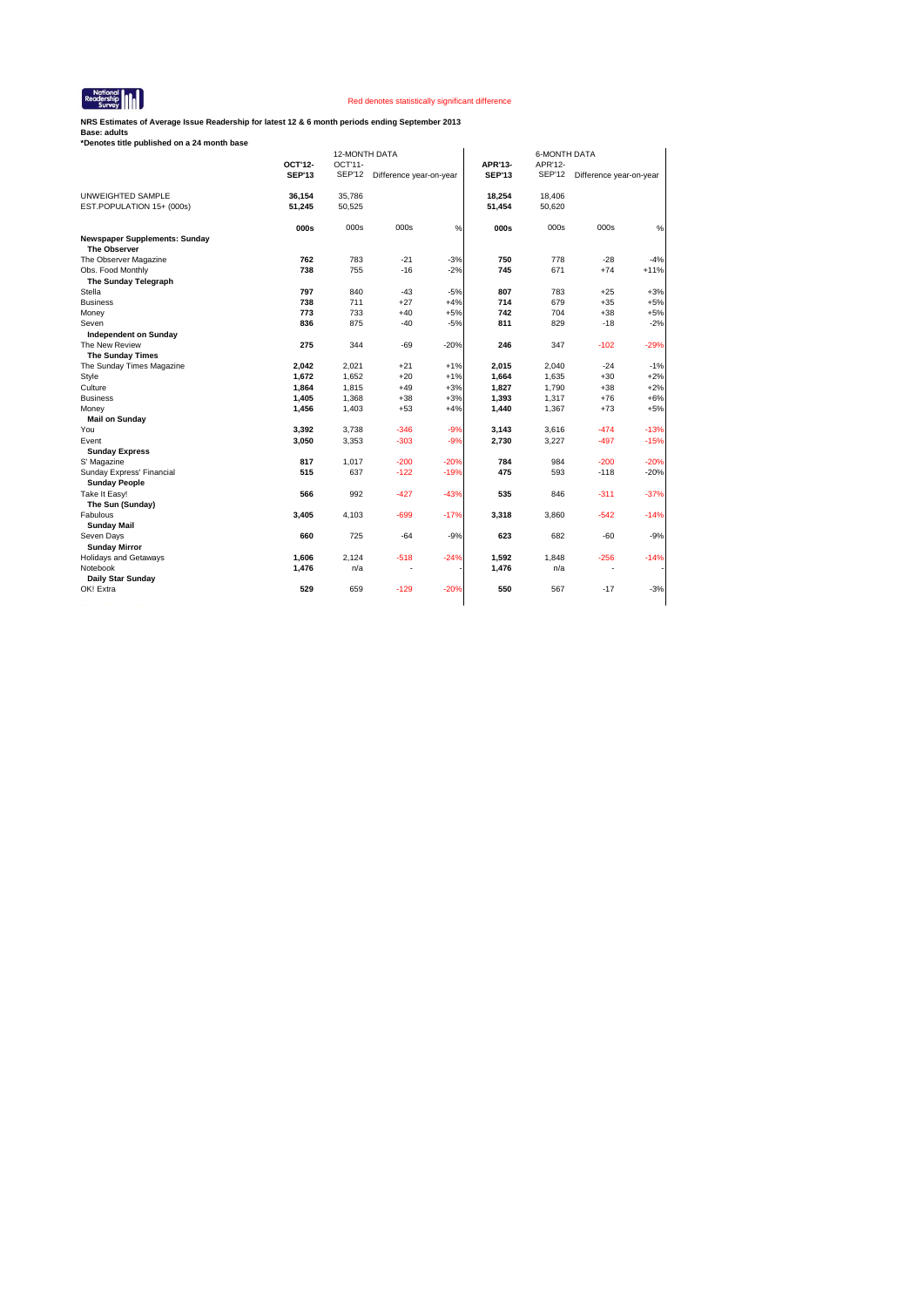

**NRS Estimates of Average Issue Readership for latest 12 & 6 month periods ending September 2013**

|                                                                                                                                                                                                                            |               | 12-MONTH DATA |                         |                  |                 |                 | 12-MONTH DATA: ABC (SCOTLAND ONLY) |                 |               | <b>6-MONTH DATA</b> |                                |                  |
|----------------------------------------------------------------------------------------------------------------------------------------------------------------------------------------------------------------------------|---------------|---------------|-------------------------|------------------|-----------------|-----------------|------------------------------------|-----------------|---------------|---------------------|--------------------------------|------------------|
|                                                                                                                                                                                                                            | OCT'12-       | OCT'11-       |                         |                  | OCT'12-         | OCT'11-         |                                    |                 | APR'13-       | APR'12-             |                                |                  |
|                                                                                                                                                                                                                            | <b>SEP'13</b> | <b>SEP'12</b> | Difference year-on-year |                  | <b>SEP'13</b>   | <b>SEP'12</b>   | Difference year-on-year            |                 | <b>SEP'13</b> |                     | SEP'12 Difference year-on-year |                  |
| UNWEIGHTED SAMPLE                                                                                                                                                                                                          | 5,073         | 5,340         |                         |                  |                 |                 |                                    |                 | 2,517         | 2,710               |                                |                  |
| EST.POPULATION 15+ (000s)                                                                                                                                                                                                  | 4,387         | 4,348         |                         |                  |                 |                 |                                    |                 | 4,398         | 4,354               |                                |                  |
|                                                                                                                                                                                                                            |               |               |                         |                  |                 |                 |                                    |                 |               |                     |                                |                  |
|                                                                                                                                                                                                                            | 000s          | 000s          | 000s                    | %                |                 |                 |                                    |                 | 000s          | 000s                | 000s                           | %                |
| Daily Newspapers - 6 Day AIR                                                                                                                                                                                               |               |               |                         |                  |                 |                 |                                    |                 |               |                     |                                |                  |
| The Daily Telegraph                                                                                                                                                                                                        | 50            | 40            | $+11$                   | $+27%$           | 18,556          | 19,537          | $-981$                             | $-5%$           | 54            | 41                  | $+13$                          | $+31%$           |
| <b>Financial Times</b>                                                                                                                                                                                                     | 16<br>44      | 15            | $+2$                    | $+11%$           | 2,654           | 3,135           | $-481$                             | $-15%$          | 47            |                     |                                |                  |
| The Guardian<br>The Independent                                                                                                                                                                                            | 17            | 50<br>19      | $-6$<br>$-2$            | $-12%$<br>$-9%$  | 10,988<br>3,172 | 12,102<br>5,139 | $-1,114$<br>$-1,967$               | $-9%$<br>$-38%$ | 20            | 42<br>20            | $+5$<br>$+1$                   | $+12%$<br>$+3%$  |
|                                                                                                                                                                                                                            | 40            | 34            | $+6$                    | $+18%$           | 18,983          | 15,678          | 3,305                              | $+21%$          |               |                     |                                |                  |
| The Times                                                                                                                                                                                                                  | 39            | 51            | $-12$                   | $-23%$           | 18,786          | 18,941          | $-156$                             | $-1%$           | 37            | 40                  | $-3$                           | $-8%$            |
| Daily Express                                                                                                                                                                                                              | 112           | 127           | $-15$                   | $-12%$           | 55,349          | 60,497          | $-5,148$                           | $-9%$           | 119           | 106                 | $+13$                          | $+12%$           |
| Daily Mail                                                                                                                                                                                                                 | 235           | 214           | $+21$                   | $+10%$           | 100,424         | 106,245         | $-5,821$                           | $-5%$           | 237           | 221                 | $+16$                          | $+7%$            |
| Daily Mirror/Record                                                                                                                                                                                                        | 756           | 827           | $-71$                   | $-9%$            | 254,227         | 279,780         | $-25,554$                          | $-9%$           | 724           | 786                 | $-61$                          | $-8%$            |
| Daily Mirror                                                                                                                                                                                                               | 49            | 59            | $-10$                   | $-16%$           | 20,159          | 21,944          | $-1,785$                           | $-8%$           | 50            | 43                  | $+7$                           | $+15%$           |
| Daily Record                                                                                                                                                                                                               | 728           | 790           | $-62$                   | $-8%$            | 234,068         | 257,837         | $-23,769$                          | $-9%$           | 695           | 762                 | $-67$                          | $-9%$            |
| Daily Star                                                                                                                                                                                                                 | 104           | 149           | $-46$                   | $-31%$           | 51,128          | 59,985          | $-8,857$                           | $-15%$          | 104<br>706    | 135                 | $-32$<br>$-72$                 | $-23%$<br>$-9%$  |
| The Sun                                                                                                                                                                                                                    | 708           | 813           | $-105$                  | $-13%$           | 272,234         | 307,591         | $-35,357$                          | $-11%$          |               | 778                 |                                |                  |
| Daily Morning/Evening Regionals                                                                                                                                                                                            |               |               |                         |                  |                 |                 |                                    |                 |               |                     |                                |                  |
| The Press and Journal                                                                                                                                                                                                      | 172           | 201           | $-29$                   | $-14%$           |                 |                 |                                    |                 |               |                     |                                |                  |
| The Courier - Dundee                                                                                                                                                                                                       | 135           | 127           | $+7$                    | $+6%$            |                 |                 |                                    |                 |               |                     |                                |                  |
| The Herald                                                                                                                                                                                                                 | 106           | 160           | $-53$                   | $-33%$           |                 |                 |                                    |                 |               |                     |                                |                  |
| Glasgow Evening Times*                                                                                                                                                                                                     | 126           | 134           | $-8$                    | $-6%$            |                 |                 |                                    |                 |               |                     |                                |                  |
| The Scotsman*                                                                                                                                                                                                              | 104           | 105           | $-1$                    | $-1%$            |                 |                 |                                    |                 |               |                     |                                |                  |
| Daily Newspapers - 5 Day AIR                                                                                                                                                                                               |               |               |                         |                  |                 |                 |                                    |                 |               |                     |                                |                  |
| Metro                                                                                                                                                                                                                      | 223           | 289           | $-66$                   | $-23%$           | 124,730         | 125,485         | $-756$                             | $-1%$           | 192           | 262                 | $-69$                          | $-27%$           |
|                                                                                                                                                                                                                            |               |               |                         |                  |                 |                 |                                    |                 |               |                     |                                |                  |
| Aggregate Daily Newspapers - Net AIR                                                                                                                                                                                       |               |               |                         |                  |                 |                 |                                    |                 |               |                     |                                |                  |
| 1 Local (net)                                                                                                                                                                                                              | 861           | n/a           |                         |                  |                 |                 |                                    |                 | 931           | n/a                 |                                |                  |
| The combined figures for 1 LOCAL are net readership figures for Birmingham Mail, Burton Mail, Cambridge News,                                                                                                              |               |               |                         |                  |                 |                 |                                    |                 |               |                     |                                |                  |
| Coventry Telegraph, Daily Echo (Bournemouth), Daily Echo (Southampton), Daily Gazette (Colchester),                                                                                                                        |               |               |                         |                  |                 |                 |                                    |                 |               |                     |                                |                  |
| Daily Post (Wales), Derby Telegraph, Dorset Echo, East Anglian Daily Times, Eastern Daily Press, Echo (Basildon),                                                                                                          |               |               |                         |                  |                 |                 |                                    |                 |               |                     |                                |                  |
| Echo (Southend), Edinburgh Evening News, Evening Chronicle (Newcastle), Evening Express (Aberdeen),                                                                                                                        |               |               |                         |                  |                 |                 |                                    |                 |               |                     |                                |                  |
| Evening Gazette (Teesside), Middlesbrough, Stockton, Evening Telegraph (Dundee), Evening Times (Glasgow),<br>Express & Star (West Midlands), Gloucestershire Echo, Greenock Telegraph, Grimsby Telegraph, Hartlepool Mail, |               |               |                         |                  |                 |                 |                                    |                 |               |                     |                                |                  |
| Hull Daily Mail, Ipswich Star, Lancashire Evening Post, Lancashire Telegraph, Leicester Mercury, Liverpool Echo,                                                                                                           |               |               |                         |                  |                 |                 |                                    |                 |               |                     |                                |                  |
| Manchester Evening News, News & Star (Carlisle), North West Evening Mail, Norwich Evening News, Nottingham Post,                                                                                                           |               |               |                         |                  |                 |                 |                                    |                 |               |                     |                                |                  |
| Nuneaton News, Oldham Evening Chronicle, Oxford Mail, Paisley Daily Express, Shropshire Star, South Wales Argus,                                                                                                           |               |               |                         |                  |                 |                 |                                    |                 |               |                     |                                |                  |
| South Wales Echo, South Wales Evening Post, Sunderland Echo, Swindon Advertiser, Telegraph & Argus (Bradford),                                                                                                             |               |               |                         |                  |                 |                 |                                    |                 |               |                     |                                |                  |
| The Argus (Brighton, East/West Sussex), The Bolton News, The Citizen (Gloucester), The Courier (Dundee),                                                                                                                   |               |               |                         |                  |                 |                 |                                    |                 |               |                     |                                |                  |
| The Gazette (Blackpool), The Herald (Plymouth), The Herald (Scotland), The Huddersfield Daily Examiner,                                                                                                                    |               |               |                         |                  |                 |                 |                                    |                 |               |                     |                                |                  |
| The Journal (Newcastle), The Leader (Chester), The Leader (Wrexham), The News (Portsmouth), The Northern Echo,                                                                                                             |               |               |                         |                  |                 |                 |                                    |                 |               |                     |                                |                  |
| Bristol Post, The Press (York), The Press and Journal (Aberdeen), The Scotsman, The Sentinel (Staffordshire),<br>The Shields Gazette, The Star (Sheffield), Western Daily Press, Western Mail (Wales),                     |               |               |                         |                  |                 |                 |                                    |                 |               |                     |                                |                  |
| Western Morning News (Plymouth), Wigan Evening Post, Worcester News, Yorkshire Evening Post, Yorkshire Post.                                                                                                               |               |               |                         |                  |                 |                 |                                    |                 |               |                     |                                |                  |
|                                                                                                                                                                                                                            |               |               |                         |                  |                 |                 |                                    |                 |               |                     |                                |                  |
| <b>Sunday Newspapers</b>                                                                                                                                                                                                   |               |               |                         |                  |                 |                 |                                    |                 |               |                     |                                |                  |
| The Observer                                                                                                                                                                                                               | 62            | 50            | $+12$                   | $+25%$           | 14,787          | 16,230          | $-1,444$                           | $-9%$           | 70            | 33                  | $+37$                          | $+110%$          |
| The Sunday Telegraph                                                                                                                                                                                                       | 45            | 41            | $+4$                    | $+9%$            | 16.401          | 17.052          | $-651$                             | $-4%$           | 36            | 45                  | -9                             | $-20%$           |
| The Independent on Sunday<br>The Sunday Times                                                                                                                                                                              | 13<br>153     | 29<br>148     | $-16$<br>$+5$           | $-55%$<br>$+4%$  | 5,743<br>47,349 | 6,545<br>51,447 | $-802$<br>$-4,098$                 | $-12%$<br>$-8%$ | 17<br>168     | 26<br>126           | -9<br>$+42$                    | $-34%$<br>$+33%$ |
| The Mail on Sunday                                                                                                                                                                                                         | 230           | 198           | $+32$                   | $+16%$           | 88.419          | 95.132          | $-6.713$                           | $-7%$           | 242           | 183                 | $+59$                          | $+32%$           |
| <b>Sunday Express</b>                                                                                                                                                                                                      | 73            | 109           | $-36$                   | $-33%$           | 32,622          | 37,121          | $-4,499$                           | $-12%$          | 85            | 85                  | $+1$                           | $+1%$            |
| Sunday People                                                                                                                                                                                                              | 17            | 38            | $-21$                   | $-55%$           | 10,803          | 16,170          | $-5,367$                           | $-33%$          | 17            | 21                  | $-4$                           | $-17%$           |
| The Sun (Sunday)                                                                                                                                                                                                           | 528           | n/a           |                         |                  | 197,945         | n/a             | n/a                                | n/a             | 509           | 586                 | $-77$                          | $-13%$           |
| Sunday Mail                                                                                                                                                                                                                | 835           | 929           | $-94$                   | $-10%$           | 267,638         | 315,296         | $-47,658$                          | $-15%$          | 806           | 863                 | $-57$                          | $-7%$            |
| Sunday Mirror                                                                                                                                                                                                              | 64            | 73            | $-10$                   | $-13%$           | 20,750          | 28,886          | $-8,136$                           | $-28%$          | 52            | 38                  | $+14$                          | $+38%$           |
| The Sunday Post                                                                                                                                                                                                            | 461           | 569           | $-108$                  | $-19%$           | 170,204         | 200,234         | $-30,030$                          | $-15%$          | 435           | 487                 | $-52$                          | $-11%$           |
| Daily Star Sunday                                                                                                                                                                                                          | 85<br>144     | 99<br>130     | $-14$<br>$+14$          | $-14%$<br>$+11%$ | 29,264<br>n/a   | 46,235<br>n/a   | $-16,971$<br>n/a                   | $-37%$<br>n/a   | 61            | 67                  | -6                             | $-9%$            |
| Scotland on Sunday<br>Sunday Herald                                                                                                                                                                                        | 82            | 122           | $-41$                   | $-33%$           | n/a             | n/a             | n/a                                | n/a             |               |                     |                                |                  |
|                                                                                                                                                                                                                            |               |               |                         |                  |                 |                 |                                    |                 |               |                     |                                |                  |
|                                                                                                                                                                                                                            |               |               |                         |                  |                 |                 |                                    |                 |               |                     |                                |                  |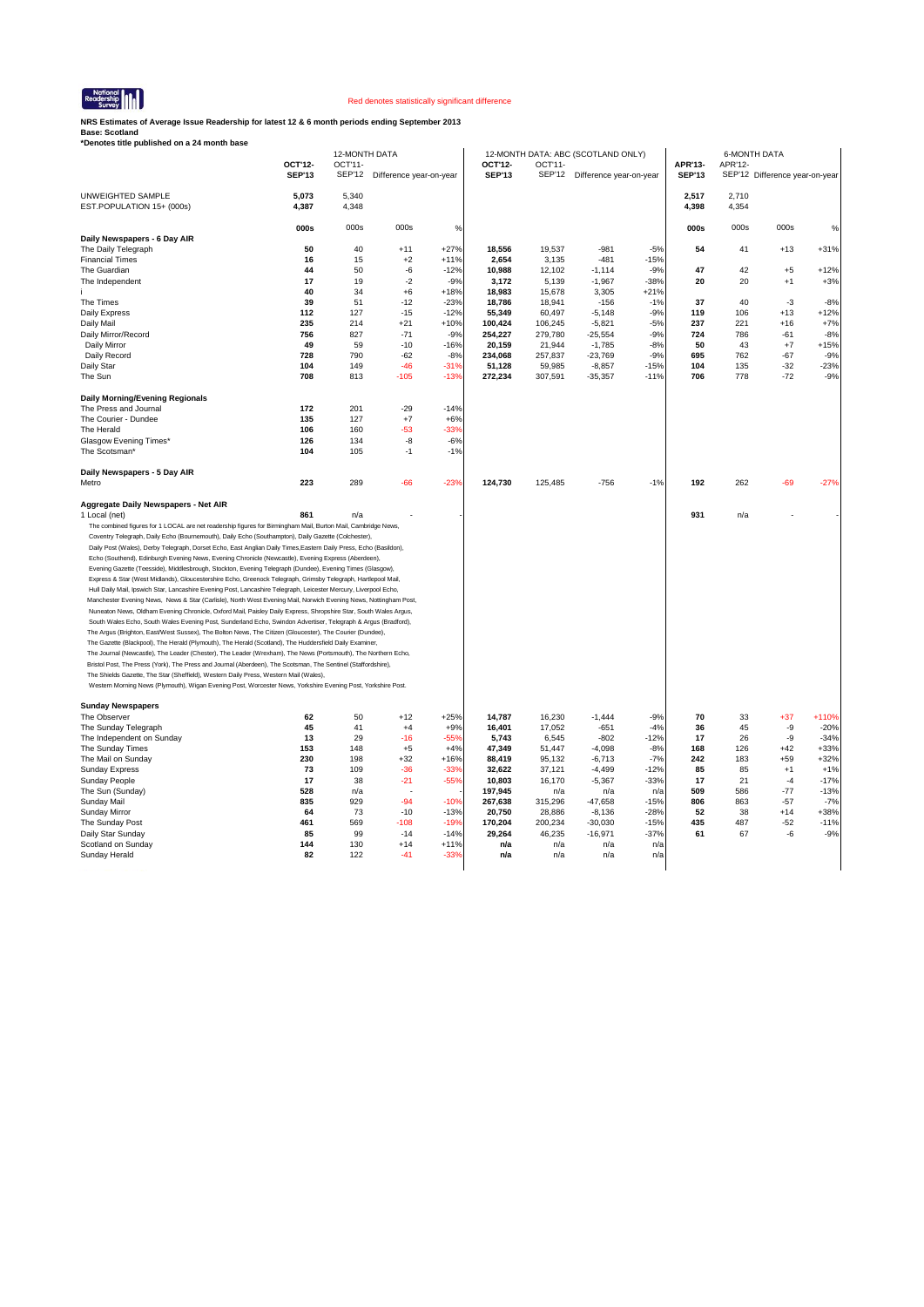

**NRS Estimates of Average Issue Readership for latest 12 & 6 month periods ending September 2013**

| EST.POPULATION 15+ (000s)                                    | OCT'12-<br><b>SEP'13</b><br>5,073<br>4,387<br>000s | OCT'11-<br><b>SEP'12</b><br>5,340<br>4,348 | Difference year-on-year |        | APR'13-<br><b>SEP'13</b><br>2,517 | APR'12-<br><b>SEP'12</b> | Difference year-on-year |        |
|--------------------------------------------------------------|----------------------------------------------------|--------------------------------------------|-------------------------|--------|-----------------------------------|--------------------------|-------------------------|--------|
| UNWEIGHTED SAMPLE<br>Newspaper Supplements: Weekday/Saturday |                                                    |                                            |                         |        |                                   |                          |                         |        |
|                                                              |                                                    |                                            |                         |        |                                   |                          |                         |        |
|                                                              |                                                    |                                            |                         |        |                                   | 2,710                    |                         |        |
|                                                              |                                                    |                                            |                         |        | 4,398                             | 4,354                    |                         |        |
|                                                              |                                                    | 000s                                       | 000s                    | %      | 000s                              | 000s                     | 000s                    | $\%$   |
| The Daily Telegraph                                          |                                                    |                                            |                         |        |                                   |                          |                         |        |
| <b>Telegraph Magazine</b>                                    | 55                                                 | 33                                         | $+22$                   | $+65%$ | 55                                | 34                       | $+21$                   | $+61%$ |
| Your Money                                                   | 38                                                 | 29                                         | $+9$                    | $+33%$ | 42                                | 28                       | $+15$                   | $+53%$ |
| <b>Financial Times</b>                                       |                                                    |                                            |                         |        |                                   |                          |                         |        |
| FT Money                                                     | 6                                                  | 11                                         | $-5$                    | $-43%$ |                                   |                          |                         |        |
| The Guardian                                                 |                                                    |                                            |                         |        |                                   |                          |                         |        |
| The Guide                                                    | 39                                                 | 47                                         | -8                      | $-16%$ | 32                                | 30                       | $+2$                    | $+7%$  |
| Money                                                        | 29                                                 | 39                                         | $-10$                   | $-26%$ | 21                                | 32                       | $-11$                   | $-34%$ |
| Weekend                                                      | 46                                                 | 52                                         | -6                      | $-12%$ | 43                                | 38                       | $+5$                    | $+13%$ |
| The Independent                                              |                                                    |                                            |                         |        |                                   |                          |                         |        |
| The Independent Magazine                                     | 16                                                 | 17                                         | $-1$                    | $-7%$  | 13                                | 10                       | $+2$                    | $+22%$ |
| The Times on Saturdays                                       |                                                    |                                            |                         |        |                                   |                          |                         |        |
| The Times Magazine                                           | 46                                                 | 39                                         | $+8$                    | $+20%$ | 48                                | 35                       | $+14$                   | +39%   |
| Saturday Review                                              | 43                                                 | 39                                         | $+4$                    | $+9%$  | 39                                | 37                       | $+2$                    | $+5%$  |
| <b>Daily Express</b>                                         |                                                    |                                            |                         |        |                                   |                          |                         |        |
| Saturday                                                     | 104                                                | 101                                        | $+3$                    | $+3%$  | 102                               | 88                       | $+14$                   | $+15%$ |
| Daily Mail                                                   |                                                    |                                            |                         |        |                                   |                          |                         |        |
| Weekend                                                      | 247                                                | 219                                        | $+28$                   | $+13%$ | 264                               | 212                      | $+52$                   | $+25%$ |
| <b>Daily Mirror</b>                                          |                                                    |                                            |                         |        |                                   |                          |                         |        |
| We Love TV!<br><b>Daily Star</b>                             | 31                                                 | 35                                         | $-4$                    | $-12%$ | 31                                | 30                       | $+1$                    | $+3%$  |
| Hot TV                                                       | 64                                                 | 97                                         | $-34$                   | $-35%$ | 57                                | 92                       | $-36$                   | $-39%$ |
| <b>Daily Record</b>                                          |                                                    |                                            |                         |        |                                   |                          |                         |        |
|                                                              | 572                                                | 705                                        | $-133$                  | $-19%$ | 533                               | 643                      | $-110$                  | $-17%$ |
| Saturday Plus<br>The Sun                                     |                                                    |                                            |                         |        |                                   |                          |                         |        |
|                                                              | 587                                                | 607                                        | $-20$                   |        | 571                               | 578                      | $-7$                    |        |
| TV Magazine                                                  |                                                    |                                            |                         | $-3%$  |                                   |                          |                         | $-1%$  |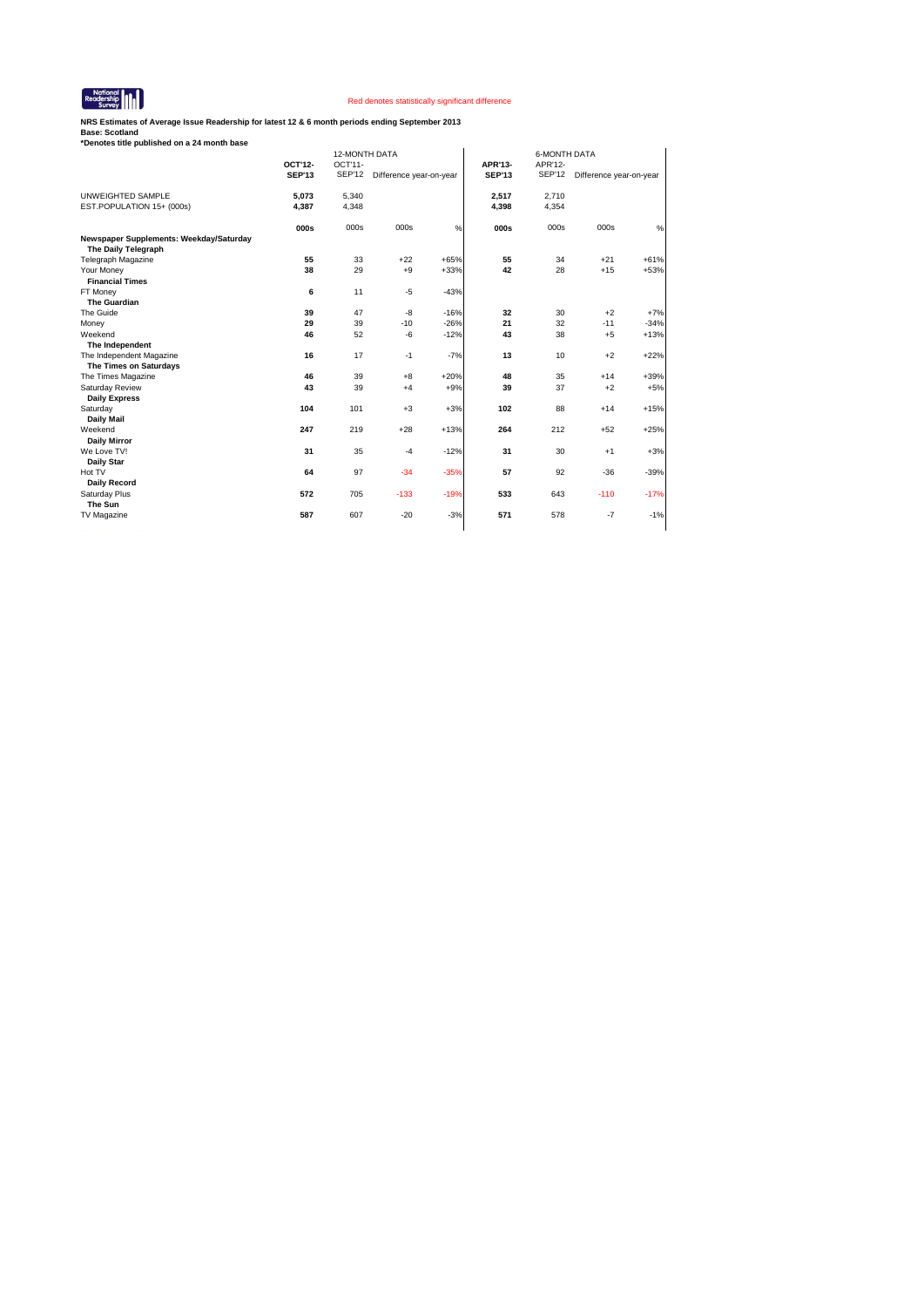

**NRS Estimates of Average Issue Readership for latest 12 & 6 month periods ending September 2013**

|                                                             |               | <b>12-MONTH DATA</b> |                         |        |               | <b>6-MONTH DATA</b> |                         |         |
|-------------------------------------------------------------|---------------|----------------------|-------------------------|--------|---------------|---------------------|-------------------------|---------|
|                                                             | OCT'12-       | OCT'11-              |                         |        | APR'13-       | APR'12-             |                         |         |
|                                                             | <b>SEP'13</b> | <b>SEP'12</b>        | Difference year-on-year |        | <b>SEP'13</b> | <b>SEP'12</b>       | Difference year-on-year |         |
| UNWEIGHTED SAMPLE                                           | 5,073         | 5,340                |                         |        | 2,517         | 2,710               |                         |         |
| EST.POPULATION 15+ (000s)                                   | 4,387         | 4,348                |                         |        | 4,398         | 4,354               |                         |         |
|                                                             | 000s          | 000s                 | 000s                    | %      | 000s          | 000s                | 000s                    | $\%$    |
| <b>Newspaper Supplements: Sunday</b><br><b>The Observer</b> |               |                      |                         |        |               |                     |                         |         |
| The Observer Magazine                                       | 54            | 36                   | $+17$                   | $+47%$ | 64            | 33                  | $+31$                   | $+95%$  |
| Obs. Food Monthly                                           | 55            | 36                   | $+19$                   | $+53%$ | 59            | 32                  | $+27$                   | $+82%$  |
| The Sunday Telegraph                                        |               |                      |                         |        |               |                     |                         |         |
| Stella                                                      | 23            | 22                   | $+2$                    | $+7%$  | 22            | 25                  | $-3$                    | $-11%$  |
| <b>Business</b>                                             | 22            | 21                   | $+2$                    | $+8%$  | 23            | 20                  | $+3$                    | $+15%$  |
| Money                                                       | 23            | 23                   | $+0$                    | $-1%$  | 22            | 23                  | $-1$                    | $-3%$   |
| Seven                                                       | 26            | 27                   | $-1$                    | $-3%$  | 20            | 26                  | $-6$                    | $-22%$  |
| <b>Independent on Sunday</b>                                |               |                      |                         |        |               |                     |                         |         |
| The New Review                                              | 11            | 19                   | $-8$                    | $-43%$ | 14            | 21                  | $-6$                    | $-30%$  |
| <b>The Sunday Times</b>                                     |               |                      |                         |        |               |                     |                         |         |
| The Sunday Times Magazine                                   | 130           | 113                  | $+17$                   | $+15%$ | 144           | 98                  | $+46$                   | $+47%$  |
| Style                                                       | 109           | 86                   | $+23$                   | $+27%$ | 119           | 78                  | $+41$                   | $+53%$  |
| Culture                                                     | 117           | 110                  | $+7$                    | $+6%$  | 123           | 92                  | $+31$                   | $+34%$  |
| <b>Business</b>                                             | 93            | 91                   | $+2$                    | $+2%$  | 95            | 75                  | $+20$                   | $+27%$  |
| Money                                                       | 98            | 97                   | $+2$                    | $+2%$  | 107           | 84                  | $+24$                   | $+28%$  |
| <b>Mail on Sunday</b>                                       |               |                      |                         |        |               |                     |                         |         |
| You                                                         | 185           | 137                  | $+48$                   | $+35%$ | 200           | 140                 | $+60$                   | $+43%$  |
| Event                                                       | 173           | 122                  | $+52$                   | $+42%$ | 177           | 125                 | $+52$                   | $+42%$  |
| <b>Sunday Express</b>                                       |               |                      |                         |        |               |                     |                         |         |
| S' Magazine                                                 | 45            | 80                   | $-35$                   | $-44%$ | 50            | 65                  | $-15$                   | $-23%$  |
| Sunday Express' Financial                                   | 30            | 39                   | $-10$                   | $-25%$ | 36            | 39                  | $-3$                    | $-8%$   |
| <b>Sunday People</b>                                        |               |                      |                         |        |               |                     |                         |         |
| Take It Easy!                                               | 14            | 28                   | $-15$                   | $-52%$ | 14            | 18                  | $-4$                    | $-22%$  |
| The Sun (Sunday)                                            |               |                      |                         |        |               |                     |                         |         |
| Fabulous                                                    | 349           | 427                  | $-78$                   | $-18%$ | 356           | 355                 | $+2$                    | $+1%$   |
| <b>Sunday Mail</b>                                          |               |                      |                         |        |               |                     |                         |         |
| Seven Days                                                  | 647           | 717                  | $-70$                   | $-10%$ | 613           | 677                 | $-65$                   | $-10%$  |
| <b>Sunday Mirror</b>                                        |               |                      |                         |        |               |                     |                         |         |
| Holidays and Getaways                                       | 35            | 41                   | $-6$                    | $-15%$ | 36            | 13                  | $+23$                   | $+170%$ |
| Notebook                                                    | 40            | n/a                  | ٠                       |        | 40            | n/a                 | ٠                       |         |
| Daily Star Sunday                                           |               |                      |                         |        |               |                     |                         |         |
| OK! Extra                                                   | 40            | 64                   | $-23$                   | $-37%$ | 32            | 32                  | $-1$                    | $-3%$   |
|                                                             |               |                      |                         |        |               |                     |                         |         |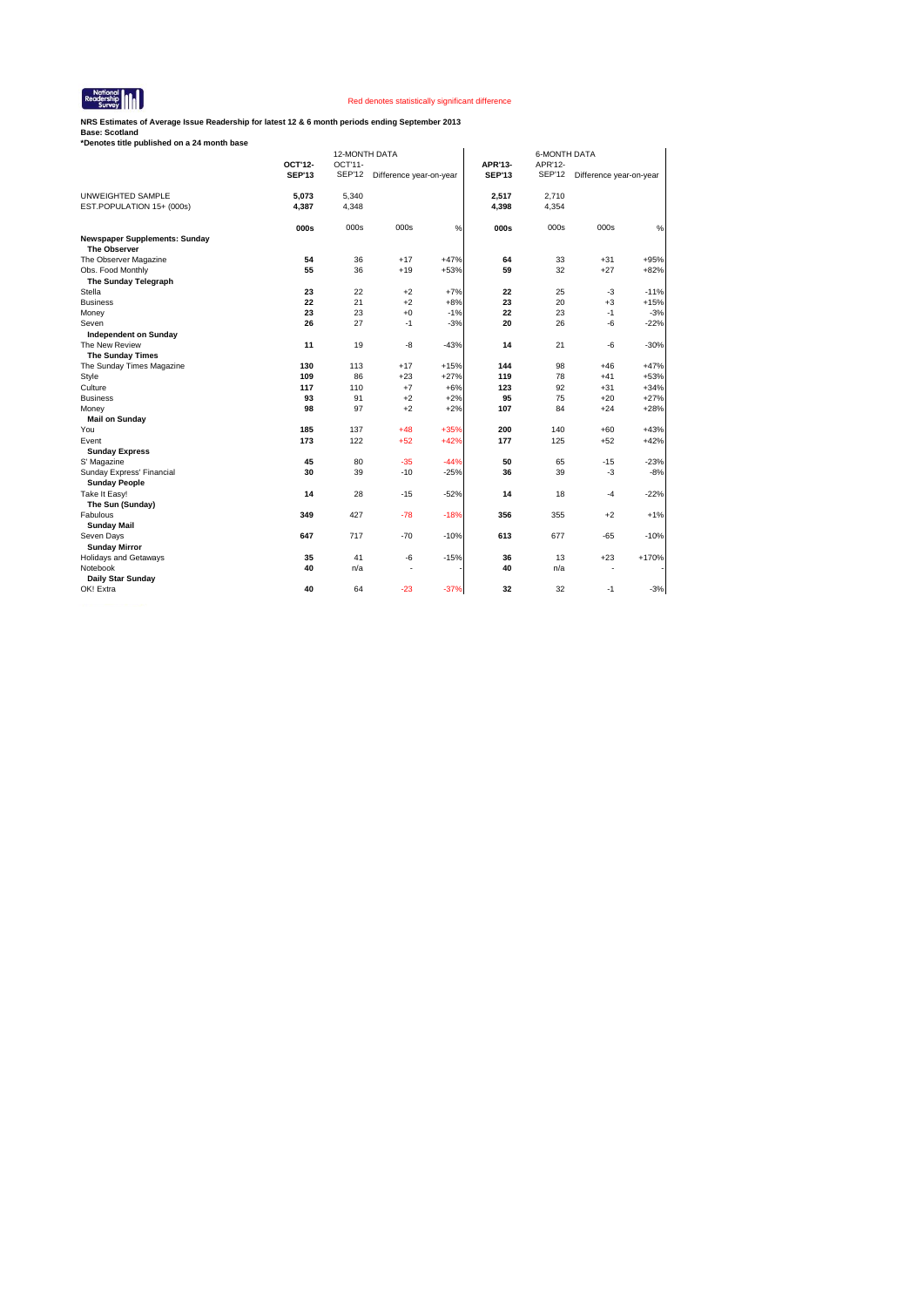

**NRS Estimates of Average Issue Readership for latest 12 & 6 month periods ending September 2013**

| OCT'11-<br>OCT'12-<br>APR'13-<br>APR'12-<br><b>SEP'13</b><br><b>SEP'13</b><br><b>SEP'12</b><br><b>SEP'12</b><br>Difference year-on-year<br>Difference year-on-year<br>35,786<br>UNWEIGHTED SAMPLE<br>36,154<br>18,254<br>18,406<br>EST.POPULATION 15+ (000s)<br>51.245<br>50,525<br>50,620<br>51,454<br>000s<br>000s<br>000s<br>000s<br>$\%$<br>000s<br>000s<br><b>General Weekly Magazines</b><br>117<br>134<br>$-17$<br>$-13%$<br>Amateur Gardening*<br>$-3%$<br>187<br>194<br>$-7$<br>Angler's Mail*<br>267<br>$+2$<br>$+1%$<br>269<br>Angling Times*<br>209<br>213<br>$-4$<br>$-2%$<br>Auto Express*<br>245<br>278<br>$-33$<br>$-12%$<br>Autocar*<br>129<br>$+3%$<br>133<br>$+4$<br>Autosport*<br>403<br>482<br>$-79$<br>$-16%$<br>389<br>415<br>$-26$<br>The Big Issue<br>$-2%$<br>200<br>204<br>$-4$<br>Country Life*<br>204<br>260<br>$-56$<br>$-21%$<br>Horse and Hound<br>387<br>$-92$<br>$-24%$<br>295<br>Kerrang!<br>211<br>193<br>$+17$<br>$+9%$<br>Match!*<br>$+7%$<br>420<br>392<br>$+28$<br>Motorcycle News<br><b>New Scientist</b><br>403<br>364<br>$+39$<br>$+11%$<br>$-7%$<br>268<br>$-18$<br>NME/New Musical Express*<br>250<br>385<br>$-151$<br>$-28%$<br>536<br><b>Nuts</b><br>1,962<br>$-303$<br>1,835<br>2,244<br>$-409$<br>Radio Times<br>2,265<br>$-13%$<br>$-3%$<br>The TES/Times Ed Sup<br>341<br>351<br>-9<br>Time Out<br>513<br>226<br>$+287$<br>$+127%$<br><b>Total TV Guide</b><br>533<br>673<br>$-140$<br>$-21%$<br>535<br>567<br>$-32$<br>$-6%$<br>TV & Satellite Week<br>$+2%$<br>TV Choice<br>1.920<br>1.889<br>$+32$<br>2,034<br>1.876<br>$+158$<br>365<br>378<br>$-13$<br>$-3%$<br>TV Easy<br><b>TV Times</b><br>$-142$<br>1,243<br>1,386<br>$-10%$<br>1,152<br>1,271<br>$-119$<br>$-17$<br>The Week<br>370<br>387<br>$-4%$ |              |       | 12-MONTH DATA |        |        |       | <b>6-MONTH DATA</b> |        |        |
|------------------------------------------------------------------------------------------------------------------------------------------------------------------------------------------------------------------------------------------------------------------------------------------------------------------------------------------------------------------------------------------------------------------------------------------------------------------------------------------------------------------------------------------------------------------------------------------------------------------------------------------------------------------------------------------------------------------------------------------------------------------------------------------------------------------------------------------------------------------------------------------------------------------------------------------------------------------------------------------------------------------------------------------------------------------------------------------------------------------------------------------------------------------------------------------------------------------------------------------------------------------------------------------------------------------------------------------------------------------------------------------------------------------------------------------------------------------------------------------------------------------------------------------------------------------------------------------------------------------------------------------------------------------------------------------------------------------------------------------------------------------|--------------|-------|---------------|--------|--------|-------|---------------------|--------|--------|
|                                                                                                                                                                                                                                                                                                                                                                                                                                                                                                                                                                                                                                                                                                                                                                                                                                                                                                                                                                                                                                                                                                                                                                                                                                                                                                                                                                                                                                                                                                                                                                                                                                                                                                                                                                  |              |       |               |        |        |       |                     |        |        |
|                                                                                                                                                                                                                                                                                                                                                                                                                                                                                                                                                                                                                                                                                                                                                                                                                                                                                                                                                                                                                                                                                                                                                                                                                                                                                                                                                                                                                                                                                                                                                                                                                                                                                                                                                                  |              |       |               |        |        |       |                     |        |        |
|                                                                                                                                                                                                                                                                                                                                                                                                                                                                                                                                                                                                                                                                                                                                                                                                                                                                                                                                                                                                                                                                                                                                                                                                                                                                                                                                                                                                                                                                                                                                                                                                                                                                                                                                                                  |              |       |               |        |        |       |                     |        |        |
|                                                                                                                                                                                                                                                                                                                                                                                                                                                                                                                                                                                                                                                                                                                                                                                                                                                                                                                                                                                                                                                                                                                                                                                                                                                                                                                                                                                                                                                                                                                                                                                                                                                                                                                                                                  |              |       |               |        |        |       |                     |        |        |
|                                                                                                                                                                                                                                                                                                                                                                                                                                                                                                                                                                                                                                                                                                                                                                                                                                                                                                                                                                                                                                                                                                                                                                                                                                                                                                                                                                                                                                                                                                                                                                                                                                                                                                                                                                  |              |       |               |        |        |       |                     |        | %      |
|                                                                                                                                                                                                                                                                                                                                                                                                                                                                                                                                                                                                                                                                                                                                                                                                                                                                                                                                                                                                                                                                                                                                                                                                                                                                                                                                                                                                                                                                                                                                                                                                                                                                                                                                                                  |              |       |               |        |        |       |                     |        |        |
|                                                                                                                                                                                                                                                                                                                                                                                                                                                                                                                                                                                                                                                                                                                                                                                                                                                                                                                                                                                                                                                                                                                                                                                                                                                                                                                                                                                                                                                                                                                                                                                                                                                                                                                                                                  |              |       |               |        |        |       |                     |        |        |
|                                                                                                                                                                                                                                                                                                                                                                                                                                                                                                                                                                                                                                                                                                                                                                                                                                                                                                                                                                                                                                                                                                                                                                                                                                                                                                                                                                                                                                                                                                                                                                                                                                                                                                                                                                  |              |       |               |        |        |       |                     |        |        |
|                                                                                                                                                                                                                                                                                                                                                                                                                                                                                                                                                                                                                                                                                                                                                                                                                                                                                                                                                                                                                                                                                                                                                                                                                                                                                                                                                                                                                                                                                                                                                                                                                                                                                                                                                                  |              |       |               |        |        |       |                     |        |        |
|                                                                                                                                                                                                                                                                                                                                                                                                                                                                                                                                                                                                                                                                                                                                                                                                                                                                                                                                                                                                                                                                                                                                                                                                                                                                                                                                                                                                                                                                                                                                                                                                                                                                                                                                                                  |              |       |               |        |        |       |                     |        |        |
|                                                                                                                                                                                                                                                                                                                                                                                                                                                                                                                                                                                                                                                                                                                                                                                                                                                                                                                                                                                                                                                                                                                                                                                                                                                                                                                                                                                                                                                                                                                                                                                                                                                                                                                                                                  |              |       |               |        |        |       |                     |        |        |
|                                                                                                                                                                                                                                                                                                                                                                                                                                                                                                                                                                                                                                                                                                                                                                                                                                                                                                                                                                                                                                                                                                                                                                                                                                                                                                                                                                                                                                                                                                                                                                                                                                                                                                                                                                  |              |       |               |        |        |       |                     |        |        |
|                                                                                                                                                                                                                                                                                                                                                                                                                                                                                                                                                                                                                                                                                                                                                                                                                                                                                                                                                                                                                                                                                                                                                                                                                                                                                                                                                                                                                                                                                                                                                                                                                                                                                                                                                                  |              |       |               |        |        |       |                     |        | $-6%$  |
|                                                                                                                                                                                                                                                                                                                                                                                                                                                                                                                                                                                                                                                                                                                                                                                                                                                                                                                                                                                                                                                                                                                                                                                                                                                                                                                                                                                                                                                                                                                                                                                                                                                                                                                                                                  |              |       |               |        |        |       |                     |        |        |
|                                                                                                                                                                                                                                                                                                                                                                                                                                                                                                                                                                                                                                                                                                                                                                                                                                                                                                                                                                                                                                                                                                                                                                                                                                                                                                                                                                                                                                                                                                                                                                                                                                                                                                                                                                  |              |       |               |        |        |       |                     |        |        |
|                                                                                                                                                                                                                                                                                                                                                                                                                                                                                                                                                                                                                                                                                                                                                                                                                                                                                                                                                                                                                                                                                                                                                                                                                                                                                                                                                                                                                                                                                                                                                                                                                                                                                                                                                                  |              |       |               |        |        |       |                     |        |        |
|                                                                                                                                                                                                                                                                                                                                                                                                                                                                                                                                                                                                                                                                                                                                                                                                                                                                                                                                                                                                                                                                                                                                                                                                                                                                                                                                                                                                                                                                                                                                                                                                                                                                                                                                                                  |              |       |               |        |        |       |                     |        |        |
|                                                                                                                                                                                                                                                                                                                                                                                                                                                                                                                                                                                                                                                                                                                                                                                                                                                                                                                                                                                                                                                                                                                                                                                                                                                                                                                                                                                                                                                                                                                                                                                                                                                                                                                                                                  |              |       |               |        |        |       |                     |        |        |
|                                                                                                                                                                                                                                                                                                                                                                                                                                                                                                                                                                                                                                                                                                                                                                                                                                                                                                                                                                                                                                                                                                                                                                                                                                                                                                                                                                                                                                                                                                                                                                                                                                                                                                                                                                  |              |       |               |        |        |       |                     |        |        |
|                                                                                                                                                                                                                                                                                                                                                                                                                                                                                                                                                                                                                                                                                                                                                                                                                                                                                                                                                                                                                                                                                                                                                                                                                                                                                                                                                                                                                                                                                                                                                                                                                                                                                                                                                                  |              |       |               |        |        |       |                     |        |        |
|                                                                                                                                                                                                                                                                                                                                                                                                                                                                                                                                                                                                                                                                                                                                                                                                                                                                                                                                                                                                                                                                                                                                                                                                                                                                                                                                                                                                                                                                                                                                                                                                                                                                                                                                                                  |              |       |               |        |        |       |                     |        |        |
|                                                                                                                                                                                                                                                                                                                                                                                                                                                                                                                                                                                                                                                                                                                                                                                                                                                                                                                                                                                                                                                                                                                                                                                                                                                                                                                                                                                                                                                                                                                                                                                                                                                                                                                                                                  |              |       |               |        |        |       |                     |        | $-18%$ |
|                                                                                                                                                                                                                                                                                                                                                                                                                                                                                                                                                                                                                                                                                                                                                                                                                                                                                                                                                                                                                                                                                                                                                                                                                                                                                                                                                                                                                                                                                                                                                                                                                                                                                                                                                                  |              |       |               |        |        |       |                     |        |        |
|                                                                                                                                                                                                                                                                                                                                                                                                                                                                                                                                                                                                                                                                                                                                                                                                                                                                                                                                                                                                                                                                                                                                                                                                                                                                                                                                                                                                                                                                                                                                                                                                                                                                                                                                                                  |              |       |               |        |        |       |                     |        |        |
|                                                                                                                                                                                                                                                                                                                                                                                                                                                                                                                                                                                                                                                                                                                                                                                                                                                                                                                                                                                                                                                                                                                                                                                                                                                                                                                                                                                                                                                                                                                                                                                                                                                                                                                                                                  |              |       |               |        |        |       |                     |        |        |
|                                                                                                                                                                                                                                                                                                                                                                                                                                                                                                                                                                                                                                                                                                                                                                                                                                                                                                                                                                                                                                                                                                                                                                                                                                                                                                                                                                                                                                                                                                                                                                                                                                                                                                                                                                  |              |       |               |        |        |       |                     |        |        |
|                                                                                                                                                                                                                                                                                                                                                                                                                                                                                                                                                                                                                                                                                                                                                                                                                                                                                                                                                                                                                                                                                                                                                                                                                                                                                                                                                                                                                                                                                                                                                                                                                                                                                                                                                                  |              |       |               |        |        |       |                     |        | $+8%$  |
|                                                                                                                                                                                                                                                                                                                                                                                                                                                                                                                                                                                                                                                                                                                                                                                                                                                                                                                                                                                                                                                                                                                                                                                                                                                                                                                                                                                                                                                                                                                                                                                                                                                                                                                                                                  |              |       |               |        |        |       |                     |        |        |
|                                                                                                                                                                                                                                                                                                                                                                                                                                                                                                                                                                                                                                                                                                                                                                                                                                                                                                                                                                                                                                                                                                                                                                                                                                                                                                                                                                                                                                                                                                                                                                                                                                                                                                                                                                  |              |       |               |        |        |       |                     |        | $-9%$  |
|                                                                                                                                                                                                                                                                                                                                                                                                                                                                                                                                                                                                                                                                                                                                                                                                                                                                                                                                                                                                                                                                                                                                                                                                                                                                                                                                                                                                                                                                                                                                                                                                                                                                                                                                                                  |              |       |               |        |        |       |                     |        |        |
|                                                                                                                                                                                                                                                                                                                                                                                                                                                                                                                                                                                                                                                                                                                                                                                                                                                                                                                                                                                                                                                                                                                                                                                                                                                                                                                                                                                                                                                                                                                                                                                                                                                                                                                                                                  | What's on TV | 2,994 | 3,470         | $-476$ | $-14%$ | 2,959 | 3,361               | $-401$ | $-12%$ |
| $-17%$<br>259<br>312<br>$-54$<br>Zoo                                                                                                                                                                                                                                                                                                                                                                                                                                                                                                                                                                                                                                                                                                                                                                                                                                                                                                                                                                                                                                                                                                                                                                                                                                                                                                                                                                                                                                                                                                                                                                                                                                                                                                                             |              |       |               |        |        |       |                     |        |        |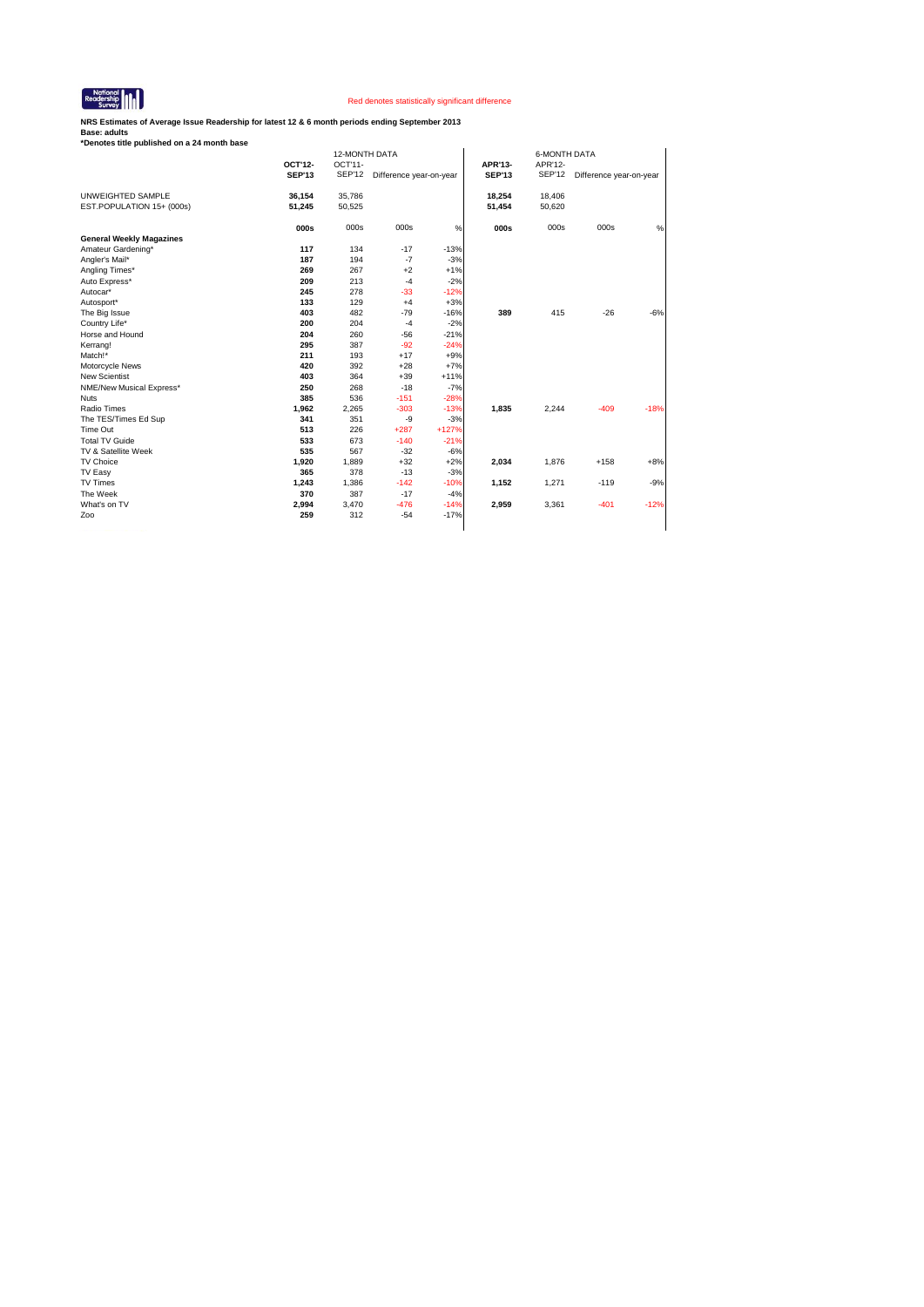

**NRS Estimates of Average Issue Readership for latest 12 & 6 month periods ending September 2013**

|                                      |               |               | 12-MONTH DATA           |        |               | <b>6-MONTH DATA</b> |                         |        |  |  |
|--------------------------------------|---------------|---------------|-------------------------|--------|---------------|---------------------|-------------------------|--------|--|--|
|                                      | OCT'12-       | OCT'11-       |                         |        | APR'13-       | APR'12-             |                         |        |  |  |
|                                      | <b>SEP'13</b> | <b>SEP'12</b> | Difference year-on-year |        | <b>SEP'13</b> | <b>SEP'12</b>       | Difference year-on-year |        |  |  |
| UNWEIGHTED SAMPLE                    | 36,154        | 35,786        |                         |        | 18,254        | 18,406              |                         |        |  |  |
| EST.POPULATION 15+ (000s)            | 51,245        | 50,525        |                         |        | 51,454        | 50,620              |                         |        |  |  |
|                                      | 000s          | 000s          | 000s                    | %      | 000s          | 000s                | 000s                    | %      |  |  |
| <b>Women's Weekly Magazines</b>      |               |               |                         |        |               |                     |                         |        |  |  |
| Bella                                | 494           | 601           | $-107$                  | $-18%$ | 424           | 523                 | $-99$                   | $-19%$ |  |  |
| Best                                 | 405           | 513           | $-108$                  | $-21%$ | 387           | 427                 | $-40$                   | $-9%$  |  |  |
| Chat                                 | 1,011         | 1,157         | $-147$                  | $-13%$ | 1,067         | 1,122               | $-55$                   | $-5%$  |  |  |
| Closer                               | 1,226         | 1,540         | $-314$                  | $-20%$ | 1,202         | 1,552               | $-350$                  | $-23%$ |  |  |
| Full House                           | 237           | 335           | $-98$                   | $-29%$ |               |                     |                         |        |  |  |
| Grazia                               | 380           | 459           | $-79$                   | $-17%$ | 365           | 453                 | $-88$                   | $-19%$ |  |  |
| Heat                                 | 1,103         | 1,466         | $-364$                  | $-25%$ | 1,155         | 1,435               | $-281$                  | $-20%$ |  |  |
| Hello!                               | 1,239         | 1,423         | $-184$                  | $-13%$ | 1,249         | 1,405               | $-156$                  | $-11%$ |  |  |
| Inside Soap                          | 538           | 622           | $-84$                   | $-13%$ |               |                     |                         |        |  |  |
| Look                                 | 440           | 583           | $-144$                  | $-25%$ | 391           | 579                 | $-187$                  | $-32%$ |  |  |
| Love It!                             | 373           | 581           | $-208$                  | $-36%$ |               |                     |                         |        |  |  |
| My Weekly                            | 223           | 263           | $-39$                   | $-15%$ |               |                     |                         |        |  |  |
| New!                                 | 557           | 654           | $-97$                   | $-15%$ | 520           | 635                 | $-115$                  | $-18%$ |  |  |
| Now                                  | 686           | 876           | $-190$                  | $-22%$ | 685           | 929                 | $-245$                  | $-26%$ |  |  |
| OK!                                  | 1,712         | 2,138         | $-426$                  | $-20%$ | 1,757         | 2,100               | $-344$                  | $-16%$ |  |  |
| People's Friend                      | 416           | 480           | $-64$                   | $-13%$ | 491           | 426                 | $+64$                   | $+15%$ |  |  |
| Pick Me Up                           | 661           | 885           | $-224$                  | $-25%$ | 700           | 845                 | $-145$                  | $-17%$ |  |  |
| Real People                          | 352           | 467           | $-114$                  | $-25%$ |               |                     |                         |        |  |  |
| Reveal                               | 498           | 736           | $-239$                  | $-32%$ | 467           | 721                 | $-254$                  | $-35%$ |  |  |
| Star                                 | 344           | 454           | $-111$                  | $-24%$ |               |                     |                         |        |  |  |
| Take a Break                         | 2,458         | 2,639         | $-181$                  | $-7%$  | 2,446         | 2,530               | $-84$                   | $-3%$  |  |  |
| That's Life!                         | 706           | 749           | $-43$                   | $-6%$  | 752           | 718                 | $+34$                   | $+5%$  |  |  |
| Woman                                | 513           | 570           | $-57$                   | $-10%$ | 470           | 553                 | $-84$                   | $-15%$ |  |  |
| Woman's Own                          | 721           | 822           | $-101$                  | $-12%$ | 706           | 771                 | $-65$                   | $-8%$  |  |  |
| Woman's Weekly                       | 723           | 795           | $-73$                   | $-9%$  | 725           | 714                 | $+11$                   | $+2%$  |  |  |
| <b>General Fortnightly Magazines</b> |               |               |                         |        |               |                     |                         |        |  |  |
| Private Eye                          | 854           | 839           | $+14$                   | $+2%$  | 815           | 849                 | $-35$                   | $-4%$  |  |  |
| <b>Women's Fortnightly Magazines</b> |               |               |                         |        |               |                     |                         |        |  |  |
|                                      | 419           | 535           | $-117$                  | $-22%$ |               |                     |                         |        |  |  |
| All About Soap                       |               |               |                         |        |               |                     |                         |        |  |  |
| Soaplife                             | 410           | 390           | $+20$                   | $+5%$  |               |                     |                         |        |  |  |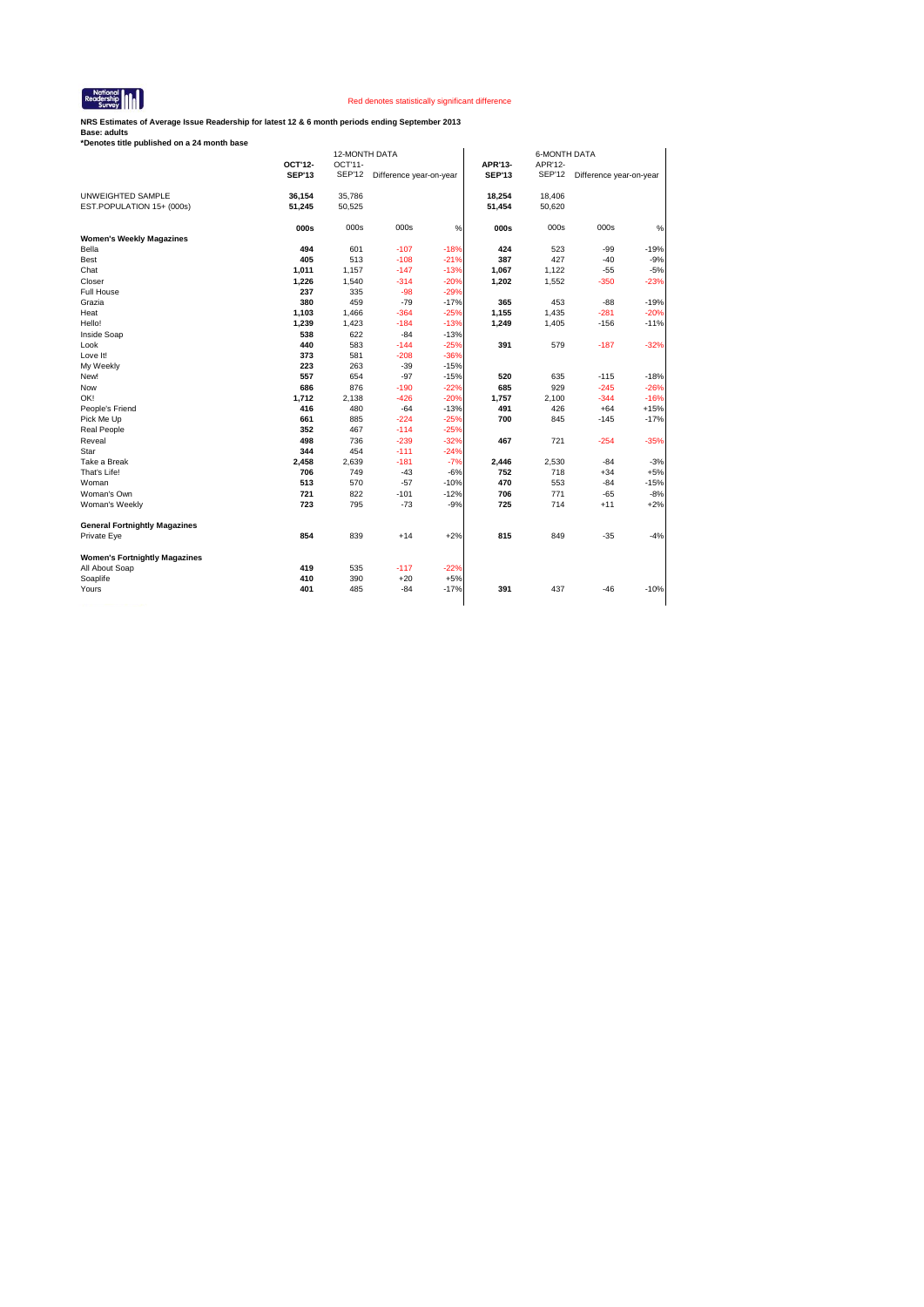

**NRS Estimates of Average Issue Readership for latest 12 & 6 month periods ending September 2013**

|                                                                                                            |               | <b>12-MONTH DATA</b> |                         |        |               | <b>6-MONTH DATA</b> |                         |        |
|------------------------------------------------------------------------------------------------------------|---------------|----------------------|-------------------------|--------|---------------|---------------------|-------------------------|--------|
|                                                                                                            | OCT'12-       | OCT'11-              |                         |        | APR'13-       | APR'12-             |                         |        |
|                                                                                                            | <b>SEP'13</b> | <b>SEP'12</b>        | Difference year-on-year |        | <b>SEP'13</b> | <b>SEP'12</b>       | Difference year-on-year |        |
| UNWEIGHTED SAMPLE                                                                                          | 36,154        | 35,786               |                         |        | 18,254        | 18,406              |                         |        |
|                                                                                                            | 51,245        | 50,525               |                         |        |               |                     |                         |        |
| EST.POPULATION 15+ (000s)                                                                                  |               |                      |                         |        | 51,454        | 50,620              |                         |        |
|                                                                                                            | 000s          | 000s                 | 000s                    | %      | 000s          | 000s                | 000s                    | %      |
| <b>General Monthly Magazines</b>                                                                           |               |                      |                         |        |               |                     |                         |        |
| <b>BBC Gardeners' World</b>                                                                                | 1,161         | 1,255                | $-94$                   | $-7%$  | 1,301         | 1,243               | $+58$                   | $+5%$  |
| <b>BBC History Magazine</b>                                                                                | 300           | 253                  | $+47$                   | $+19%$ |               |                     |                         |        |
| <b>BBC Music Magazine*</b>                                                                                 | 233           | 243                  | $-10$                   | $-4%$  |               |                     |                         |        |
| <b>BBC Top Gear</b>                                                                                        | 1,641         | 1,741                | $-100$                  | $-6%$  | 1,694         | 1,781               | $-87$                   | $-5%$  |
| <b>BBC Wildlife</b>                                                                                        | 265           | 237                  | $+28$                   | $+12%$ |               |                     |                         |        |
| Bike                                                                                                       | 325           | 312                  | $+12$                   | $+4%$  |               |                     |                         |        |
| Car*                                                                                                       | 183           | 157                  | $+26$                   | $+17%$ |               |                     |                         |        |
| <b>Classic Cars</b>                                                                                        | 508           | 428                  | $+80$                   | $+19%$ |               |                     |                         |        |
| Digital Photo                                                                                              | 271           | 276                  | $-5$                    | $-2%$  |               |                     |                         |        |
| Empire                                                                                                     | 802           | 785                  | $+17$                   | $+2%$  | 698           | 835                 | $-137$                  | $-16%$ |
| Esquire*                                                                                                   | 130           | 131                  | $-1$                    | $-1%$  |               |                     |                         |        |
| Evo*                                                                                                       | 185           | 194                  | -9                      | $-5%$  |               |                     |                         |        |
| F1 Racing                                                                                                  | 496           | 621                  | $-125$                  | $-20%$ | 522           | 601                 | $-79$                   | $-13%$ |
| FHM                                                                                                        | 733           | 897                  | $-165$                  | $-18%$ | 692           | 910                 | -217                    | $-24%$ |
| The Field*                                                                                                 | 156           | 156                  | $+0$                    | $+0%$  |               |                     |                         |        |
| FourFourTwo                                                                                                | 669           | 611                  | $+58$                   | $+10%$ | 605           | 641                 | $-36$                   | $-6%$  |
| Garden Answers*                                                                                            | 101           | 117                  | $-16$                   | $-14%$ |               |                     |                         |        |
| <b>Golf Monthly</b>                                                                                        | 462           | 481                  | $-19$                   | $-4%$  | 494           | 469                 | $+25$                   | $+5%$  |
| <b>Golf World</b>                                                                                          | 274           | 315                  | $-41$                   | $-13%$ |               |                     |                         |        |
| GQ                                                                                                         | 390           | 386                  | $+5$                    | $+1%$  |               |                     |                         |        |
| High Life                                                                                                  | 274           | 281                  | $-8$                    | $-3%$  |               |                     |                         |        |
| Land Rover Owner International*                                                                            | 248           | 259                  | $-11$                   | $-4%$  |               |                     |                         |        |
|                                                                                                            | 578           | 633                  | $-55$                   | $-9%$  | 574           | 688                 | $-115$                  | $-17%$ |
| Men's Fitness<br>Men's Health                                                                              |               | 1,077                | $-60$                   | $-6%$  |               |                     | $-93$                   |        |
|                                                                                                            | 1,017<br>217  | 229                  | $-12$                   |        | 1,014         | 1,106               |                         | $-8%$  |
| Mojo*                                                                                                      |               |                      |                         | $-5%$  |               |                     |                         |        |
| National Geographic                                                                                        | 2,069         | 2,024                | $+45$                   | $+2%$  | 2,001         | 2,012               | $-11$                   | $-1%$  |
| Performance Bikes*                                                                                         | 187           | 197                  | $-10$                   | $-5%$  |               |                     |                         |        |
| Practical Boat Owner*                                                                                      | 145           | 141                  | $+4$                    | $+3%$  |               |                     |                         |        |
| Practical Classics*                                                                                        | 257           | 253                  | $+3$                    | $+1%$  |               |                     |                         |        |
| Practical Photography                                                                                      | 278           | 290                  | $-12$                   | $-4%$  |               |                     |                         |        |
| Q                                                                                                          | 372           | 371                  | $+0$                    | $+0%$  |               |                     |                         |        |
| Reader's Digest                                                                                            | 876           | 1,058                | $-182$                  | -17%   | 805           | 968                 | $-163$                  | $-17%$ |
| Ride*                                                                                                      | 221           | 233                  | $-12$                   | $-5%$  |               |                     |                         |        |
| Rugby World                                                                                                | 473           | 489                  | $-16$                   | $-3%$  |               |                     |                         |        |
| Runner's World                                                                                             | 399           | 381                  | $+18$                   | $+5%$  |               |                     |                         |        |
| Saga Magazine                                                                                              | 1,283         | 1,452                | $-169$                  | $-12%$ | 1,224         | 1,327               | $-103$                  | $-8%$  |
| Sporting Gun                                                                                               | 267           | 296                  | $-30$                   | $-10%$ |               |                     |                         |        |
| Stuff*                                                                                                     | 239           | 240                  | $-1$                    | $+0%$  |               |                     |                         |        |
| Today's Golfer                                                                                             | 256           | 281                  | $-25$                   | $-9%$  |               |                     |                         |        |
| Top of the Pops Magazine*                                                                                  | 159           | 160                  | $-1$                    | $+0%$  |               |                     |                         |        |
| <b>Total Film</b>                                                                                          | 515           | 479                  | $+36$                   | $+8%$  |               |                     |                         |        |
| Trout and Salmon*                                                                                          | 140           | 145                  | $-4$                    | $-3%$  |               |                     |                         |        |
| What Car?                                                                                                  | 810           | 700                  | $+110$                  | +16%   | 860           | 728                 | $+132$                  | $+18%$ |
| <b>World Soccer</b>                                                                                        | 339           | 311                  | $+28$                   | $+9%$  |               |                     |                         |        |
| Aggregate General Monthly Magazines - Net AIR                                                              |               |                      |                         |        |               |                     |                         |        |
| Archant Life (Net)                                                                                         | 529           | 647                  | $-118$                  | $-18%$ | 526           | 675                 | $-149$                  | $-22%$ |
| The combined figures for the ARCHANT TITLES are net readership figures for Cheshire Life, Lancashire Life, |               |                      |                         |        |               |                     |                         |        |
| Derbyshire Life and Countryside and Yorkshire Life.                                                        |               |                      |                         |        |               |                     |                         |        |
|                                                                                                            |               |                      |                         |        |               |                     |                         |        |
|                                                                                                            |               |                      |                         |        |               |                     |                         |        |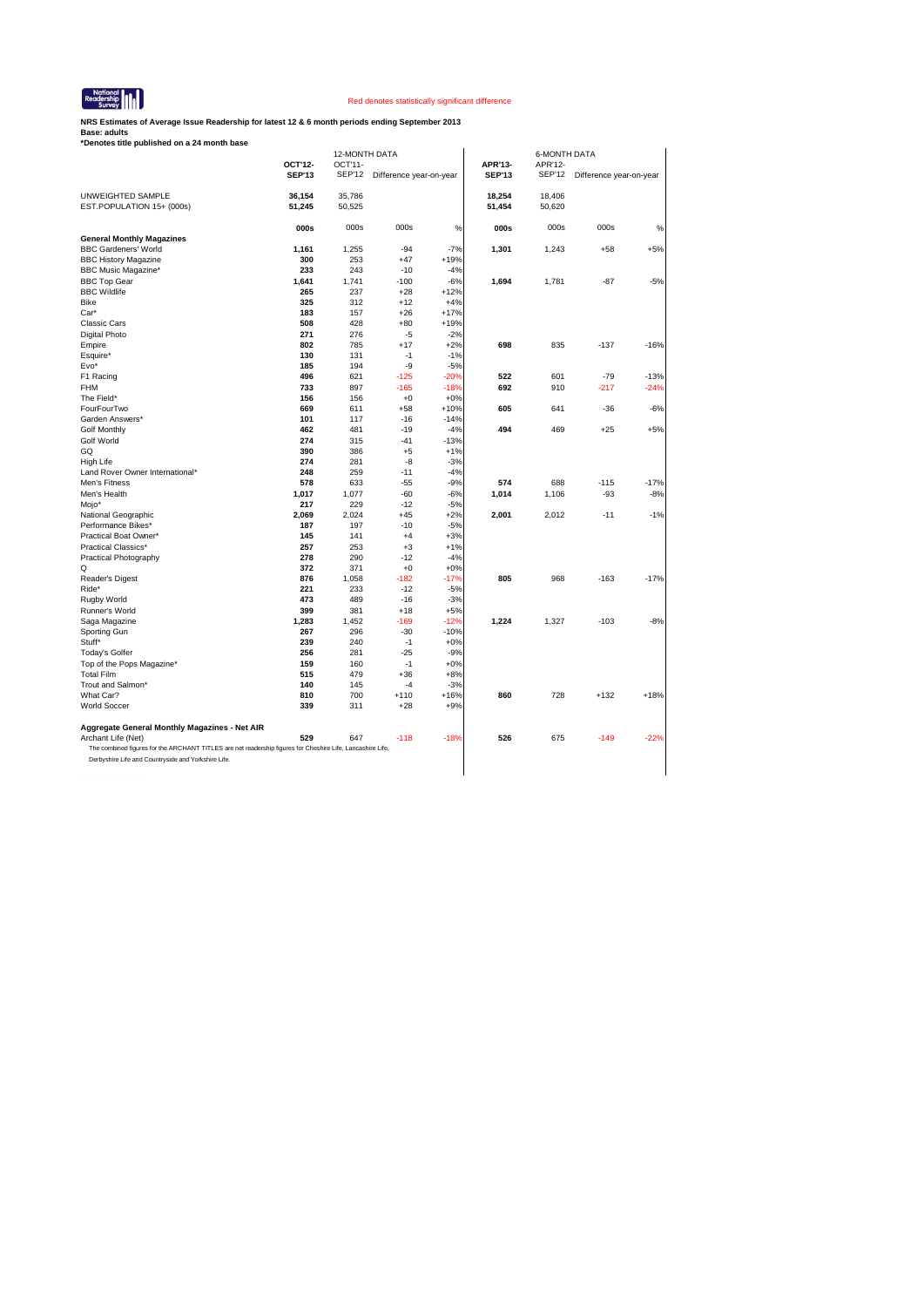

**NRS Estimates of Average Issue Readership for latest 12 & 6 month periods ending September 2013**

|                                                    |                | 12-MONTH DATA  |                         |                 |                | <b>6-MONTH DATA</b> |                         |                |
|----------------------------------------------------|----------------|----------------|-------------------------|-----------------|----------------|---------------------|-------------------------|----------------|
|                                                    | OCT'12-        | OCT'11-        |                         |                 | APR'13-        | APR'12-             |                         |                |
|                                                    | <b>SEP'13</b>  | SEP'12         | Difference year-on-year |                 | <b>SEP'13</b>  | <b>SEP'12</b>       | Difference year-on-year |                |
|                                                    |                |                |                         |                 |                |                     |                         |                |
| UNWEIGHTED SAMPLE                                  | 36,154         | 35,786         |                         |                 | 18,254         | 18,406              |                         |                |
| EST.POPULATION 15+ (000s)                          | 51,245         | 50,525         |                         |                 | 51,454         | 50,620              |                         |                |
|                                                    | 000s           | 000s           | 000s                    | %               | 000s           | 000s                | 000s                    | %              |
| <b>Women's Monthly Magazines</b>                   |                |                |                         |                 |                |                     |                         |                |
| 25 Beautiful Homes                                 | 381            | 376            | $+5$                    | $+1%$           |                |                     |                         |                |
| Asda Magazine                                      | 5,656          | 6,039          | $-382$                  | $-6%$           | 5,532          | 5,824               | $-293$                  | $-5%$          |
| <b>BBC Good Food</b>                               | 1,347          | 1,237          | $+110$                  | $+9%$           | 1,392          | 1,193               | $+199$                  | $+17%$         |
| Candis                                             | 229            | 407            | $-179$                  | $-44%$          |                |                     |                         |                |
| Coast                                              | 239            | 272            | $-33$                   | $-12%$          |                |                     |                         |                |
| Company                                            | 478            | 542            | $-64$                   | $-12%$          | 463            | 523                 | $-60$                   | $-12%$         |
| Cosmopolitan                                       | 1,354          | 1,520          | $-167$                  | $-11%$          | 1,318          | 1,470               | $-152$                  | $-10%$         |
| Country Homes/Interiors                            | 334            | 335            | $-1$                    | $+0%$           |                |                     |                         |                |
| Country Living                                     | 749            | 761            | $-12$                   | $-2%$           | 735            | 716                 | $+19$                   | $+3%$          |
| Delicious                                          | 209            | 246            | $-37$                   | $-15%$          |                |                     |                         |                |
| Elle                                               | 867            | 789            | $+78$                   | $+10%$          | 887            | 798                 | $+89$                   | $+11%$         |
| Elle Decoration*<br>Essentials'                    | 206<br>186     | 198<br>172     | $+9$<br>$+14$           | $+4%$<br>$+8%$  |                |                     |                         |                |
| Glamour                                            | 1,139          | 1,212          | $-73$                   | $-6%$           | 1,001          | 1,225               | $-223$                  | $-18%$         |
| Good Homes                                         | 446            | 360            | $+86$                   | $+24%$          |                |                     |                         |                |
| Good Housekeeping                                  | 1,437          | 1,437          | $+0$                    | $+0%$           | 1,491          | 1,314               | $+177$                  | $+13%$         |
| Harper's Bazaar*                                   | 164            | 148            | $+17$                   | $+11%$          |                |                     |                         |                |
| Homes & Antiques                                   | 263            | 260            | $+3$                    | $+1%$           |                |                     |                         |                |
| Homes & Gardens                                    | 744            | 683            | $+62$                   | $+9%$           | 751            | 698                 | $+53$                   | $+8%$          |
| House & Garden                                     | 696            | 698            | $-2$                    | $+0%$           | 700            | 702                 | $-2$                    | $+0%$          |
| House Beautiful                                    | 486            | 457            | $+29$                   | $+6%$           | 475            | 444                 | $+31$                   | $+7%$          |
| Ideal Home                                         | 988            | 939            | $+49$                   | $+5%$           | 1,039          | 911                 | $+128$                  | $+14%$         |
| InStyle                                            | 353            | 358            | $-4$                    | $-1%$           |                |                     |                         |                |
| Living etc                                         | 212            | 173            | $+39$                   | $+22%$          |                |                     |                         |                |
| Marie Claire                                       | 804            | 791            | $+13$                   | $+2%$           | 719            | 796                 | $-77$                   | $-10%$         |
| Mother And Baby                                    | 389            | 580            | $-191$                  | $-33%$          |                |                     |                         |                |
| Olive                                              | 203            | 204            | $-1$                    | $-1%$           |                |                     |                         |                |
| Period Living*                                     | 145            | 159            | $-14$                   | $-9%$           |                |                     |                         |                |
| Pregnancy & Birth*                                 | 122            | 148            | $-25$                   | $-17%$          |                |                     |                         |                |
| Prima                                              | 477            | 583            | $-105$                  | $-18%$          | 469            | 516                 | $-47$                   | $-9%$          |
| Psychologies Magazine                              | 277            | 278            | $-1$                    | $+0%$           |                |                     |                         |                |
| Real Homes*<br>Red                                 | 219<br>488     | 224<br>583     | $-6$<br>$-94$           | $-2%$<br>$-16%$ | 491            | 592                 | $-101$                  | $-17%$         |
|                                                    | 178            | 181            | $-2$                    | $-1%$           |                |                     |                         |                |
| R Conley Diet/Fitness Mag*<br>Sainsbury's Magazine | 3,218          | 3,423          | $-205$                  | $-6%$           | 3,083          | 3,311               | $-227$                  | $-7%$          |
| Tatler*                                            | 162            | 139            | $+23$                   | $+17%$          |                |                     |                         |                |
| Top Sante*                                         | 181            | 189            | $-8$                    | $-4%$           |                |                     |                         |                |
| Vanity Fair                                        | 228            | 223            | $+5$                    | $+2%$           |                |                     |                         |                |
| Voque                                              | 1,320          | 1,218          | $+102$                  | $+8%$           | 1,176          | 1,233               | $-56$                   | $-5%$          |
| Waitrose Kitchen                                   | 1,726          | 1,402          | $+325$                  | $+23%$          | 1,805          | 1,334               | $+472$                  | $+35%$         |
| Weight Watchers Magazine                           | 743            | 944            | $-201$                  | $-21%$          | 760            | 927                 | $-167$                  | $-18%$         |
| Woman & Home                                       | 730            | 731            | $-1$                    | $+0%$           | 702            | 709                 | $-7$                    | $-1%$          |
| World of Interiors*                                | 150            | 143            | $+7$                    | $+5%$           |                |                     |                         |                |
| Zest <sup>*</sup>                                  | 141            | 155            | $-14$                   | $-9%$           |                |                     |                         |                |
|                                                    |                |                |                         |                 |                |                     |                         |                |
| <b>Women's Bimonthly Magazines</b>                 |                |                |                         |                 |                |                     |                         |                |
| <b>BBC Easy Cook</b>                               | 205            | 278            | $-73$                   | $-26%$          |                |                     |                         |                |
| Boots Health & Beauty                              | 2.857          | 3,277          | $-420$                  | $-13%$          | 2,786          | 2,981               | $-195$                  | $-7%$          |
| <b>Brides</b>                                      | 238            | 321            | $-83$                   | $-26%$          |                |                     |                         |                |
| Healthy                                            | 282            | n/a            |                         | $-4%$           |                |                     | $+209$                  |                |
| Morrisons Magazine<br>Slimming World Magazine      | 4,180<br>1,189 | 4,336<br>1,110 | $-156$                  | $+7%$           | 4,360          | 4,150<br>1,147      |                         | $+5%$<br>$+3%$ |
| Tesco Magazine                                     | 6,519          | 7,221          | $+80$<br>$-702$         | -10%            | 1,183<br>6,238 | 7,157               | $+36$<br>$-918$         | $-13%$         |
| Women's Health                                     | 499            | n/a            |                         |                 | 447            | 678                 | $-231$                  | $-34%$         |
| You & Your Wedding                                 | 210            | 265            | $-56$                   | $-21%$          |                |                     |                         |                |
| Your M&S                                           | 3,398          | 3,657          | $-259$                  | $-7%$           | 3,187          | 3,281               | $-94$                   | $-3%$          |
|                                                    |                |                |                         |                 |                |                     |                         |                |
| <b>General Quarterly Magazines</b>                 |                |                |                         |                 |                |                     |                         |                |
| <b>Birds</b>                                       | 1,201          | 1,189          | $+12$                   | $+1%$           | 1,165          | 1,268               | $-102$                  | $-8%$          |
| Eng Heritage Meb Mag                               | 421            | 405            | $+16$                   | $+4%$           | 426            | 386                 | $+40$                   | $+10%$         |
| The Nat. Trust Mag                                 | 3,658          | 3,535          | $+123$                  | $+3%$           | 3,570          | 3,583               | $-13$                   | $+0%$          |
|                                                    |                |                |                         |                 |                |                     |                         |                |
| <b>Women's Quarterly Magazines</b>                 |                |                |                         |                 |                |                     |                         |                |
| John Lewis Edition                                 | 1,075          | 1,015          | $+61$                   | $+6%$           | 1,002          | 967                 | $+35$                   | $+4%$          |
|                                                    |                |                |                         |                 |                |                     |                         |                |
| <b>Special Reading</b>                             | 517            |                |                         |                 |                |                     |                         |                |
| ASOS                                               |                | 568            | $-51$                   | $-9%$           | 553            | 540                 | $+14$                   | $+3%$          |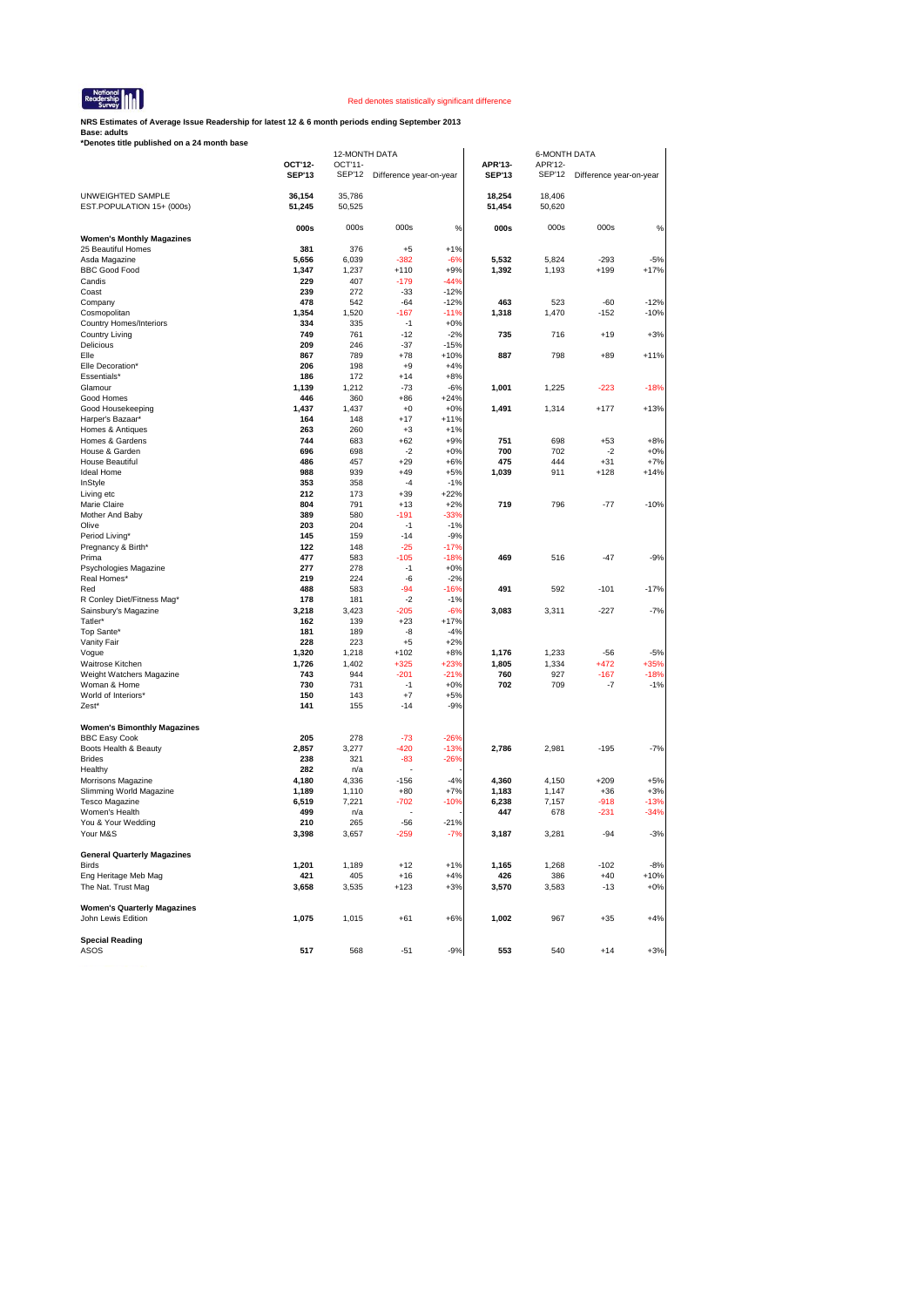

**NRS Estimates of Average Issue Readership for latest 12 & 6 month periods ending September 2013**

|                                                                                                                                                                                                                           |               | 12-MONTH DATA |                         |                 |               | <b>6-MONTH DATA</b> |                         |                  |
|---------------------------------------------------------------------------------------------------------------------------------------------------------------------------------------------------------------------------|---------------|---------------|-------------------------|-----------------|---------------|---------------------|-------------------------|------------------|
|                                                                                                                                                                                                                           | OCT'12-       | OCT'11-       |                         |                 | APR'13-       | APR'12-             |                         |                  |
|                                                                                                                                                                                                                           | <b>SEP'13</b> | <b>SEP'12</b> | Difference year-on-year |                 | <b>SEP'13</b> | <b>SEP'12</b>       | Difference year-on-year |                  |
| UNWEIGHTED SAMPLE                                                                                                                                                                                                         | 16,141        | 15,874        |                         |                 | 8,123         | 8,140               |                         |                  |
| EST.POPULATION 15+ (000s)                                                                                                                                                                                                 | 25,025        | 24,696        |                         |                 | 25,116        | 24,751              |                         |                  |
|                                                                                                                                                                                                                           |               |               |                         |                 |               |                     |                         |                  |
|                                                                                                                                                                                                                           | 000s          | 000s          | 000s                    | %               | 000s          | 000s                | 000s                    | $\%$             |
| Daily Newspapers - 6 Day AIR                                                                                                                                                                                              |               |               |                         |                 |               |                     |                         |                  |
| The Daily Telegraph                                                                                                                                                                                                       | 683           | 731           | $-48$                   | $-7%$           | 657           | 729                 | $-72$                   | $-10%$           |
| <b>Financial Times</b>                                                                                                                                                                                                    | 222           | 195           | $+28$                   | $+14%$          |               |                     |                         |                  |
| The Guardian                                                                                                                                                                                                              | 487           | 550           | $-62$                   | $-11%$          | 410           | 594                 | $-184$                  | $-31%$           |
| The Independent                                                                                                                                                                                                           | 263           | 294           | $-31$                   | $-11%$          | 253           | 278                 | $-25$                   | $-9%$            |
| The Times                                                                                                                                                                                                                 | 329<br>730    | 325<br>759    | $+4$<br>$-29$           | $+1%$<br>$-4%$  | 705           | 778                 | $-73$                   | $-9%$            |
| Daily Express                                                                                                                                                                                                             | 585           | 642           | $-57$                   | $-9%$           | 571           | 577                 | -6                      | $-1%$            |
| Daily Mail                                                                                                                                                                                                                | 2,071         | 2,029         | $+42$                   | $+2%$           | 2,007         | 1,981               | $+26$                   | $+1%$            |
| Daily Mirror/Record                                                                                                                                                                                                       | 1,787         | 2,105         | $-318$                  | -15%            | 1,678         | 2,061               | -383                    | $-19%$           |
| Daily Mirror                                                                                                                                                                                                              | 1,423         | 1,681         | $-258$                  | $-15%$          | 1,334         | 1,613               | $-279$                  | $-17%$           |
| Daily Record                                                                                                                                                                                                              | 378           | 441           | $-63$                   | $-14%$          | 361           | 458                 | $-97$                   | $-21%$           |
| Daily Star                                                                                                                                                                                                                | 798           | 975           | $-177$                  | -18%            | 848           | 1,010               | $-162$                  | $-16%$           |
| The Sun                                                                                                                                                                                                                   | 3,520         | 4,090         | $-570$                  | $-14%$          | 3,391         | 4,068               | -677                    | $-17%$           |
|                                                                                                                                                                                                                           |               |               |                         |                 |               |                     |                         |                  |
| Daily Newspapers - 5 Day AIR<br>London Ev Standard                                                                                                                                                                        | 963           | 950           | $+13$                   | $+1%$           | 894           | 954                 | -60                     | $-6%$            |
| Metro                                                                                                                                                                                                                     | 1,960         | 2,069         | $-110$                  | $-5%$           | 1,807         | 1,979               | $-172$                  | $-9%$            |
|                                                                                                                                                                                                                           |               |               |                         |                 |               |                     |                         |                  |
| Daily Morning/Evening Regionals                                                                                                                                                                                           |               |               |                         |                 |               |                     |                         |                  |
| The Press and Journal                                                                                                                                                                                                     | 88            | 103           | $-15$                   | $-15%$          |               |                     |                         |                  |
| The Courier - Dundee                                                                                                                                                                                                      | 66            | 61            | $+5$                    | $+8%$           |               |                     |                         |                  |
| The Herald                                                                                                                                                                                                                | 61            | 92            | $-30$                   | $-33%$          |               |                     |                         |                  |
| Glasgow Evening Times*                                                                                                                                                                                                    | 69            | 66            | $+3$                    | $+5%$           |               |                     |                         |                  |
| The Scotsman*                                                                                                                                                                                                             | 59            | 59            | $+0$                    | $+0%$           |               |                     |                         |                  |
| Yorkshire Post*                                                                                                                                                                                                           | 74            | 80            | -6                      | $-7%$           |               |                     |                         |                  |
| Aggregate Daily Newspapers - Net AIR                                                                                                                                                                                      |               |               |                         |                 |               |                     |                         |                  |
| The National (Net)                                                                                                                                                                                                        | 1,954         | n/a           |                         |                 | 1,850         | n/a                 |                         |                  |
| The combined figures for THE NATIONAL are net readership figures for Birmingham Mail, Hull Daily Mail,                                                                                                                    |               |               |                         |                 |               |                     |                         |                  |
| The Chronicle (Newcastle), Express and Star (West Midlands), Lancashire Evening Post,                                                                                                                                     |               |               |                         |                 |               |                     |                         |                  |
| Leicester Mercury, Liverpool Echo, London Evening Standard, Manchester Evening News,                                                                                                                                      |               |               |                         |                 |               |                     |                         |                  |
| Nottingham Post, Bristol Post, The Sentinel (Staffordshire), South Wales Echo,                                                                                                                                            |               |               |                         |                 |               |                     |                         |                  |
| South Wales Evening Post, The Star (Sheffield, Doncaster) and Yorkshire Evening Post.                                                                                                                                     |               |               |                         |                 |               |                     |                         |                  |
|                                                                                                                                                                                                                           |               | n/a           |                         |                 | 2,715         | n/a                 |                         |                  |
| 1 Local (net)<br>The combined figures for 1 LOCAL are net readership figures for Birmingham Mail, Burton Mail, Cambridge News,                                                                                            | 2,572         |               |                         |                 |               |                     |                         |                  |
| Coventry Telegraph, Daily Echo (Bournemouth), Daily Echo (Southampton), Daily Gazette (Colchester),                                                                                                                       |               |               |                         |                 |               |                     |                         |                  |
| Daily Post (Wales), Derby Telegraph, Dorset Echo, East Anglian Daily Times, Eastern Daily Press, Echo (Basildon),                                                                                                         |               |               |                         |                 |               |                     |                         |                  |
| Echo (Southend), Edinburgh Evening News, Evening Chronicle (Newcastle), Evening Express (Aberdeen),                                                                                                                       |               |               |                         |                 |               |                     |                         |                  |
| Evening Gazette (Teesside), Middlesbrough, Stockton, Evening Telegraph (Dundee), Evening Times (Glasgow),                                                                                                                 |               |               |                         |                 |               |                     |                         |                  |
| Express & Star (West Midlands), Gloucestershire Echo, Greenock Telegraph, Grimsby Telegraph, Hartlepool Mail,                                                                                                             |               |               |                         |                 |               |                     |                         |                  |
| Hull Daily Mail, Ipswich Star, Lancashire Evening Post, Lancashire Telegraph, Leicester Mercury, Liverpool Echo,                                                                                                          |               |               |                         |                 |               |                     |                         |                  |
| Manchester Evening News, News & Star (Carlisle), North West Evening Mail, Norwich Evening News, Nottingham Post,                                                                                                          |               |               |                         |                 |               |                     |                         |                  |
| Nuneaton News, Oldham Evening Chronicle, Oxford Mail, Paisley Daily Express, Shropshire Star, South Wales Argus,                                                                                                          |               |               |                         |                 |               |                     |                         |                  |
| South Wales Echo, South Wales Evening Post, Sunderland Echo, Swindon Advertiser, Telegraph & Argus (Bradford),                                                                                                            |               |               |                         |                 |               |                     |                         |                  |
| The Argus (Brighton, East/West Sussex), The Bolton News, The Citizen (Gloucester), The Courier (Dundee),                                                                                                                  |               |               |                         |                 |               |                     |                         |                  |
| The Gazette (Blackpool), The Herald (Plymouth), The Herald (Scotland), The Huddersfield Daily Examiner,<br>The Journal (Newcastle), The Leader (Chester), The Leader (Wrexham), The News (Portsmouth), The Northern Echo, |               |               |                         |                 |               |                     |                         |                  |
| Bristol Post, The Press (York), The Press and Journal (Aberdeen), The Scotsman, The Sentinel (Staffordshire),                                                                                                             |               |               |                         |                 |               |                     |                         |                  |
| The Shields Gazette, The Star (Sheffield), Western Daily Press, Western Mail (Wales),                                                                                                                                     |               |               |                         |                 |               |                     |                         |                  |
| Western Morning News (Plymouth), Wigan Evening Post, Worcester News, Yorkshire Evening Post, Yorkshire Post.                                                                                                              |               |               |                         |                 |               |                     |                         |                  |
|                                                                                                                                                                                                                           |               |               |                         |                 |               |                     |                         |                  |
| <b>Sunday Newspapers</b>                                                                                                                                                                                                  |               |               |                         |                 |               |                     |                         |                  |
| The Observer                                                                                                                                                                                                              | 490           | 574           | $-84$                   | $-15%$          | 456           | 517                 | -61                     | $-12%$           |
| The Sunday Telegraph<br>The Independent on Sunday                                                                                                                                                                         | 682<br>275    | 701<br>309    | $-19$<br>$-34$          | $-3%$<br>$-11%$ | 655<br>248    | 735<br>306          | -80<br>$-59$            | $-11%$<br>$-19%$ |
| The Sunday Times                                                                                                                                                                                                          | 1,325         | 1,375         | -51                     | $-4%$           | 1.262         | 1,367               | -105                    | -8%              |
| The Mail on Sunday                                                                                                                                                                                                        | 2,161         | 2,325         | $-164$                  | $-7%$           | 2,020         | 2,242               | $-222$                  | $-10%$           |
| <b>Sunday Express</b>                                                                                                                                                                                                     | 501           | 642           | $-141$                  | $-22%$          | 458           | 599                 | $-141$                  | $-24%$           |
| <b>Sunday People</b>                                                                                                                                                                                                      | 408           | 712           | $-303$                  | $-43%$          | 405           | 597                 | $-192$                  | $-32%$           |
| The Sun (Sunday)                                                                                                                                                                                                          | 2,896         | n/a           |                         |                 | 2,681         | 3,144               | $-464$                  | $-15%$           |
| Sunday Mail                                                                                                                                                                                                               | 416           | 507           | $-91$                   | $-18%$          | 437           | 482                 | -45                     | $-9%$            |
| <b>Sunday Mirror</b>                                                                                                                                                                                                      | 1,362         | 1,862         | $-500$                  | $-27%$          | 1,325         | 1,641               | $-316$                  | $-19%$           |
| The Sunday Post                                                                                                                                                                                                           | 277           | 367           | -91                     | -25%            | 291           | 314                 | -23                     | $-7%$            |
| Daily Star Sunday                                                                                                                                                                                                         | 561           | 650           | $-89$                   | $-14%$          | 533           | 572                 | $-39$                   | $-7%$            |
| Scotland on Sunday<br>Sunday Herald                                                                                                                                                                                       | 75<br>43      | 72<br>74      | $+3$<br>$-30$           | $+5%$<br>-41%   |               |                     |                         |                  |
|                                                                                                                                                                                                                           |               |               |                         |                 |               |                     |                         |                  |
|                                                                                                                                                                                                                           |               |               |                         |                 |               |                     |                         |                  |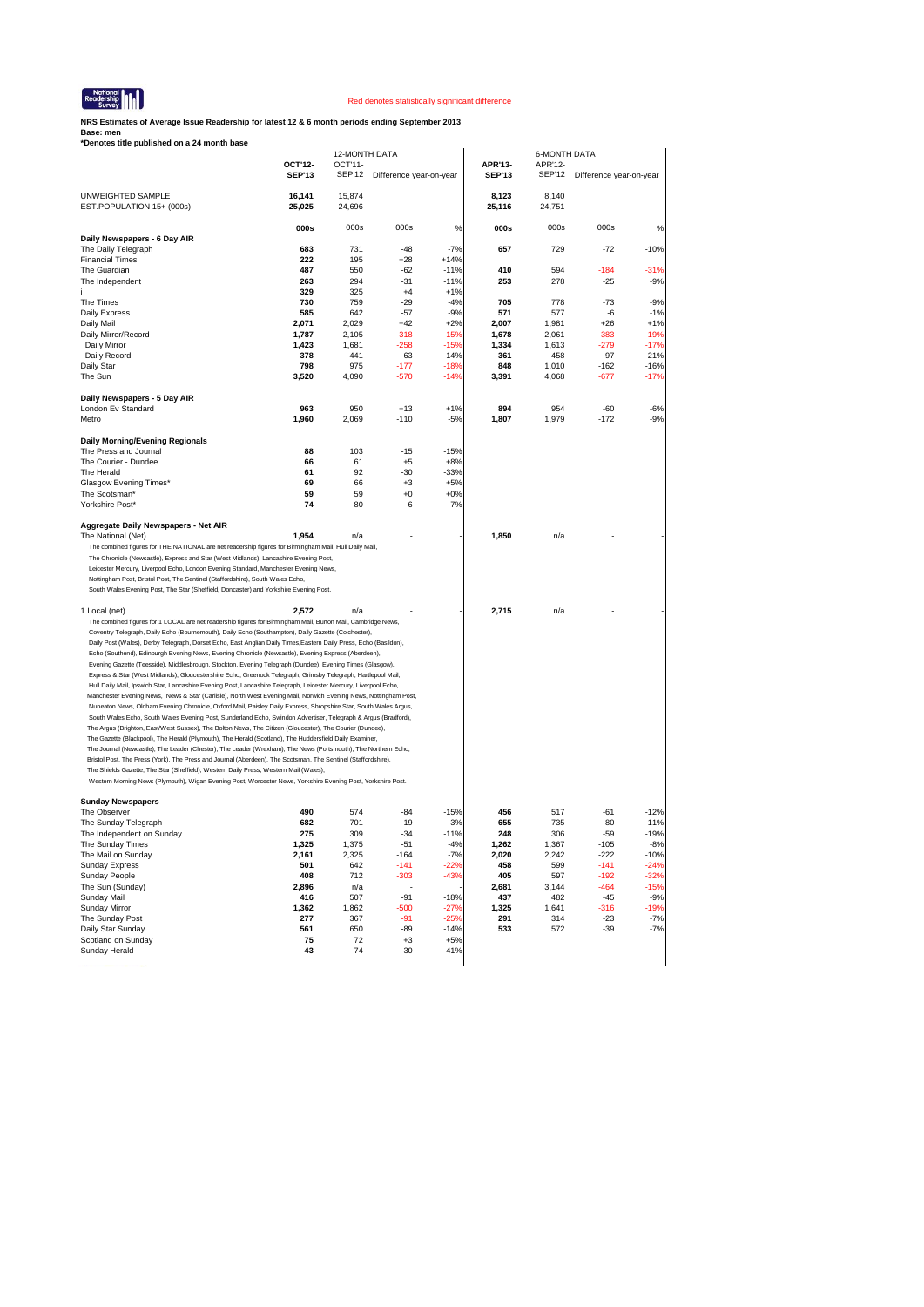

**NRS Estimates of Average Issue Readership for latest 12 & 6 month periods ending September 2013**

| *Denotes title published on a 24 month base                    |                          |                            |                         |        |                          |                          |                         |        |
|----------------------------------------------------------------|--------------------------|----------------------------|-------------------------|--------|--------------------------|--------------------------|-------------------------|--------|
|                                                                |                          | 12-MONTH DATA              |                         |        |                          | <b>6-MONTH DATA</b>      |                         |        |
|                                                                | OCT'12-<br><b>SEP'13</b> | $OCT'11-$<br><b>SEP'12</b> | Difference year-on-year |        | APR'13-<br><b>SEP'13</b> | APR'12-<br><b>SEP'12</b> | Difference year-on-year |        |
|                                                                |                          |                            |                         |        |                          |                          |                         |        |
| UNWEIGHTED SAMPLE                                              | 16,141                   | 15,874                     |                         |        | 8.123                    | 8.140                    |                         |        |
| EST.POPULATION 15+ (000s)                                      | 25,025                   | 24,696                     |                         |        | 25,116                   | 24,751                   |                         |        |
|                                                                | 000s                     | 000s                       | 000s                    | $\%$   | 000s                     | 000s                     | 000s                    | $\%$   |
| Newspaper Supplements: Weekday/Saturday<br>The Daily Telegraph |                          |                            |                         |        |                          |                          |                         |        |
| <b>Telegraph Magazine</b>                                      | 664                      | 695                        | $-31$                   | $-4%$  | 632                      | 699                      | $-67$                   | $-10%$ |
| Your Money                                                     | 558                      | 580                        | $-22$                   | $-4%$  | 552                      | 570                      | $-19$                   | $-3%$  |
| <b>Financial Times</b>                                         |                          |                            |                         |        |                          |                          |                         |        |
| FT Money                                                       | 133                      | 127                        | $+6$                    | $+5%$  |                          |                          |                         |        |
| <b>The Guardian</b>                                            |                          |                            |                         |        |                          |                          |                         |        |
| The Guide                                                      | 514                      | 564                        | $-50$                   | $-9%$  | 455                      | 556                      | $-101$                  | $-18%$ |
| Money                                                          | 398                      | 393                        | $+5$                    | $+1%$  | 356                      | 392                      | $-35$                   | $-9%$  |
| Weekend                                                        | 518                      | 571                        | $-54$                   | $-9%$  | 452                      | 598                      | $-147$                  | $-25%$ |
| The Independent                                                |                          |                            |                         |        |                          |                          |                         |        |
| The Independent Magazine                                       | 140                      | 185                        | $-45$                   | $-24%$ | 126                      | 162                      | $-36$                   | $-22%$ |
| The Times on Saturdays<br>The Times Magazine                   | 538                      | 556                        | $-18$                   | $-3%$  | 533                      | 541                      |                         | $-2%$  |
| Saturday Review                                                | 547                      | 575                        | $-27$                   | $-5%$  | 532                      | 585                      | -9<br>$-53$             | $-9%$  |
| <b>Daily Express</b>                                           |                          |                            |                         |        |                          |                          |                         |        |
| Saturday                                                       | 490                      | 542                        | $-52$                   | $-10%$ | 526                      | 474                      | $+52$                   | $+11%$ |
| <b>Daily Mail</b>                                              |                          |                            |                         |        |                          |                          |                         |        |
| Weekend                                                        | 1,977                    | 1,947                      | $+30$                   | $+2%$  | 1,897                    | 1,880                    | $+17$                   | $+1%$  |
| <b>Daily Mirror</b>                                            |                          |                            |                         |        |                          |                          |                         |        |
| We Love TV!                                                    | 862                      | 1,060                      | $-199$                  | $-19%$ | 827                      | 1,023                    | $-196$                  | $-19%$ |
| Daily Star                                                     |                          |                            |                         |        |                          |                          |                         |        |
| Hot TV                                                         | 376                      | 502                        | $-125$                  | $-25%$ | 437                      | 492                      | $-55$                   | $-11%$ |
| Daily Record                                                   |                          |                            |                         |        |                          |                          |                         |        |
| Saturday Plus                                                  | 272                      | 346                        | $-75$                   | $-22%$ | 255                      | 340                      | $-85$                   | $-25%$ |
| The Sun                                                        |                          |                            |                         |        |                          |                          |                         |        |
| TV Magazine                                                    | 2,280                    | 2,474                      | $-193$                  | $-8%$  | 2,191                    | 2,489                    | $-298$                  | $-12%$ |
| <b>Evening Standard</b>                                        |                          |                            |                         |        |                          |                          |                         |        |
| <b>ES Magazine</b>                                             | 320                      | 310                        | $+10$                   | $+3%$  | 370                      | 268                      | $+102$                  | $+38%$ |
|                                                                |                          |                            |                         |        |                          |                          |                         |        |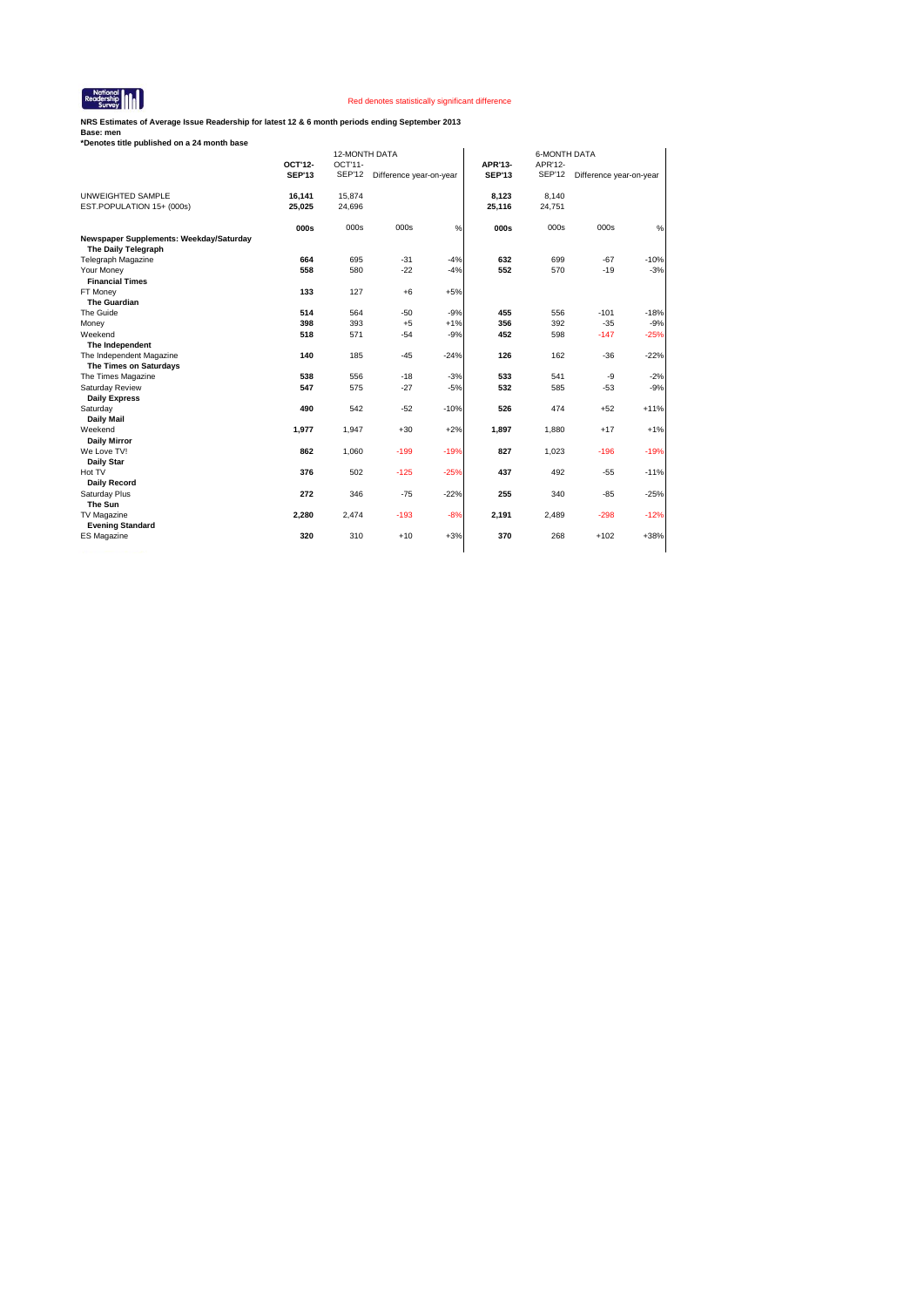

**NRS Estimates of Average Issue Readership for latest 12 & 6 month periods ending September 2013**

|                                                   |               | 12-MONTH DATA |                         |        |               | <b>6-MONTH DATA</b> |                         |        |  |  |
|---------------------------------------------------|---------------|---------------|-------------------------|--------|---------------|---------------------|-------------------------|--------|--|--|
|                                                   | OCT'12-       | OCT'11-       |                         |        | APR'13-       | APR'12-             |                         |        |  |  |
|                                                   | <b>SEP'13</b> | <b>SEP'12</b> | Difference year-on-year |        | <b>SEP'13</b> | <b>SEP'12</b>       | Difference year-on-year |        |  |  |
| UNWEIGHTED SAMPLE                                 | 16,141        | 15,874        |                         |        | 8,123         | 8,140               |                         |        |  |  |
| EST.POPULATION 15+ (000s)                         | 25,025        | 24,696        |                         |        | 25,116        | 24,751              |                         |        |  |  |
|                                                   | 000s          | 000s          | 000s                    | %      | 000s          | 000s                | 000s                    | %      |  |  |
| <b>Newspaper Supplements: Sunday</b>              |               |               |                         |        |               |                     |                         |        |  |  |
| <b>The Observer</b>                               |               |               |                         |        |               |                     |                         |        |  |  |
| The Observer Magazine                             | 395           | 421           | $-26$                   | $-6%$  | 364           | 408                 | $-44$                   | $-11%$ |  |  |
| Obs. Food Monthly                                 | 365           | 340           | $+25$                   | $+7%$  | 360           | 268                 | $+92$                   | $+34%$ |  |  |
| The Sunday Telegraph                              |               |               |                         |        |               |                     |                         |        |  |  |
| Stella                                            | 290           | 308           | $-19$                   | $-6%$  | 301           | 297                 | $+3$                    | $+1%$  |  |  |
| <b>Business</b>                                   | 468           | 456           | $+12$                   | $+3%$  | 442           | 430                 | $+12$                   | $+3%$  |  |  |
| Money                                             | 464           | 442           | $+22$                   | $+5%$  | 441           | 424                 | $+18$                   | $+4%$  |  |  |
| Seven                                             | 393           | 400           | $-8$                    | $-2%$  | 375           | 392                 | $-17$                   | $-4%$  |  |  |
| <b>Independent on Sunday</b>                      |               |               |                         |        |               |                     |                         |        |  |  |
| The New Review                                    | 140           | 185           | $-45$                   | $-24%$ | 113           | 182                 | $-69$                   | $-38%$ |  |  |
| The Sunday Times                                  |               |               |                         |        |               |                     |                         |        |  |  |
| The Sunday Times Magazine                         | 1,025         | 1,035         | $-10$                   | $-1%$  | 988           | 1.034               | $-46$                   | $-4%$  |  |  |
| Style                                             | 723           | 714           | $+9$                    | $+1%$  | 689           | 690                 | $-2$                    | $+0%$  |  |  |
| Culture                                           | 941           | 919           | $+23$                   | $+2%$  | 902           | 896                 | $+6$                    | $+1%$  |  |  |
| <b>Business</b>                                   | 893           | 909           | $-16$                   | $-2%$  | 893           | 895                 | $-2$                    | $+0%$  |  |  |
| Money                                             | 865           | 870           | $-5$                    | $-1%$  | 851           | 852                 | $-1$                    | $+0%$  |  |  |
| <b>Mail on Sunday</b>                             |               |               |                         |        |               |                     |                         |        |  |  |
| You                                               | 1,355         | 1,507         | $-152$                  | $-10%$ | 1,205         | 1,476               | $-271$                  | $-18%$ |  |  |
| Event                                             | 1,349         | 1,478         | $-130$                  | $-9%$  | 1,164         | 1,444               | $-280$                  | $-19%$ |  |  |
| <b>Sunday Express</b>                             |               |               |                         |        |               |                     |                         |        |  |  |
| S' Magazine                                       | 353           | 464           | $-110$                  | $-24%$ | 310           | 424                 | $-114$                  | $-27%$ |  |  |
| Sunday Express' Financial<br><b>Sunday People</b> | 290           | 362           | $-72$                   | $-20%$ | 258           | 323                 | $-65$                   | $-20%$ |  |  |
| Take It Easy!                                     | 250           | 441           | $-191$                  | $-43%$ | 235           | 372                 | $-138$                  | $-37%$ |  |  |
| The Sun (Sunday)                                  |               |               |                         |        |               |                     |                         |        |  |  |
| Fabulous                                          | 1,374         | 1,686         | $-312$                  | $-18%$ | 1,345         | 1,501               | $-157$                  | $-10%$ |  |  |
| <b>Sunday Mail</b>                                |               |               |                         |        |               |                     |                         |        |  |  |
| Seven Days                                        | 285           | 351           | $-66$                   | $-19%$ | 309           | 356                 | $-47$                   | $-13%$ |  |  |
| <b>Sunday Mirror</b>                              |               |               |                         |        |               |                     |                         |        |  |  |
| <b>Holidays and Getaways</b>                      | 724           | 878           | $-154$                  | $-18%$ | 736           | 779                 | $-43$                   | $-6%$  |  |  |
| Notebook                                          | 644           | n/a           | ٠                       |        | 644           | n/a                 | ٠                       |        |  |  |
| Daily Star Sunday                                 |               |               |                         |        |               |                     |                         |        |  |  |
| OK! Extra                                         | 282           | 320           | $-38$                   | $-12%$ | 283           | 303                 | $-20$                   | $-7%$  |  |  |
|                                                   |               |               |                         |        |               |                     |                         |        |  |  |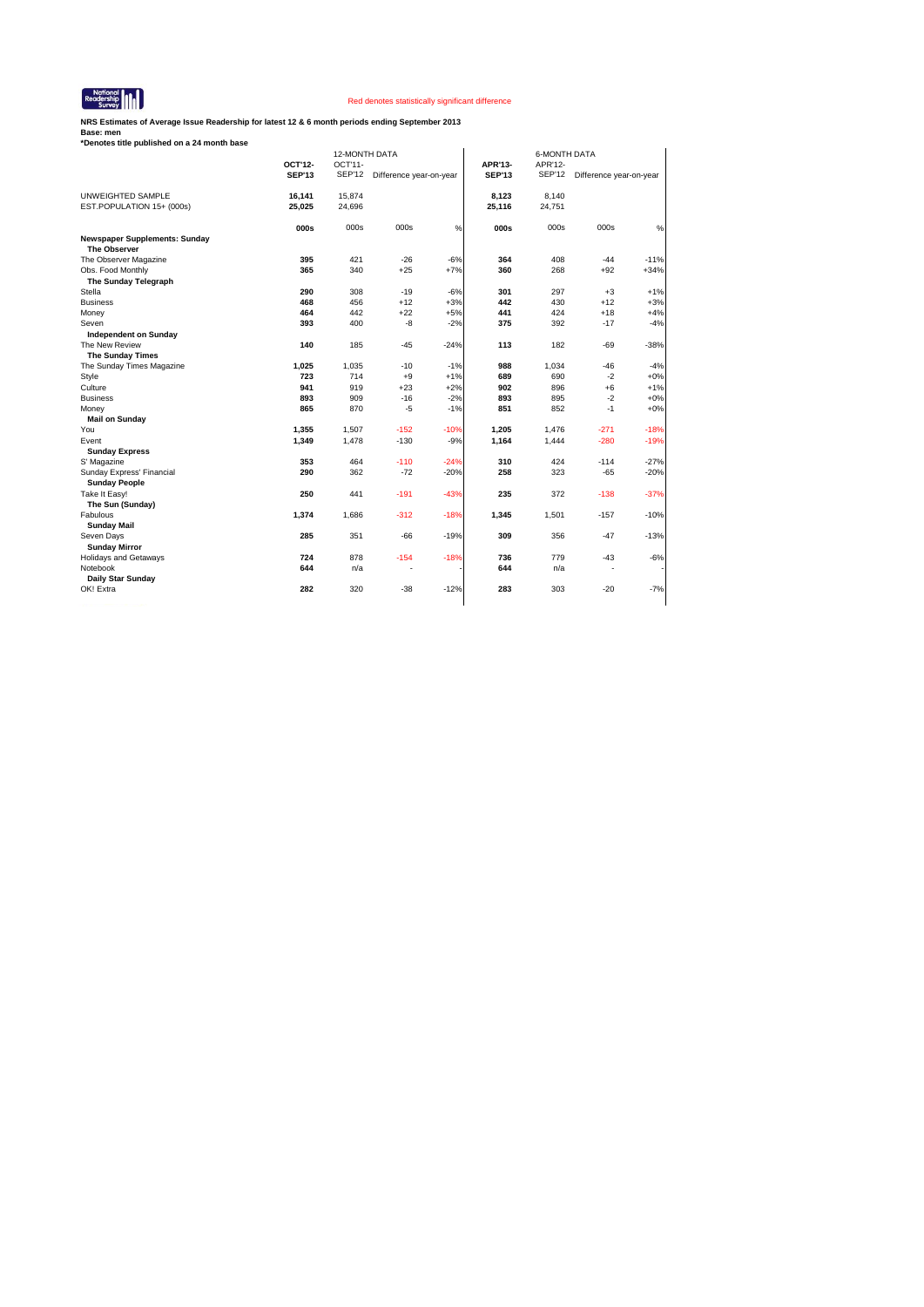

**NRS Estimates of Average Issue Readership for latest 12 & 6 month periods ending September 2013**

| *Denotes title published on a 24 month base |               |                          |                         |         |               |                                |                         |        |
|---------------------------------------------|---------------|--------------------------|-------------------------|---------|---------------|--------------------------------|-------------------------|--------|
|                                             | OCT'12-       | 12-MONTH DATA<br>OCT'11- |                         |         | APR'13-       | <b>6-MONTH DATA</b><br>APR'12- |                         |        |
|                                             | <b>SEP'13</b> | SEP'12                   |                         |         | <b>SEP'13</b> | <b>SEP'12</b>                  |                         |        |
|                                             |               |                          | Difference year-on-year |         |               |                                | Difference year-on-year |        |
| UNWEIGHTED SAMPLE                           | 16,141        | 15,874                   |                         |         | 8,123         | 8,140                          |                         |        |
| EST.POPULATION 15+ (000s)                   | 25,025        | 24,696                   |                         |         | 25,116        | 24,751                         |                         |        |
|                                             | 000s          | 000s                     | 000s                    | %       | 000s          | 000s                           | 000s                    | %      |
| <b>General Weekly Magazines</b>             |               |                          |                         |         |               |                                |                         |        |
| Amateur Gardening*                          | 38            | 63                       | $-24$                   | $-39%$  |               |                                |                         |        |
| Angler's Mail*                              | 159           | 159                      | $+0$                    | $+0%$   |               |                                |                         |        |
| Angling Times*                              | 239           | 215                      | $+24$                   | $+11%$  |               |                                |                         |        |
| Auto Express*                               | 177           | 198                      | $-21$                   | $-10%$  |               |                                |                         |        |
| Autocar*                                    | 208           | 242                      | $-34$                   | $-14%$  |               |                                |                         |        |
| Autosport*                                  | 114           | 113                      | $+1$                    | $+1%$   |               |                                |                         |        |
| The Big Issue                               | 182           | 229                      | $-47$                   | $-20%$  | 185           | 161                            | $+23$                   | $+14%$ |
| Country Life*                               | 103           | 89                       | $+14$                   | $+16%$  |               |                                |                         |        |
| Horse and Hound                             | 68            | 71                       | $-3$                    | $-5%$   |               |                                |                         |        |
| Kerrang!                                    | 185           | 222                      | $-37$                   | $-17%$  |               |                                |                         |        |
| Match!*                                     | 175           | 146                      | $+29$                   | $+20%$  |               |                                |                         |        |
| Motorcycle News                             | 371           | 333                      | $+38$                   | $+12%$  |               |                                |                         |        |
| <b>New Scientist</b>                        | 240           | 237                      | $+3$                    | $+1%$   |               |                                |                         |        |
| NME/New Musical Express*                    | 167           | 182                      | $-15$                   | $-8%$   |               |                                |                         |        |
| <b>Nuts</b>                                 | 350           | 468                      | $-119$                  | $-25%$  |               |                                |                         |        |
| Radio Times                                 | 958           | 1,064                    | $-106$                  | $-10%$  | 906           | 1,077                          | $-171$                  | $-16%$ |
| The TES/Times Ed Sup                        | 124           | 117                      | $+7$                    | $+6%$   |               |                                |                         |        |
| Time Out                                    | 251           | 112                      | $+139$                  | $+124%$ |               |                                |                         |        |
| <b>Total TV Guide</b>                       | 192           | 292                      | $-99$                   | $-34%$  |               |                                |                         |        |
| TV & Satellite Week                         | 263           | 303                      | $-40$                   | $-13%$  |               |                                |                         |        |
| TV Choice                                   | 643           | 624                      | $+19$                   | $+3%$   | 714           | 621                            | $+93$                   | $+15%$ |
| TV Easy                                     | 122           | 110                      | $+11$                   | $+10%$  |               |                                |                         |        |
| <b>TV Times</b>                             | 478           | 566                      | $-88$                   | $-16%$  | 446           | 547                            | $-101$                  | $-18%$ |
| The Week                                    | 194           | 186                      | $+7$                    | $+4%$   |               |                                |                         |        |
| What's on TV                                | 975           | 1,240                    | $-265$                  | $-21%$  | 956           | 1,173                          | $-217$                  | $-19%$ |
| Zoo                                         | 232           | 278                      | $-46$                   | $-17%$  |               |                                |                         |        |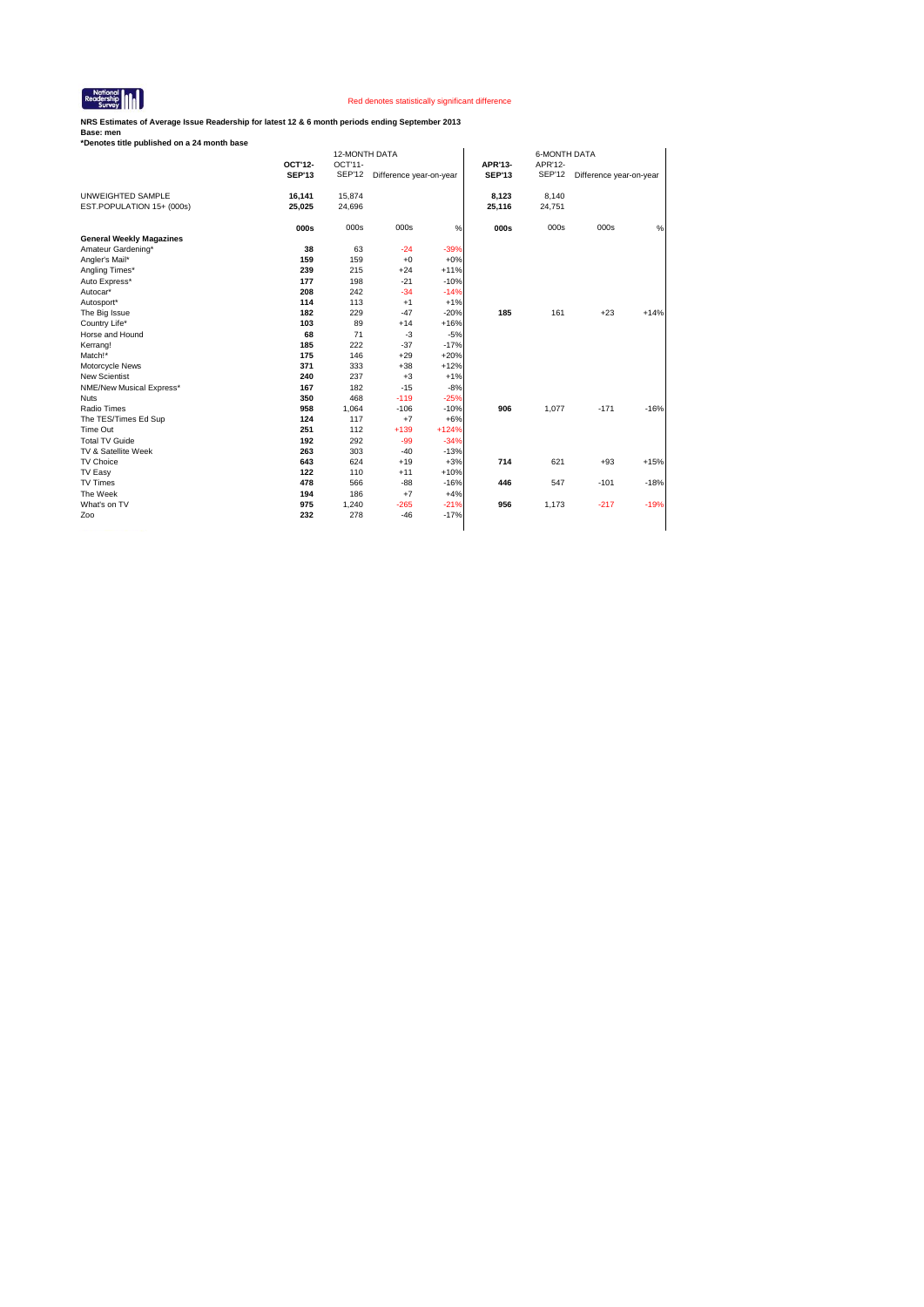

**NRS Estimates of Average Issue Readership for latest 12 & 6 month periods ending September 2013**

| *Denotes title published on a 24 month base |               |               |                                |        |               |                     |                         |        |  |  |
|---------------------------------------------|---------------|---------------|--------------------------------|--------|---------------|---------------------|-------------------------|--------|--|--|
|                                             |               | 12-MONTH DATA |                                |        |               | <b>6-MONTH DATA</b> |                         |        |  |  |
|                                             | OCT'12-       | OCT'11-       |                                |        | APR'13-       | APR'12-             |                         |        |  |  |
|                                             | <b>SEP'13</b> |               | SEP'12 Difference year-on-year |        | <b>SEP'13</b> | <b>SEP'12</b>       | Difference year-on-year |        |  |  |
|                                             |               |               |                                |        |               |                     |                         |        |  |  |
| UNWEIGHTED SAMPLE                           | 16,141        | 15,874        |                                |        | 8,123         | 8,140               |                         |        |  |  |
| EST.POPULATION 15+ (000s)                   | 25,025        | 24,696        |                                |        | 25,116        | 24,751              |                         |        |  |  |
|                                             |               |               |                                |        |               |                     |                         |        |  |  |
|                                             | 000s          | 000s          | 000s                           | %      | 000s          | 000s                | 000s                    | $\%$   |  |  |
| <b>Women's Weekly Magazines</b>             |               |               |                                |        |               |                     |                         |        |  |  |
| Bella                                       | 41            | 37            | $+4$                           | $+11%$ | 39            | 36                  | $+3$                    | $+8%$  |  |  |
| Best                                        | 38            | 39            | $-1$                           | $-3%$  | 28            | 27                  | $+0$                    | $+1%$  |  |  |
| Chat                                        | 117           | 135           | $-18$                          | $-13%$ | 130           | 141                 | $-10$                   | $-7%$  |  |  |
| Closer                                      | 91            | 150           | $-59$                          | $-39%$ | 94            | 145                 | $-51$                   | $-35%$ |  |  |
| Full House                                  | 15            | 33            | $-19$                          | $-56%$ |               |                     |                         |        |  |  |
| Grazia                                      | 17            | 33            | $-16$                          | $-50%$ | 22            | 29                  | $-7$                    | $-24%$ |  |  |
| Heat                                        | 159           | 251           | $-91$                          | $-36%$ | 162           | 265                 | $-103$                  | $-39%$ |  |  |
| Hello!                                      | 158           | 216           | $-58$                          | $-27%$ | 170           | 230                 | $-61$                   | $-26%$ |  |  |
| Inside Soap                                 | 103           | 104           | $-1$                           | $-1%$  |               |                     |                         |        |  |  |
| Look                                        | 30            | 23            | $+8$                           | $+33%$ | 29            | 21                  | $+8$                    | $+39%$ |  |  |
| Love It!                                    | 12            | 44            | $-32$                          | $-72%$ |               |                     |                         |        |  |  |
| My Weekly                                   | 21            | 28            | $-7$                           | $-25%$ |               |                     |                         |        |  |  |
| New!                                        | 33            | 49            | $-16$                          | $-33%$ | 40            | 47                  | $-7$                    | $-15%$ |  |  |
| Now                                         | 71            | 77            | -6                             | $-7%$  | 80            | 81                  | $-2$                    | $-2%$  |  |  |
| OK!                                         | 246           | 321           | $-74$                          | $-23%$ | 243           | 314                 | $-71$                   | $-23%$ |  |  |
| People's Friend                             | 43            | 58            | $-14$                          | $-25%$ | 42            | 50                  | -8                      | $-16%$ |  |  |
| Pick Me Up                                  | 58            | 101           | $-42$                          | $-42%$ | 60            | 112                 | $-52$                   | $-46%$ |  |  |
| Real People                                 | 29            | 28            | $+2$                           | $+7%$  |               |                     |                         |        |  |  |
| Reveal                                      | 40            | 65            | $-25$                          | $-39%$ | 42            | 59                  | $-18$                   | $-30%$ |  |  |
| Star                                        | 57            | 89            | $-32$                          | $-36%$ |               |                     |                         |        |  |  |
| Take a Break                                | 378           | 447           | $-70$                          | $-16%$ | 371           | 422                 | $-51$                   | $-12%$ |  |  |
| That's Life!                                | 65            | 73            | -9                             | $-12%$ | 72            | 76                  | -3                      | $-5%$  |  |  |
| Woman                                       | 33            | 41            | $-7$                           | $-18%$ | 35            | 42                  | $-7$                    | $-16%$ |  |  |
| Woman's Own                                 | 53            | 72            | $-19$                          | $-26%$ | 53            | 55                  | $-2$                    | $-3%$  |  |  |
| Woman's Weekly                              | 64            | 91            | $-27$                          | $-30%$ | 64            | 81                  | $-17$                   | $-21%$ |  |  |
| <b>General Fortnightly Magazines</b>        |               |               |                                |        |               |                     |                         |        |  |  |
| Private Eye                                 | 546           | 515           | $+31$                          | $+6%$  | 524           | 527                 | $-3$                    | $-1%$  |  |  |
|                                             |               |               |                                |        |               |                     |                         |        |  |  |
| <b>Women's Fortnightly Magazines</b>        |               |               |                                |        |               |                     |                         |        |  |  |
| All About Soap                              | 48            | 76            | $-28$                          | $-37%$ |               |                     |                         |        |  |  |
| Soaplife                                    | 59            | 49            | $+10$                          | $+20%$ |               |                     |                         |        |  |  |
| Yours                                       | 49            | 68            | $-18$                          | $-27%$ | 44            | 66                  | $-22$                   | $-33%$ |  |  |
|                                             |               |               |                                |        |               |                     |                         |        |  |  |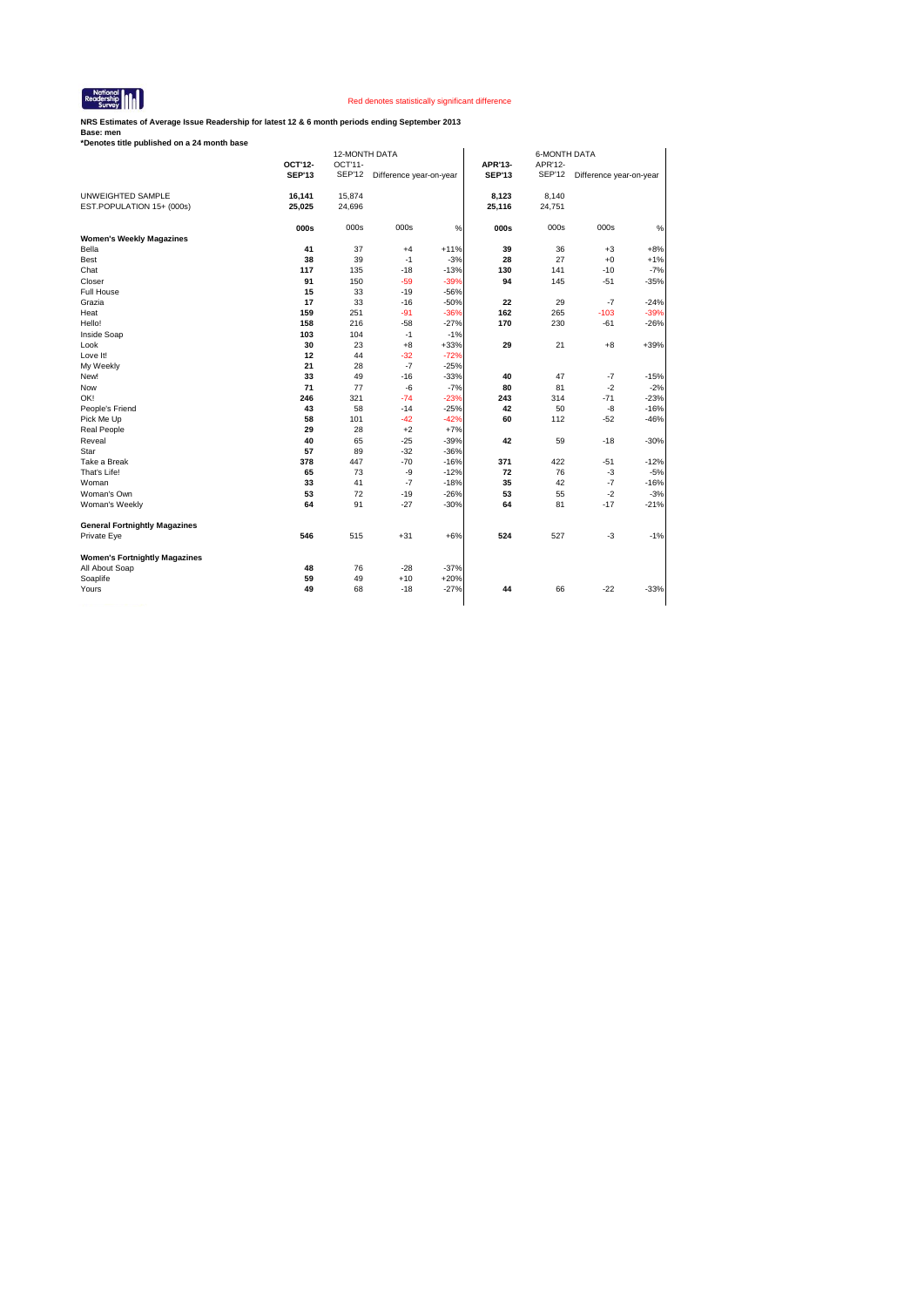

**NRS Estimates of Average Issue Readership for latest 12 & 6 month periods ending September 2013**

|                                                                                                            | OCT'12-       | OCT'11-       |                         |        | APR'13-       | APR'12-       |                         |        |
|------------------------------------------------------------------------------------------------------------|---------------|---------------|-------------------------|--------|---------------|---------------|-------------------------|--------|
|                                                                                                            | <b>SEP'13</b> | <b>SEP'12</b> | Difference year-on-year |        | <b>SEP'13</b> | <b>SEP'12</b> | Difference year-on-year |        |
|                                                                                                            |               |               |                         |        |               |               |                         |        |
| UNWEIGHTED SAMPLE                                                                                          | 16,141        | 15,874        |                         |        | 8.123         | 8,140         |                         |        |
| EST.POPULATION 15+ (000s)                                                                                  | 25,025        | 24,696        |                         |        | 25,116        | 24,751        |                         |        |
|                                                                                                            | 000s          | 000s          | 000s                    | %      | 000s          | 000s          | 000s                    | %      |
| <b>General Monthly Magazines</b>                                                                           |               |               |                         |        |               |               |                         |        |
| <b>BBC Gardeners' World</b>                                                                                | 424           | 484           | $-60$                   | $-12%$ | 446           | 462           | $-16$                   | $-3%$  |
| <b>BBC History Magazine</b>                                                                                | 175           | 167           | $+8$                    | $+5%$  |               |               |                         |        |
| <b>BBC Music Magazine*</b>                                                                                 | 142           | 138           | $+4$                    | $+3%$  |               |               |                         |        |
| <b>BBC Top Gear</b>                                                                                        | 1,370         | 1,463         | $-93$                   | $-6%$  | 1,389         | 1,546         | $-156$                  | $-10%$ |
| <b>BBC Wildlife</b>                                                                                        | 107           | 111           | $-4$                    | $-3%$  |               |               |                         |        |
| Bike                                                                                                       | 274           | 274           | $+0$                    | $+0%$  |               |               |                         |        |
| Car*                                                                                                       | 164           | 128           | $+36$                   | $+28%$ |               |               |                         |        |
| <b>Classic Cars</b>                                                                                        | 423           | 363           | $+60$                   | $+16%$ |               |               |                         |        |
| Digital Photo                                                                                              | 173           | 210           | $-37$                   | $-18%$ |               |               |                         |        |
| Empire                                                                                                     | 602           | 568           | $+34$                   | $+6%$  | 498           | 597           | $-99$                   | $-17%$ |
| Esquire*                                                                                                   | 89            | 96            | $-7$                    | $-7%$  |               |               |                         |        |
| Evo*                                                                                                       | 167           | 173           | $-6$                    | $-3%$  |               |               |                         |        |
| F1 Racing                                                                                                  | 400           | 490           | $-91$                   | $-18%$ | 416           | 464           | $-47$                   | $-10%$ |
| <b>FHM</b>                                                                                                 | 649           | 775           | $-126$                  | $-16%$ | 634           | 788           | $-154$                  | $-20%$ |
| The Field*                                                                                                 | 104           | 97            | $+6$                    | $+7%$  |               |               |                         |        |
| FourFourTwo                                                                                                | 622           | 582           | $+40$                   | $+7%$  | 563           | 617           | $-54$                   | $-9%$  |
| Garden Answers*                                                                                            | 41            | 36            | $+5$                    | $+13%$ |               |               |                         |        |
| <b>Golf Monthly</b>                                                                                        | 400           | 420           | $-20$                   | $-5%$  | 434           | 414           | $+20$                   | $+5%$  |
| <b>Golf World</b>                                                                                          | 239           | 283           | $-45$                   | $-16%$ |               |               |                         |        |
| GQ                                                                                                         | 320           | 311           | $+9$                    | $+3%$  |               |               |                         |        |
| High Life                                                                                                  | 179           | 183           | $-3$                    | $-2%$  |               |               |                         |        |
| Land Rover Owner International*                                                                            | 207           | 216           | -9                      | $-4%$  |               |               |                         |        |
| Men's Fitness                                                                                              | 531           | 567           | $-36$                   | $-6%$  | 534           | 606           | $-72$                   | $-12%$ |
| Men's Health                                                                                               | 869           | 942           | $-73$                   | $-8%$  | 860           | 976           | $-116$                  | $-12%$ |
| Mojo*                                                                                                      | 180           | 170           | $+11$                   | $+6%$  |               |               |                         |        |
| National Geographic                                                                                        | 1,245         | 1,183         | $+61$                   | $+5%$  | 1,208         | 1,162         | $+46$                   | $+4%$  |
| Performance Bikes*                                                                                         | 171           | 181           | $-10$                   | $-5%$  |               |               |                         |        |
| Practical Boat Owner*                                                                                      | 124           | 107           | $+18$                   | $+16%$ |               |               |                         |        |
| Practical Classics*                                                                                        | 215           | 225           | $-10$                   | $-5%$  |               |               |                         |        |
| Practical Photography                                                                                      | 183           | 208           | $-25$                   | $-12%$ |               |               |                         |        |
| Q                                                                                                          | 270           | 250           | $+20$                   | $+8%$  |               |               |                         |        |
| Reader's Digest                                                                                            | 399           | 465           | $-66$                   | $-14%$ | 406           | 429           | $-23$                   | $-5%$  |
| Ride*                                                                                                      | 191           | 200           | $-8$                    | $-4%$  |               |               |                         |        |
| Rugby World                                                                                                | 393           | 402           | $-8$                    | $-2%$  |               |               |                         |        |
| Runner's World                                                                                             | 215           | 223           | $-8$                    | $-4%$  |               |               |                         |        |
| Saga Magazine                                                                                              | 501           | 549           | $-48$                   | $-9%$  | 469           | 513           | $-44$                   | $-9%$  |
| Sporting Gun                                                                                               | 219           | 236           | $-17$                   | $-7%$  |               |               |                         |        |
| Stuff*                                                                                                     | 224           | 207           | $+16$                   | $+8%$  |               |               |                         |        |
| Today's Golfer                                                                                             | 224           | 251           | $-27$                   | $-11%$ |               |               |                         |        |
| Top of the Pops Magazine*                                                                                  | 54            | 40            | $+14$                   | $+36%$ |               |               |                         |        |
| <b>Total Film</b>                                                                                          | 407           | 359           | $+48$                   | $+13%$ |               |               |                         |        |
| Trout and Salmon*                                                                                          | 118           | 115           | $+3$                    | $+2%$  |               |               |                         |        |
| What Car?                                                                                                  | 683           | 589           | $+94$                   | $+16%$ | 717           | 636           | $+81$                   | $+13%$ |
| <b>World Soccer</b>                                                                                        | 301           | 272           | $+29$                   | $+11%$ |               |               |                         |        |
| Aggregate General Monthly Magazines - Net AIR                                                              |               |               |                         |        |               |               |                         |        |
| Archant Life (Net)                                                                                         | 220           | 309           | $-89$                   | -29%   | 217           | 356           | $-139$                  | $-39%$ |
|                                                                                                            |               |               |                         |        |               |               |                         |        |
| The combined figures for the ARCHANT TITLES are net readership figures for Cheshire Life, Lancashire Life, |               |               |                         |        |               |               |                         |        |
| Derbyshire Life and Countryside and Yorkshire Life.                                                        |               |               |                         |        |               |               |                         |        |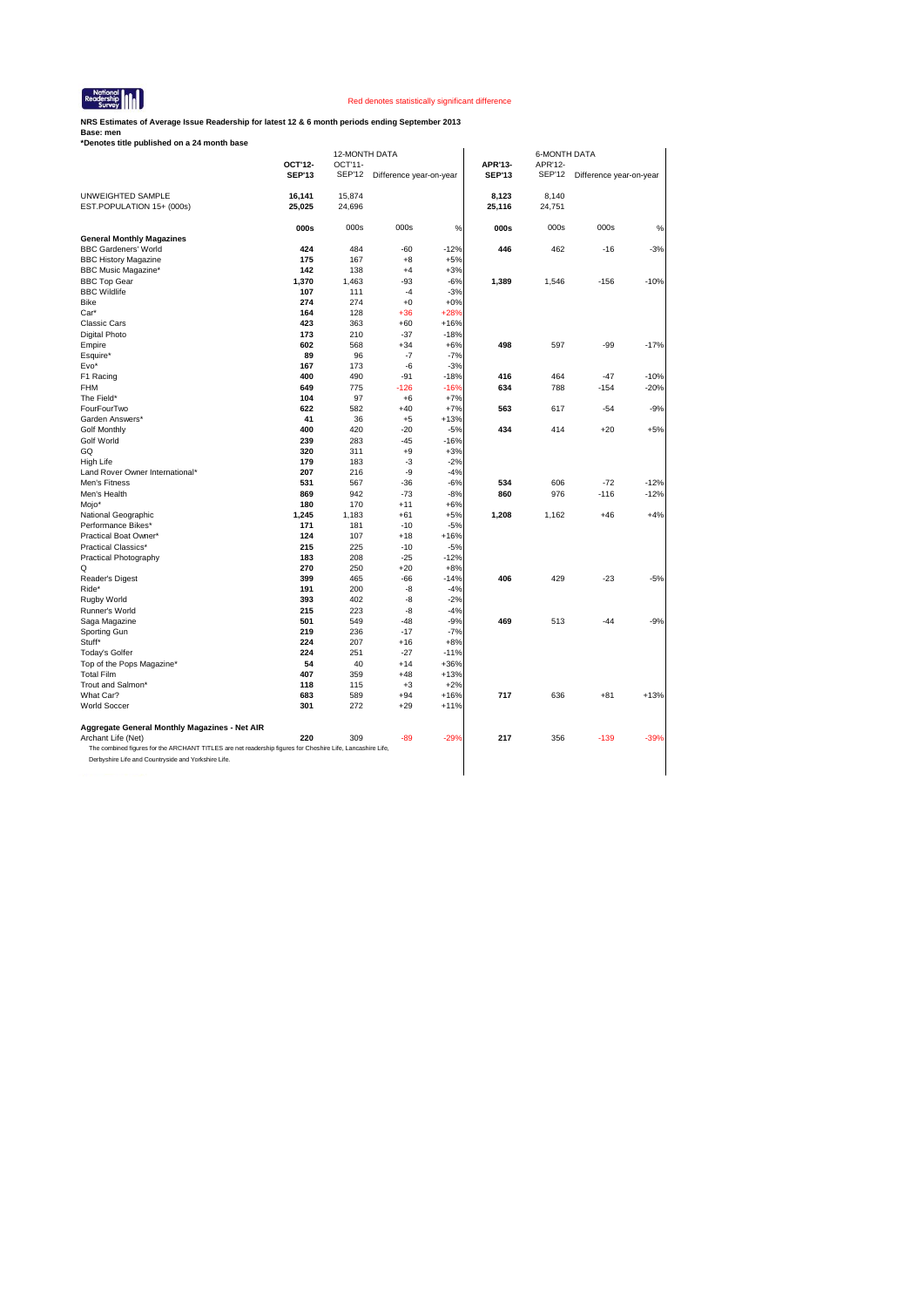

**NRS Estimates of Average Issue Readership for latest 12 & 6 month periods ending September 2013**

| *Denotes title published on a 24 month base                |                  |                  |                         |                 |                 |                 |                         |        |
|------------------------------------------------------------|------------------|------------------|-------------------------|-----------------|-----------------|-----------------|-------------------------|--------|
|                                                            |                  | 12-MONTH DATA    |                         |                 |                 | 6-MONTH DATA    |                         |        |
|                                                            | OCT'12-          | OCT'11-          |                         |                 | APR'13-         | APR'12-         |                         |        |
|                                                            | <b>SEP'13</b>    | SEP'12           | Difference year-on-year |                 | <b>SEP'13</b>   | SEP'12          | Difference year-on-year |        |
|                                                            |                  |                  |                         |                 |                 |                 |                         |        |
| UNWEIGHTED SAMPLE<br>EST.POPULATION 15+ (000s)             | 16,141<br>25,025 | 15,874<br>24,696 |                         |                 | 8,123<br>25,116 | 8,140<br>24,751 |                         |        |
|                                                            |                  |                  |                         |                 |                 |                 |                         |        |
|                                                            | 000s             | 000s             | 000s                    | %               | 000s            | 000s            | 000s                    | %      |
| <b>Women's Monthly Magazines</b>                           |                  |                  |                         |                 |                 |                 |                         |        |
| 25 Beautiful Homes                                         | 67               | 61               | $+6$                    | $+10%$          |                 |                 |                         |        |
| Asda Magazine                                              | 1,670            | 1,732            | $-62$                   | $-4%$           | 1,637           | 1,721           | $-84$                   | $-5%$  |
| <b>BBC Good Food</b>                                       | 365              | 391              | -26                     | $-7%$           | 399             | 394             | $+5$                    | $+1%$  |
| Candis                                                     | 51               | 87               | $-37$                   | $-42%$          |                 |                 |                         |        |
| Coast                                                      | 118              | 116              | $+3$                    | $+2%$           |                 |                 |                         |        |
| Company                                                    | 26               | 20               | $+5$                    | $+26%$          | 46              | 16              | $+31$                   | +193%  |
| Cosmopolitan                                               | 123              | 159              | $-36$                   | $-23%$          | 117             | 166             | $-49$                   | $-30%$ |
| <b>Country Homes/Interiors</b>                             | 93               | 86               | $+7$                    | $+9%$           |                 |                 |                         |        |
| Country Living                                             | 245              | 234              | $+11$                   | $+5%$           | 249             | 231             | $+17$                   | $+8%$  |
| Delicious                                                  | 46               | 51               | -5                      | $-9%$           |                 |                 |                         |        |
| Elle                                                       | 54               | 36               | $+18$                   | $+49%$          | 62              | 34              | $+29$                   | +85%   |
| Elle Decoration*                                           | 47               | 33               | $+14$                   | $+42%$          |                 |                 |                         |        |
| Essentials*                                                | 11               | 15               | $-4$                    | $-28%$          |                 |                 |                         |        |
| Glamour                                                    | 63               | 94               | $-30$                   | $-32%$          | 35              | 118             | -82                     | $-70%$ |
| Good Homes                                                 | 85<br>148        | 62<br>148        | $+23$<br>$+1$           | $+36%$<br>$+0%$ | 136             | 136             | $+0$                    | $+0%$  |
| Good Housekeeping<br>Harper's Bazaar*                      | 24               | 21               | $+3$                    | $+14%$          |                 |                 |                         |        |
| Homes & Antiques                                           | 84               | 76               | $+8$                    | $+11%$          |                 |                 |                         |        |
| Homes & Gardens                                            | 208              | 190              | $+19$                   | $+10%$          | 212             | 202             | $+10$                   | $+5%$  |
| House & Garden                                             | 211              | 189              | $+22$                   | $+12%$          | 175             | 205             | $-30$                   | $-15%$ |
| House Beautiful                                            | 71               | 53               | $+19$                   | $+35%$          | 75              | 54              | $+21$                   | $+39%$ |
| Ideal Home                                                 | 251              | 228              | $+23$                   | $+10%$          | 287             | 230             | $+58$                   | $+25%$ |
| InStyle                                                    | 12               | 24               | $-12$                   | $-49%$          |                 |                 |                         |        |
| Living etc                                                 | 33               | 37               | $-3$                    | $-9%$           |                 |                 |                         |        |
| Marie Claire                                               | 28               | 54               | $-27$                   | $-49%$          | 28              | 50              | $-22$                   | $-43%$ |
| Mother And Baby                                            | 33               | 62               | $-29$                   | $-46%$          |                 |                 |                         |        |
| Olive                                                      | 49               | 60               | $-11$                   | $-18%$          |                 |                 |                         |        |
| Period Living*                                             | 53               | 45               | $+9$                    | $+19%$          |                 |                 |                         |        |
| Pregnancy & Birth*                                         | 22               | 16               | $+5$                    | $+34%$          |                 |                 |                         |        |
| Prima                                                      | 27               | 31               | $-4$                    | $-12%$          | 16              | 34              | $-18$                   | $-53%$ |
| Psychologies Magazine                                      | 55               | 39               | $+16$                   | $+41%$          |                 |                 |                         |        |
| Real Homes*                                                | 62               | 54               | $+7$                    | $+13%$          |                 |                 |                         |        |
| Red                                                        | 40               | 46               | $-6$                    | $-13%$          | 39              | 46              | $-7$                    | $-15%$ |
| R Conley Diet/Fitness Mag*                                 | 23               | 10               | $+13$                   | +136%           |                 |                 |                         |        |
| Sainsbury's Magazine                                       | 894              | 1,051            | -157                    | $-15%$          | 816             | 1,049           | $-233$                  | -22%   |
| Tatler*                                                    | 29               | 24               | $+5$                    | $+21%$          |                 |                 |                         |        |
| Top Sante*                                                 | 14               | 12               | $+2$                    | $+19%$          |                 |                 |                         |        |
| Vanity Fair                                                | 61               | 37               | $+24$                   | +66%            |                 |                 |                         |        |
| Vogue                                                      | 179              | 151              | $+28$                   | $+19%$          | 144             | 133             | $+11$                   | $+9%$  |
| Waitrose Kitchen                                           | 500              | 431              | $+69$                   | $+16%$          | 497             | 373             | $+124$                  | $+33%$ |
| Weight Watchers Magazine                                   | 102              | 119              | $-16$                   | $-14%$          | 100             | 139             | $-39$                   | $-28%$ |
| Woman & Home                                               | 32               | 38               | -6                      | $-15%$          | 38              | 30              | $+8$                    | $+26%$ |
| World of Interiors*                                        | 61               | 56               | $+5$                    | $+10%$          |                 |                 |                         |        |
| Zest*                                                      | 19               | 21               | -3                      | $-12%$          |                 |                 |                         |        |
|                                                            |                  |                  |                         |                 |                 |                 |                         |        |
| <b>Women's Bimonthly Magazines</b><br><b>BBC Easy Cook</b> | 36               | 70               | $-34$                   | $-48%$          |                 |                 |                         |        |
| Boots Health & Beauty                                      | 251              | 268              | $-17$                   | $-6%$           | 237             | 256             | $-19$                   | $-7%$  |
| <b>Brides</b>                                              | 20               | 18               | $+2$                    | $+10%$          |                 |                 |                         |        |
| Healthy                                                    | 60               | n/a              |                         |                 |                 |                 |                         |        |
| Morrisons Magazine                                         | 1,247            | 1,364            | $-117$                  | $-9%$           | 1,287           | 1,402           | $-115$                  | $-8%$  |
| Slimming World Magazine                                    | 102              | 105              | -4                      | $-3%$           | 90              | 123             | $-34$                   | $-27%$ |
| <b>Tesco Magazine</b>                                      | 2,045            | 2,349            | -304                    | -13%            | 1,885           | 2,388           | -503                    | -21%   |
| Women's Health                                             | 39               | n/a              |                         |                 | 31              | 58              | -27                     | $-47%$ |
| You & Your Wedding                                         | 28               | 20               | $+8$                    | $+43%$          |                 |                 |                         |        |
| Your M&S                                                   | 792              | 883              | 91                      | 10%             | 751             | 778             | $-27$                   | $-3%$  |
|                                                            |                  |                  |                         |                 |                 |                 |                         |        |
| <b>General Quarterly Magazines</b>                         |                  |                  |                         |                 |                 |                 |                         |        |
| <b>Birds</b>                                               | 555              | 561              | -6                      | $-1%$           | 545             | 611             | $-67$                   | $-11%$ |
| Eng Heritage Meb Mag                                       | 191              | 180              | $+11$                   | $+6%$           | 195             | 150             | $+45$                   | $+30%$ |
| The Nat. Trust Mag                                         | 1,584            | 1,576            | $+8$                    | $+1%$           | 1,546           | 1,606           | -60                     | $-4%$  |
|                                                            |                  |                  |                         |                 |                 |                 |                         |        |
| <b>Women's Quarterly Magazines</b>                         |                  |                  |                         |                 |                 |                 |                         |        |
| John Lewis Edition                                         | 363              | 364              | $-1$                    | $+0\%$          | 347             | 358             | $-11$                   | $-3%$  |
|                                                            |                  |                  |                         |                 |                 |                 |                         |        |
| <b>Special Reading</b>                                     |                  |                  |                         |                 |                 |                 |                         |        |
| ASOS                                                       | 72               | 120              | $-48$                   | $-40%$          | 71              | 106             | -35                     | $-33%$ |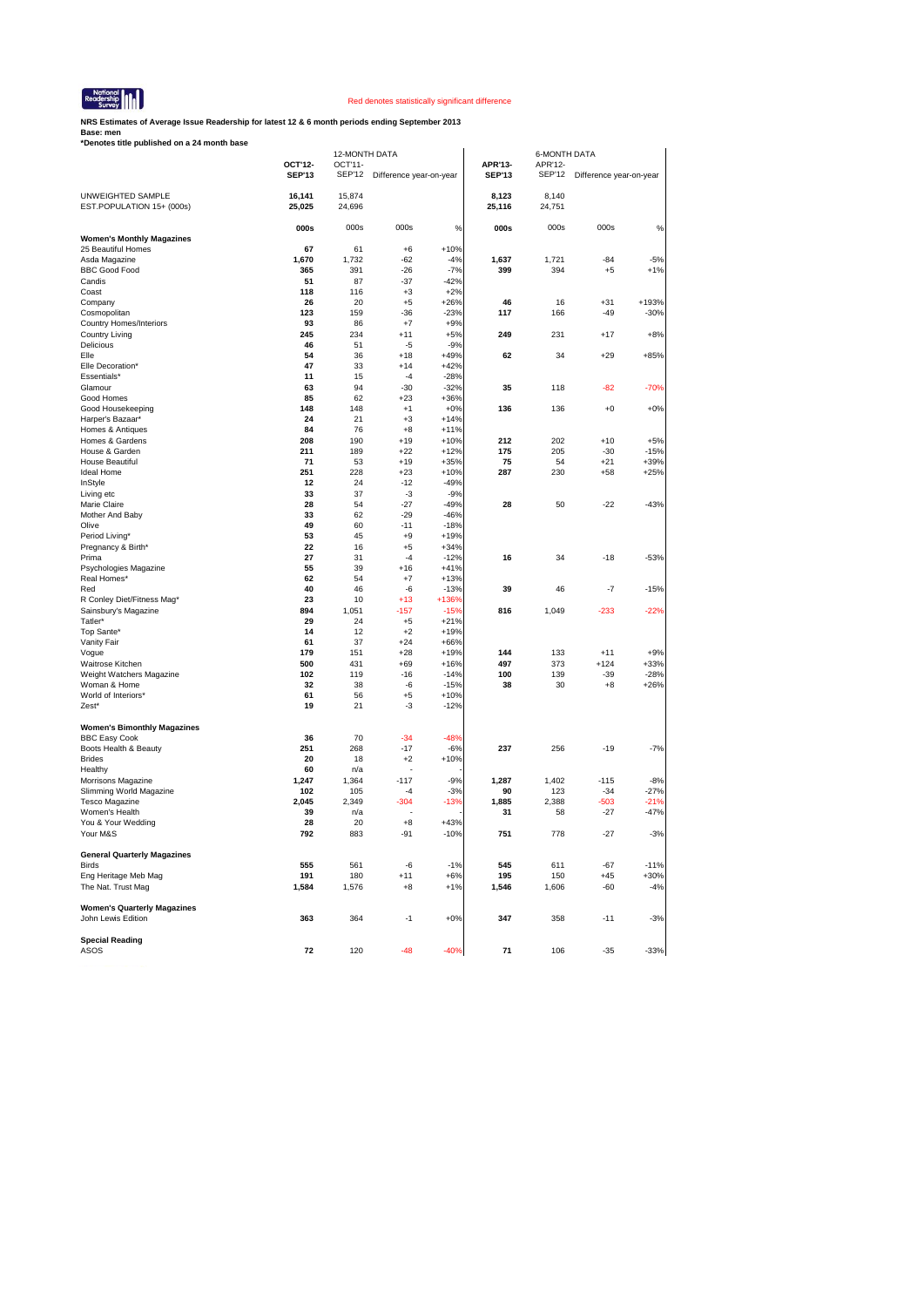

**NRS Estimates of Average Issue Readership for latest 12 & 6 month periods ending September 2013**

|                                                                                                                                                                                                                           |                          | 12-MONTH DATA     |                         |                  |                          | 6-MONTH DATA             |                         |                  |
|---------------------------------------------------------------------------------------------------------------------------------------------------------------------------------------------------------------------------|--------------------------|-------------------|-------------------------|------------------|--------------------------|--------------------------|-------------------------|------------------|
|                                                                                                                                                                                                                           | OCT'12-<br><b>SEP'13</b> | OCT'11-<br>SEP'12 | Difference year-on-year |                  | APR'13-<br><b>SEP'13</b> | APR'12-<br><b>SEP'12</b> | Difference year-on-year |                  |
|                                                                                                                                                                                                                           |                          |                   |                         |                  |                          |                          |                         |                  |
| UNWEIGHTED SAMPLE<br>EST.POPULATION 15+ (000s)                                                                                                                                                                            | 20,013<br>26,221         | 19,912<br>25,829  |                         |                  | 10,131<br>26,338         | 10,266<br>25,869         |                         |                  |
|                                                                                                                                                                                                                           | 000s                     | 000s              | 000s                    | %                | 000s                     | 000s                     | 000s                    | %                |
| Daily Newspapers - 6 Day AIR                                                                                                                                                                                              |                          |                   |                         |                  |                          |                          |                         |                  |
| The Daily Telegraph                                                                                                                                                                                                       | 629                      | 663               | $-33$                   | $-5%$            | 636                      | 644                      | -8                      | $-1%$            |
| <b>Financial Times</b><br>The Guardian                                                                                                                                                                                    | 74<br>403                | 91<br>512         | $-17$<br>$-110$         | $-18%$<br>$-21%$ | 411                      | 500                      | $-89$                   | $-18%$           |
| The Independent                                                                                                                                                                                                           | 130                      | 212               | $-82$                   | $-39%$           | 120                      | 197                      | $-76$                   | $-39%$           |
|                                                                                                                                                                                                                           | 239                      | 236               | $+3$                    | $+1%$            |                          |                          |                         |                  |
| The Times                                                                                                                                                                                                                 | 509                      | 550               | -41                     | $-7%$            | 489                      | 537                      | $-48$                   | $-9%$            |
| Daily Express                                                                                                                                                                                                             | 529                      | 623               | $-94$                   | $-15%$           | 565                      | 643                      | $-79$                   | $-12%$           |
| Daily Mail                                                                                                                                                                                                                | 2,198                    | 2,291             | $-93$                   | $-4%$            | 2,200                    | 2,179                    | $+21$                   | $+1%$            |
| Daily Mirror/Record                                                                                                                                                                                                       | 1,571                    | 1,743             | $-173$                  | $-10%$           | 1,497                    | 1,627                    | -130                    | $-8%$            |
| Daily Mirror<br>Daily Record                                                                                                                                                                                              | 1,216<br>369             | 1,382<br>370      | $-166$<br>$-1$          | $-12%$<br>$+0%$  | 1,152<br>356             | 1,309<br>332             | $-157$<br>$+25$         | $-12%$<br>$+7%$  |
| Daily Star                                                                                                                                                                                                                | 360                      | 446               | $-86$                   | $-19%$           | 358                      | 437                      | $-80$                   | $-18%$           |
| The Sun                                                                                                                                                                                                                   | 2,603                    | 2,994             | $-391$                  | $-13%$           | 2,526                    | 3,017                    | $-491$                  | $-16%$           |
|                                                                                                                                                                                                                           |                          |                   |                         |                  |                          |                          |                         |                  |
| Daily Newspapers - 5 Day AIR                                                                                                                                                                                              |                          |                   |                         |                  |                          |                          |                         |                  |
| London Ev Standard                                                                                                                                                                                                        | 602                      | 603               | $+0$                    | $+0%$            | 545                      | 603                      | $-59$                   | $-10%$           |
| Metro                                                                                                                                                                                                                     | 1,339                    | 1,564             | -224                    | $-14%$           | 1,231                    | 1,528                    | $-296$                  | $-19%$           |
| <b>Daily Morning/Evening Regionals</b>                                                                                                                                                                                    |                          |                   |                         |                  |                          |                          |                         |                  |
| The Press and Journal                                                                                                                                                                                                     | 84                       | 97                | $-13$                   | $-14%$           |                          |                          |                         |                  |
| The Courier - Dundee                                                                                                                                                                                                      | 69                       | 66                | $+2$                    | $+3%$            |                          |                          |                         |                  |
| The Herald                                                                                                                                                                                                                | 48                       | 68                | $-20$                   | $-30%$           |                          |                          |                         |                  |
| Glasgow Evening Times*                                                                                                                                                                                                    | 57                       | 74                | -17                     | $-23%$           |                          |                          |                         |                  |
| The Scotsman*                                                                                                                                                                                                             | 49                       | 70                | -20                     | $-29%$           |                          |                          |                         |                  |
| Yorkshire Post*                                                                                                                                                                                                           | 48                       | 54                | -6                      | $-11%$           |                          |                          |                         |                  |
|                                                                                                                                                                                                                           |                          |                   |                         |                  |                          |                          |                         |                  |
| Aggregate Daily Newspapers - Net AIR<br>The National (Net)                                                                                                                                                                | 1,483                    | n/a               |                         |                  | 1,404                    | n/a                      |                         |                  |
| The combined figures for THE NATIONAL are net readership figures for Birmingham Mail, Hull Daily Mail,                                                                                                                    |                          |                   |                         |                  |                          |                          |                         |                  |
| The Chronicle (Newcastle), Express and Star (West Midlands), Lancashire Evening Post,                                                                                                                                     |                          |                   |                         |                  |                          |                          |                         |                  |
| Leicester Mercury, Liverpool Echo, London Evening Standard, Manchester Evening News,                                                                                                                                      |                          |                   |                         |                  |                          |                          |                         |                  |
| Nottingham Post, Bristol Post, The Sentinel (Staffordshire), South Wales Echo,                                                                                                                                            |                          |                   |                         |                  |                          |                          |                         |                  |
| South Wales Evening Post, The Star (Sheffield, Doncaster) and Yorkshire Evening Post.                                                                                                                                     |                          |                   |                         |                  |                          |                          |                         |                  |
| 1 Local (net)                                                                                                                                                                                                             | 2,525                    | n/a               |                         |                  | 2,466                    | n/a                      |                         |                  |
| The combined figures for 1 LOCAL are net readership figures for Birmingham Mail, Burton Mail, Cambridge News,                                                                                                             |                          |                   |                         |                  |                          |                          |                         |                  |
| Coventry Telegraph, Daily Echo (Bournemouth), Daily Echo (Southampton), Daily Gazette (Colchester),                                                                                                                       |                          |                   |                         |                  |                          |                          |                         |                  |
| Daily Post (Wales), Derby Telegraph, Dorset Echo, East Anglian Daily Times, Eastern Daily Press, Echo (Basildon),                                                                                                         |                          |                   |                         |                  |                          |                          |                         |                  |
| Echo (Southend), Edinburgh Evening News, Evening Chronicle (Newcastle), Evening Express (Aberdeen),                                                                                                                       |                          |                   |                         |                  |                          |                          |                         |                  |
| Evening Gazette (Teesside), Middlesbrough, Stockton, Evening Telegraph (Dundee), Evening Times (Glasgow),                                                                                                                 |                          |                   |                         |                  |                          |                          |                         |                  |
| Express & Star (West Midlands), Gloucestershire Echo, Greenock Telegraph, Grimsby Telegraph, Hartlepool Mail,                                                                                                             |                          |                   |                         |                  |                          |                          |                         |                  |
| Hull Daily Mail, Ipswich Star, Lancashire Evening Post, Lancashire Telegraph, Leicester Mercury, Liverpool Echo,                                                                                                          |                          |                   |                         |                  |                          |                          |                         |                  |
|                                                                                                                                                                                                                           |                          |                   |                         |                  |                          |                          |                         |                  |
| Manchester Evening News, News & Star (Carlisle), North West Evening Mail, Norwich Evening News, Nottingham Post,                                                                                                          |                          |                   |                         |                  |                          |                          |                         |                  |
| Nuneaton News, Oldham Evening Chronicle, Oxford Mail, Paisley Daily Express, Shropshire Star, South Wales Argus,                                                                                                          |                          |                   |                         |                  |                          |                          |                         |                  |
| South Wales Echo, South Wales Evening Post, Sunderland Echo, Swindon Advertiser, Telegraph & Argus (Bradford),                                                                                                            |                          |                   |                         |                  |                          |                          |                         |                  |
| The Argus (Brighton, East/West Sussex), The Bolton News, The Citizen (Gloucester), The Courier (Dundee),                                                                                                                  |                          |                   |                         |                  |                          |                          |                         |                  |
| The Gazette (Blackpool), The Herald (Plymouth), The Herald (Scotland), The Huddersfield Daily Examiner,<br>The Journal (Newcastle), The Leader (Chester), The Leader (Wrexham), The News (Portsmouth), The Northern Echo, |                          |                   |                         |                  |                          |                          |                         |                  |
| Bristol Post, The Press (York), The Press and Journal (Aberdeen), The Scotsman, The Sentinel (Staffordshire),                                                                                                             |                          |                   |                         |                  |                          |                          |                         |                  |
| The Shields Gazette, The Star (Sheffield), Western Daily Press, Western Mail (Wales),                                                                                                                                     |                          |                   |                         |                  |                          |                          |                         |                  |
| Western Morning News (Plymouth), Wigan Evening Post, Worcester News, Yorkshire Evening Post, Yorkshire Post.                                                                                                              |                          |                   |                         |                  |                          |                          |                         |                  |
|                                                                                                                                                                                                                           |                          |                   |                         |                  |                          |                          |                         |                  |
| <b>Sunday Newspapers</b><br>The Observer                                                                                                                                                                                  | 415                      | 481               | -66                     | $-14%$           | 397                      | 453                      | -56                     | $-12%$           |
| The Sunday Telegraph                                                                                                                                                                                                      | 648                      | 708               | -60                     | $-9%$            | 632                      | 660                      | $-28$                   | $-4%$            |
| The Independent on Sunday                                                                                                                                                                                                 | 197                      | 226               | $-29$                   | $-13%$           | 184                      | 239                      | -56                     | $-23%$           |
| The Sunday Times                                                                                                                                                                                                          | 1,197                    | 1,133             | $+64$                   | $+6%$            | 1,196                    | 1,146                    | $+50$                   | $+4%$            |
| The Mail on Sunday                                                                                                                                                                                                        | 2,394                    | 2,566             | $-172$                  | $-7%$            | 2,290                    | 2,440                    | $-150$                  | $-6%$            |
| Sunday Express                                                                                                                                                                                                            | 561                      | 688               | $-127$                  | $-18%$           | 611                      | 689                      | $-78$                   | $-11%$           |
| Sunday People                                                                                                                                                                                                             | 381                      | 646               | $-264$                  | $-41%$           | 342                      | 543                      | -201                    | $-37%$           |
| The Sun (Sunday)                                                                                                                                                                                                          | 2,528                    | n/a               |                         |                  | 2,468                    | 2,913                    | $-445$                  | $-15%$           |
| Sunday Mail                                                                                                                                                                                                               | 448                      | 441               | $+7$                    | $+2%$            | 400                      | 396                      | $+4$                    | $+1%$            |
| Sunday Mirror                                                                                                                                                                                                             | 1,327<br>329             | 1,795<br>420      | $-468$<br>$-91$         | $-26%$<br>$-22%$ | 1,247                    | 1,508<br>391             | $-261$<br>$-94$         | $-17%$<br>$-24%$ |
| The Sunday Post<br>Daily Star Sunday                                                                                                                                                                                      | 308                      | 440               | $-132$                  | $-30%$           | 297<br>344               | 353                      | -9                      | $-3%$            |
| Scotland on Sunday                                                                                                                                                                                                        | 75                       | 68                | $+7$                    | $+10%$           |                          |                          |                         |                  |
| Sunday Herald                                                                                                                                                                                                             | 41                       | 52                | $-11$                   | $-21%$           |                          |                          |                         |                  |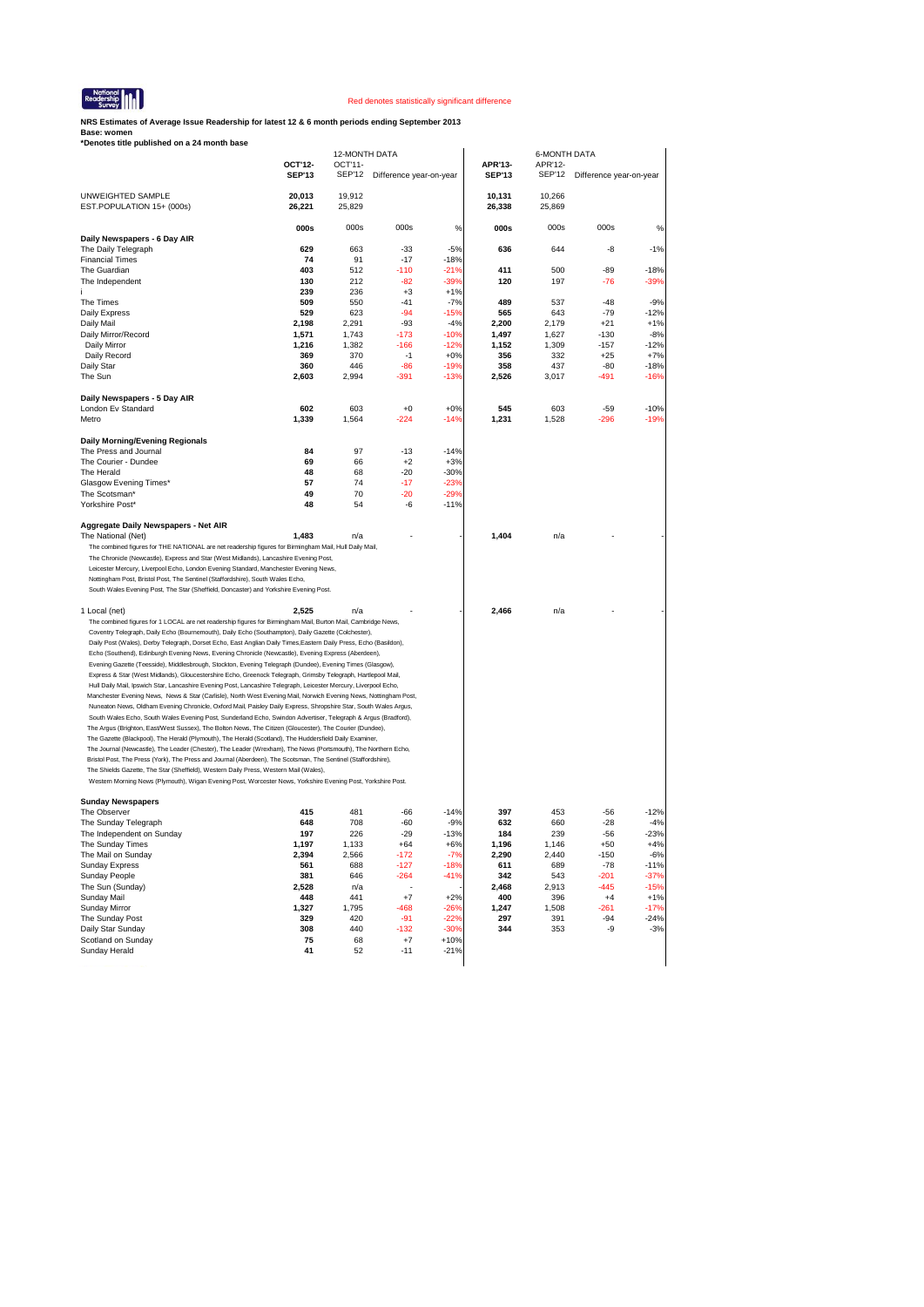

**NRS Estimates of Average Issue Readership for latest 12 & 6 month periods ending September 2013**

| *Denotes title published on a 24 month base                    |               |                          |                         |        |               |               |                         |        |  |
|----------------------------------------------------------------|---------------|--------------------------|-------------------------|--------|---------------|---------------|-------------------------|--------|--|
|                                                                | OCT'12-       | 12-MONTH DATA<br>OCT'11- |                         |        | APR'13-       | APR'12-       | <b>6-MONTH DATA</b>     |        |  |
|                                                                | <b>SEP'13</b> | <b>SEP'12</b>            | Difference year-on-year |        | <b>SEP'13</b> | <b>SEP'12</b> | Difference year-on-year |        |  |
| UNWEIGHTED SAMPLE                                              | 20,013        | 19,912                   |                         |        | 10,131        | 10,266        |                         |        |  |
| EST.POPULATION 15+ (000s)                                      | 26,221        | 25,829                   |                         |        | 26,338        | 25,869        |                         |        |  |
|                                                                | 000s          | 000s                     | 000s                    | $\%$   | 000s          | 000s          | 000s                    | %      |  |
| Newspaper Supplements: Weekday/Saturday<br>The Daily Telegraph |               |                          |                         |        |               |               |                         |        |  |
| <b>Telegraph Magazine</b>                                      | 735           | 761                      | $-27$                   | $-3%$  | 706           | 779           | $-73$                   | $-9%$  |  |
| Your Money                                                     | 420           | 433                      | $-13$                   | $-3%$  | 423           | 467           | $-44$                   | $-9%$  |  |
| <b>Financial Times</b>                                         |               |                          |                         |        |               |               |                         |        |  |
| FT Money                                                       | 52            | 53                       | $-1$                    | $-2%$  |               |               |                         |        |  |
| <b>The Guardian</b>                                            |               |                          |                         |        |               |               |                         |        |  |
| The Guide                                                      | 498           | 492                      | $+6$                    | $+1%$  | 508           | 481           | $+27$                   | $+6%$  |  |
| Money                                                          | 329           | 311                      | $+18$                   | $+6%$  | 339           | 286           | $+53$                   | $+18%$ |  |
| Weekend<br>The Independent                                     | 537           | 545                      | -8                      | $-1%$  | 570           | 532           | $+38$                   | $+7%$  |  |
| The Independent Magazine                                       | 142           | 166                      | $-24$                   | $-14%$ | 131           | 145           | $-14$                   | $-10%$ |  |
| The Times on Saturdays<br>The Times Magazine                   | 567           | 541                      | $+26$                   | $+5%$  | 567           | 532           | $+36$                   | $+7%$  |  |
| Saturday Review                                                | 514           | 511                      | $+2$                    | $+0%$  | 515           | 502           | $+13$                   | $+3%$  |  |
| <b>Daily Express</b>                                           |               |                          |                         |        |               |               |                         |        |  |
| Saturday                                                       | 555           | 625                      | $-70$                   | $-11%$ | 573           | 626           | $-53$                   | $-8%$  |  |
| <b>Daily Mail</b>                                              |               |                          |                         |        |               |               |                         |        |  |
| Weekend                                                        | 2,502         | 2,671                    | $-168$                  | $-6%$  | 2,471         | 2,548         | $-78$                   | $-3%$  |  |
| <b>Daily Mirror</b>                                            |               |                          |                         |        |               |               |                         |        |  |
| We Love TV!                                                    | 1,138         | 1,234                    | $-96$                   | $-8%$  | 1,174         | 1,190         | $-15$                   | $-1%$  |  |
| Daily Star                                                     |               |                          |                         |        |               |               |                         |        |  |
| Hot TV                                                         | 301           | 383                      | $-82$                   | $-21%$ | 307           | 381           | $-75$                   | $-20%$ |  |
| Daily Record                                                   |               |                          |                         |        |               |               |                         |        |  |
| Saturday Plus                                                  | 306           | 378                      | $-72$                   | $-19%$ | 287           | 323           | $-36$                   | $-11%$ |  |
| The Sun                                                        |               |                          |                         |        |               |               |                         |        |  |
| TV Magazine                                                    | 2,431         | 2,668                    | $-237$                  | $-9%$  | 2,375         | 2,714         | $-338$                  | $-12%$ |  |
| <b>Evening Standard</b>                                        |               |                          |                         |        |               |               |                         |        |  |
| <b>ES Magazine</b>                                             | 327           | 316                      | $+11$                   | $+3%$  | 306           | 286           | $+20$                   | $+7%$  |  |
|                                                                |               |                          |                         |        |               |               |                         |        |  |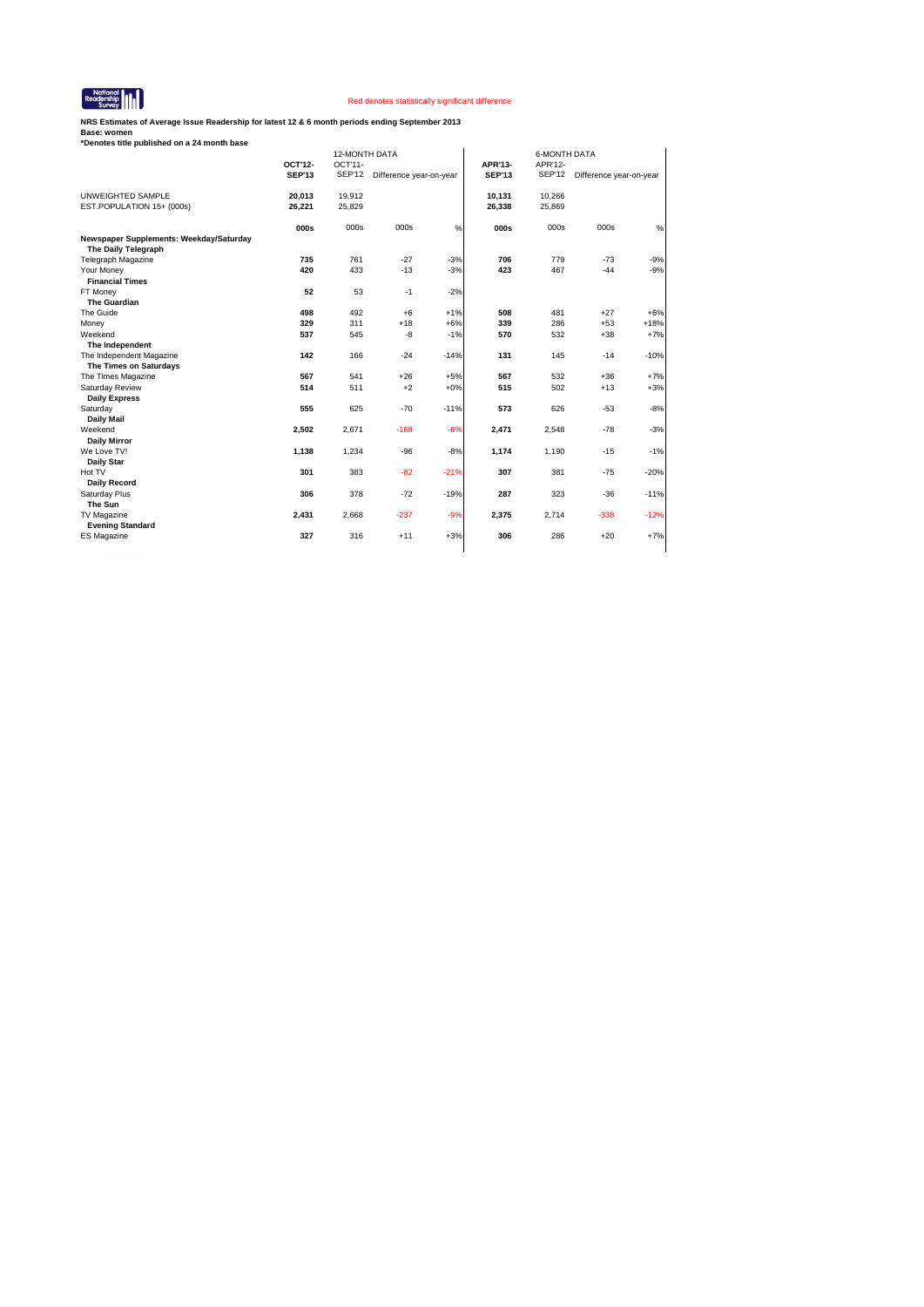

**NRS Estimates of Average Issue Readership for latest 12 & 6 month periods ending September 2013**

| *Denotes title published on a 24 month base |               |         |                                |        |               |                                |                                |        |  |
|---------------------------------------------|---------------|---------|--------------------------------|--------|---------------|--------------------------------|--------------------------------|--------|--|
|                                             | 12-MONTH DATA |         |                                |        |               | <b>6-MONTH DATA</b><br>APR'12- |                                |        |  |
|                                             | OCT'12-       | OCT'11- |                                |        | APR'13-       |                                |                                |        |  |
|                                             | <b>SEP'13</b> |         | SEP'12 Difference year-on-year |        | <b>SEP'13</b> |                                | SEP'12 Difference year-on-year |        |  |
| UNWEIGHTED SAMPLE                           | 20,013        | 19,912  |                                |        | 10,131        | 10,266                         |                                |        |  |
| EST.POPULATION 15+ (000s)                   | 26,221        | 25,829  |                                |        | 26,338        | 25,869                         |                                |        |  |
|                                             | 000s          | 000s    | 000s                           | %      | 000s          | 000s                           | 000s                           | %      |  |
| <b>Newspaper Supplements: Sunday</b>        |               |         |                                |        |               |                                |                                |        |  |
| The Observer                                |               |         |                                |        |               |                                |                                |        |  |
| The Observer Magazine                       | 368           | 363     | $+5$                           | $+1%$  | 386           | 370                            | $+16$                          | $+4%$  |  |
| Obs. Food Monthly                           | 373           | 415     | $-42$                          | $-10%$ | 385           | 403                            | $-18$                          | $-4%$  |  |
| The Sunday Telegraph                        |               |         |                                |        |               |                                |                                |        |  |
| Stella                                      | 508           | 532     | $-24$                          | $-5%$  | 507           | 485                            | $+21$                          | $+4%$  |  |
| <b>Business</b>                             | 270           | 255     | $+15$                          | $+6%$  | 272           | 249                            | $+23$                          | $+9%$  |  |
| Money                                       | 308           | 291     | $+18$                          | $+6%$  | 301           | 280                            | $+20$                          | $+7%$  |  |
| Seven                                       | 443           | 475     | $-32$                          | $-7%$  | 436           | 437                            | $-1$                           | $+0%$  |  |
| <b>Independent on Sunday</b>                |               |         |                                |        |               |                                |                                |        |  |
| The New Review                              | 135           | 159     | $-24$                          | $-15%$ | 133           | 166                            | $-33$                          | $-20%$ |  |
| <b>The Sunday Times</b>                     |               |         |                                |        |               |                                |                                |        |  |
| The Sunday Times Magazine                   | 1,017         | 986     | $+31$                          | $+3%$  | 1,027         | 1,006                          | $+21$                          | $+2%$  |  |
| Style                                       | 949           | 938     | $+11$                          | $+1%$  | 975           | 944                            | $+31$                          | $+3%$  |  |
| Culture                                     | 923           | 897     | $+26$                          | $+3%$  | 926           | 894                            | $+32$                          | $+4%$  |  |
| <b>Business</b>                             | 512           | 458     | $+54$                          | $+12%$ | 500           | 422                            | $+78$                          | $+19%$ |  |
| Money                                       | 592           | 534     | $+58$                          | $+11%$ | 588           | 514                            | $+74$                          | $+14%$ |  |
| <b>Mail on Sunday</b>                       |               |         |                                |        |               |                                |                                |        |  |
| You                                         | 2,038         | 2,232   | $-194$                         | $-9%$  | 1,938         | 2,140                          | $-202$                         | $-9%$  |  |
| Event                                       | 1,701         | 1,874   | $-173$                         | $-9%$  | 1,566         | 1,784                          | $-217$                         | $-12%$ |  |
| <b>Sunday Express</b>                       |               |         |                                |        |               |                                |                                |        |  |
| S' Magazine                                 | 463           | 553     | $-90$                          | $-16%$ | 474           | 560                            | $-85$                          | $-15%$ |  |
| Sunday Express' Financial                   | 225           | 275     | $-50$                          | $-18%$ | 217           | 270                            | $-53$                          | $-20%$ |  |
| <b>Sunday People</b>                        |               |         |                                |        |               |                                |                                |        |  |
| Take It Easy!                               | 315           | 551     | $-236$                         | $-43%$ | 300           | 474                            | $-173$                         | $-37%$ |  |
| The Sun (Sunday)                            |               |         |                                |        |               |                                |                                |        |  |
| Fabulous                                    | 2,030         | 2,417   | $-387$                         | $-16%$ | 1,973         | 2,358                          | $-385$                         | $-16%$ |  |
| <b>Sunday Mail</b>                          |               |         |                                |        |               |                                |                                |        |  |
| Seven Days                                  | 375           | 374     | $+1$                           | $+0%$  | 314           | 326                            | $-13$                          | $-4%$  |  |
| <b>Sunday Mirror</b>                        |               |         |                                |        |               |                                |                                |        |  |
| <b>Holidays and Getaways</b>                | 882           | 1,246   | $-364$                         | $-29%$ | 857           | 1.069                          | $-213$                         | $-20%$ |  |
| Notebook                                    |               |         |                                |        | 832           | n/a                            | ٠                              |        |  |
|                                             | 832           |         | $\overline{\phantom{a}}$       |        |               |                                |                                |        |  |
|                                             |               | n/a     |                                |        |               |                                |                                |        |  |
| Daily Star Sunday<br>OK! Extra              | 248           | 338     | $-91$                          | $-27%$ | 266           | 263                            | $+3$                           | $+1%$  |  |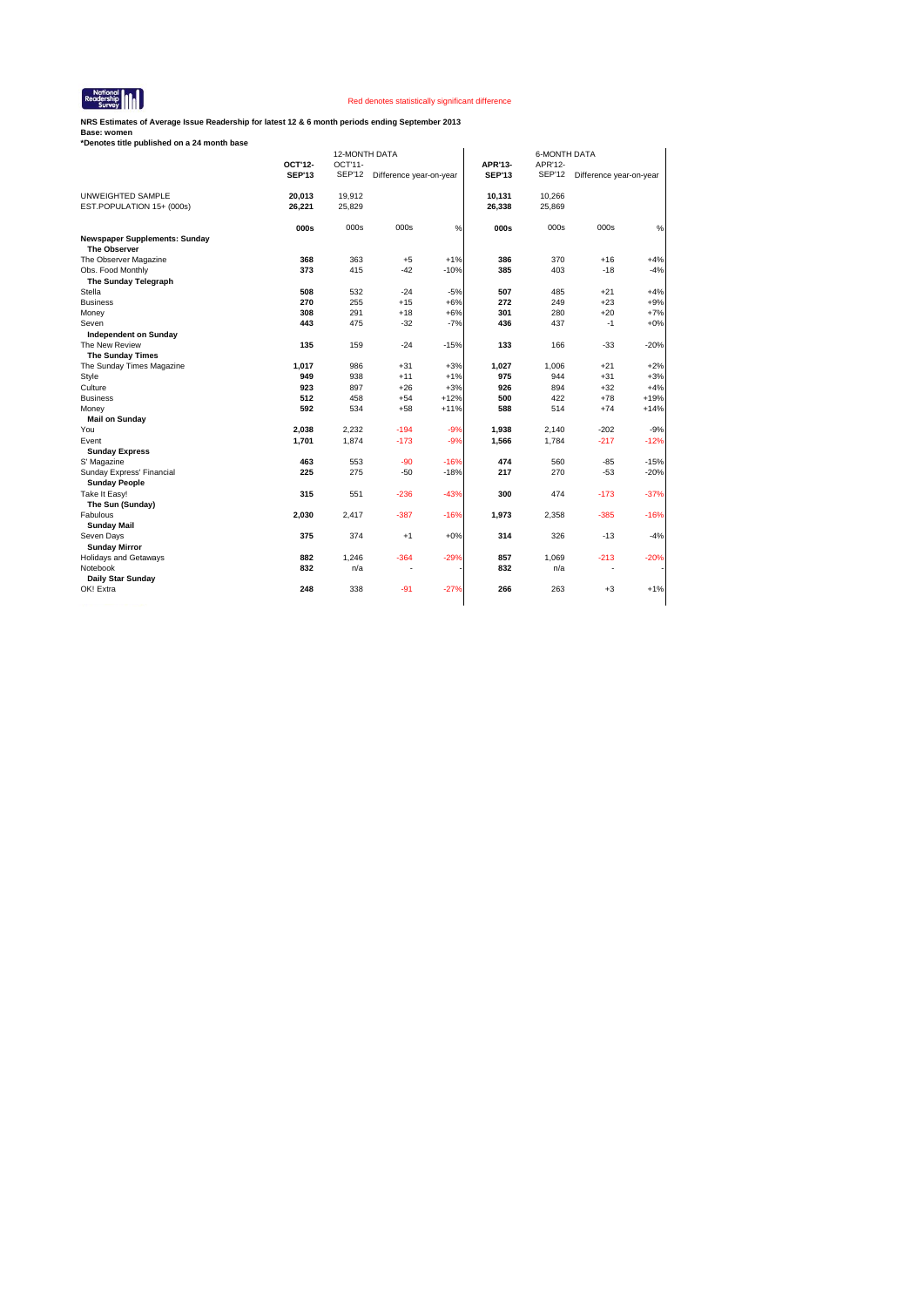

**NRS Estimates of Average Issue Readership for latest 12 & 6 month periods ending September 2013**

| *Denotes title published on a 24 month base |               |                          |                         |         |                          |                          |                         |        |  |
|---------------------------------------------|---------------|--------------------------|-------------------------|---------|--------------------------|--------------------------|-------------------------|--------|--|
|                                             | OCT'12-       | 12-MONTH DATA<br>OCT'11- |                         |         | <b>6-MONTH DATA</b>      |                          |                         |        |  |
|                                             | <b>SEP'13</b> | SEP'12                   | Difference year-on-year |         | APR'13-<br><b>SEP'13</b> | APR'12-<br><b>SEP'12</b> | Difference year-on-year |        |  |
|                                             |               |                          |                         |         |                          |                          |                         |        |  |
| UNWEIGHTED SAMPLE                           | 20,013        | 19,912                   |                         |         | 10,131                   | 10,266                   |                         |        |  |
| EST.POPULATION 15+ (000s)                   | 26,221        | 25,829                   |                         |         | 26,338                   | 25,869                   |                         |        |  |
|                                             | 000s          | 000s                     | 000s                    | $\%$    | 000s                     | 000s                     | 000s                    | %      |  |
| <b>General Weekly Magazines</b>             |               |                          |                         |         |                          |                          |                         |        |  |
| Amateur Gardening*                          | 79            | 71                       | $+7$                    | $+10%$  |                          |                          |                         |        |  |
| Angler's Mail*                              | 28            | 35                       | $-7$                    | $-20%$  |                          |                          |                         |        |  |
| Angling Times*                              | 30            | 52                       | $-22$                   | $-42%$  |                          |                          |                         |        |  |
| Auto Express*                               | 32            | 15                       | $+17$                   | $+113%$ |                          |                          |                         |        |  |
| Autocar*                                    | 37            | 35                       | $+1$                    | $+3%$   |                          |                          |                         |        |  |
| Autosport*                                  | 19            | 16                       | $+3$                    | $+21%$  |                          |                          |                         |        |  |
| The Big Issue                               | 221           | 253                      | $-33$                   | $-13%$  | 204                      | 253                      | $-49$                   | $-19%$ |  |
| Country Life*                               | 98            | 115                      | $-18$                   | $-15%$  |                          |                          |                         |        |  |
| Horse and Hound                             | 136           | 188                      | $-52$                   | $-28%$  |                          |                          |                         |        |  |
| Kerrang!                                    | 110           | 165                      | $-55$                   | $-33%$  |                          |                          |                         |        |  |
| Match!*                                     | 35            | 47                       | $-12$                   | $-25%$  |                          |                          |                         |        |  |
| Motorcycle News                             | 49            | 60                       | $-11$                   | $-18%$  |                          |                          |                         |        |  |
| <b>New Scientist</b>                        | 163           | 127                      | $+36$                   | $+28%$  |                          |                          |                         |        |  |
| NME/New Musical Express*                    | 83            | 86                       | $-2$                    | $-3%$   |                          |                          |                         |        |  |
| <b>Nuts</b>                                 | 36            | 68                       | $-32$                   | $-47%$  |                          |                          |                         |        |  |
| Radio Times                                 | 1,004         | 1,201                    | $-197$                  | $-16%$  | 929                      | 1.166                    | $-237$                  | $-20%$ |  |
| The TES/Times Ed Sup                        | 217           | 234                      | $-17$                   | $-7%$   |                          |                          |                         |        |  |
| Time Out                                    | 262           | 114                      | $+148$                  | +129%   |                          |                          |                         |        |  |
| <b>Total TV Guide</b>                       | 341           | 382                      | $-41$                   | $-11%$  |                          |                          |                         |        |  |
| TV & Satellite Week                         | 272           | 264                      | $+7$                    | $+3%$   |                          |                          |                         |        |  |
| TV Choice                                   | 1,278         | 1,265                    | $+13$                   | $+1%$   | 1,320                    | 1,254                    | $+66$                   | $+5%$  |  |
| TV Easy                                     | 243           | 268                      | $-24$                   | $-9%$   |                          |                          |                         |        |  |
| TV Times                                    | 765           | 819                      | $-55$                   | $-7%$   | 706                      | 724                      | $-18$                   | $-2%$  |  |
| The Week                                    | 177           | 201                      | $-25$                   | $-12%$  |                          |                          |                         |        |  |
| What's on TV                                | 2,019         | 2,230                    | $-211$                  | $-9%$   | 2,003                    | 2,188                    | $-184$                  | $-8%$  |  |
| Zoo                                         | 26            | 34                       | $-8$                    | $-23%$  |                          |                          |                         |        |  |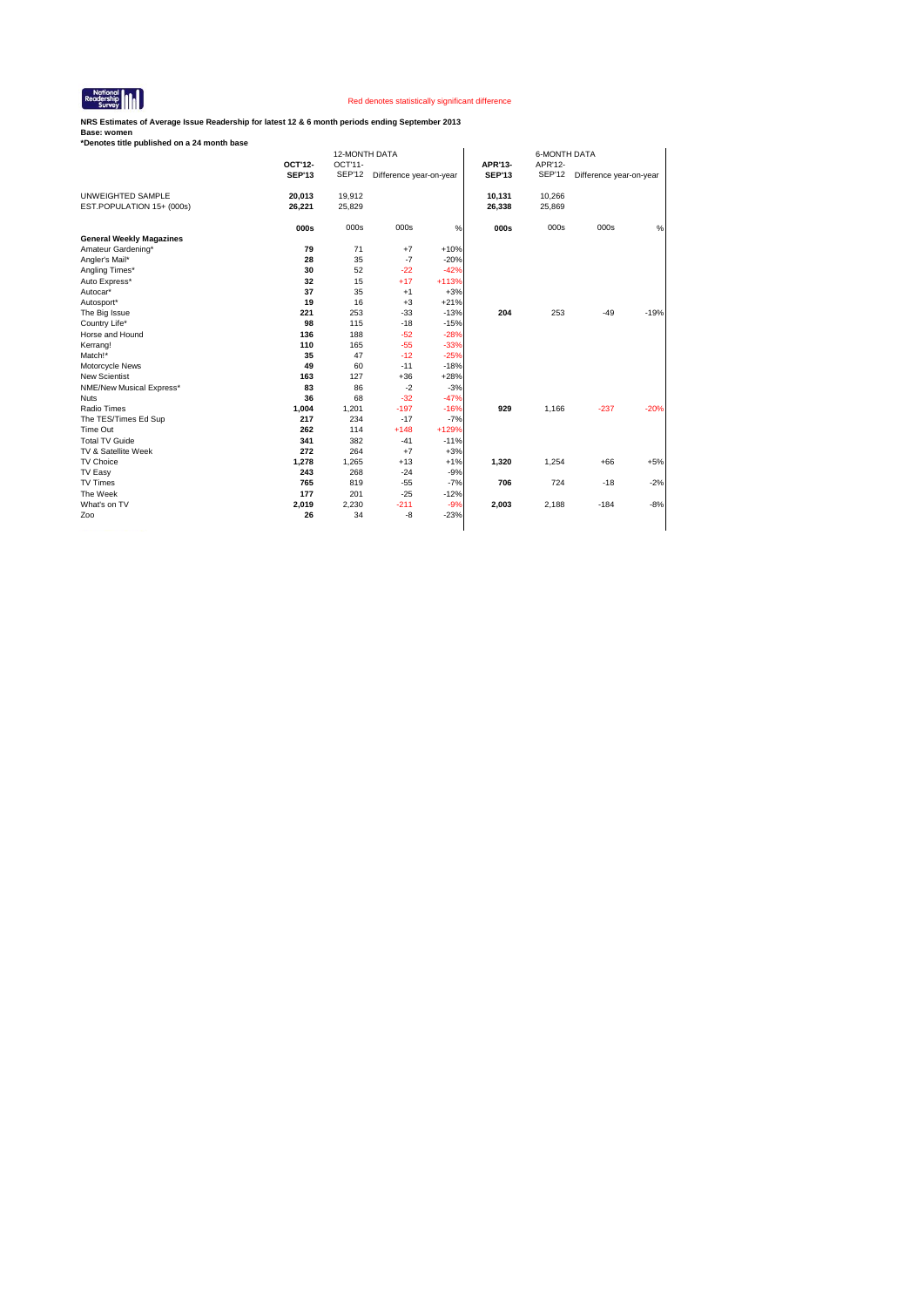

**NRS Estimates of Average Issue Readership for latest 12 & 6 month periods ending September 2013**

| *Denotes title published on a 24 month base |               |               |                         |        |               |                     |                         |        |  |
|---------------------------------------------|---------------|---------------|-------------------------|--------|---------------|---------------------|-------------------------|--------|--|
|                                             |               | 12-MONTH DATA |                         |        |               | <b>6-MONTH DATA</b> |                         |        |  |
|                                             | OCT'12-       | OCT'11-       |                         |        | APR'13-       | APR'12-             |                         |        |  |
|                                             | <b>SEP'13</b> | <b>SEP'12</b> | Difference year-on-year |        | <b>SEP'13</b> | <b>SEP'12</b>       | Difference year-on-year |        |  |
| UNWEIGHTED SAMPLE                           | 20,013        | 19,912        |                         |        | 10,131        | 10,266              |                         |        |  |
| EST.POPULATION 15+ (000s)                   | 26,221        | 25,829        |                         |        | 26,338        | 25,869              |                         |        |  |
|                                             |               |               |                         |        |               |                     |                         |        |  |
|                                             | 000s          | 000s          | 000s                    | %      | 000s          | 000s                | 000s                    | %      |  |
| <b>Women's Weekly Magazines</b>             |               |               |                         |        |               |                     |                         |        |  |
| Bella                                       | 453           | 565           | $-112$                  | $-20%$ | 385           | 487                 | $-102$                  | $-21%$ |  |
| Best                                        | 367           | 474           | $-107$                  | $-23%$ | 360           | 400                 | $-40$                   | $-10%$ |  |
| Chat                                        | 893           | 1,022         | $-128$                  | $-13%$ | 937           | 982                 | $-45$                   | $-5%$  |  |
| Closer                                      | 1,135         | 1,390         | $-255$                  | $-18%$ | 1,108         | 1,407               | -299                    | $-21%$ |  |
| Full House                                  | 223           | 302           | $-79$                   | $-26%$ |               |                     |                         |        |  |
| Grazia                                      | 364           | 426           | $-63$                   | $-15%$ | 343           | 424                 | $-81$                   | $-19%$ |  |
| Heat                                        | 943           | 1,216         | $-272$                  | $-22%$ | 993           | 1,171               | $-178$                  | $-15%$ |  |
| Hello!                                      | 1,081         | 1,208         | $-126$                  | $-10%$ | 1,079         | 1,174               | $-95$                   | $-8%$  |  |
| Inside Soap                                 | 435           | 518           | $-83$                   | $-16%$ |               |                     |                         |        |  |
| Look                                        | 409           | 561           | $-151$                  | $-27%$ | 363           | 558                 | $-195$                  | $-35%$ |  |
| Love It!                                    | 361           | 537           | $-176$                  | $-33%$ |               |                     |                         |        |  |
| My Weekly                                   | 203           | 235           | $-33$                   | $-14%$ |               |                     |                         |        |  |
| New!                                        | 524           | 605           | $-81$                   | $-13%$ | 479           | 587                 | $-108$                  | $-18%$ |  |
| Now                                         | 615           | 800           | $-184$                  | $-23%$ | 605           | 848                 | $-243$                  | $-29%$ |  |
| OK!                                         | 1,466         | 1,818         | $-352$                  | $-19%$ | 1,514         | 1,786               | $-272$                  | $-15%$ |  |
| People's Friend                             | 372           | 422           | $-50$                   | $-12%$ | 449           | 376                 | $+72$                   | $+19%$ |  |
| Pick Me Up                                  | 603           | 785           | $-182$                  | $-23%$ | 641           | 734                 | $-93$                   | $-13%$ |  |
| <b>Real People</b>                          | 323           | 439           | $-116$                  | $-26%$ |               |                     |                         |        |  |
| Reveal                                      | 458           | 671           | $-213$                  | $-32%$ | 426           | 662                 | $-236$                  | $-36%$ |  |
| Star                                        | 287           | 366           | $-78$                   | $-21%$ |               |                     |                         |        |  |
| Take a Break                                | 2,080         | 2,192         | $-112$                  | $-5%$  | 2,075         | 2,108               | $-33$                   | $-2%$  |  |
| That's Life!                                | 641           | 675           | $-34$                   | $-5%$  | 680           | 642                 | $+37$                   | $+6%$  |  |
| Woman                                       | 480           | 529           | $-49$                   | $-9%$  | 434           | 511                 | $-77$                   | $-15%$ |  |
| Woman's Own                                 | 669           | 750           | $-82$                   | $-11%$ | 653           | 716                 | $-63$                   | $-9%$  |  |
| Woman's Weekly                              | 659           | 705           | $-46$                   | $-6%$  | 661           | 633                 | $+28$                   | $+4%$  |  |
|                                             |               |               |                         |        |               |                     |                         |        |  |
| <b>General Fortnightly Magazines</b>        |               |               |                         |        |               |                     |                         |        |  |
| Private Eye                                 | 308           | 324           | $-16$                   | $-5%$  | 291           | 322                 | $-31$                   | $-10%$ |  |
| <b>Women's Fortnightly Magazines</b>        |               |               |                         |        |               |                     |                         |        |  |
| All About Soap                              | 370           | 459           | $-89$                   | $-19%$ |               |                     |                         |        |  |
| Soaplife                                    | 351           | 341           | $+11$                   | $+3%$  |               |                     |                         |        |  |
| Yours                                       | 352           | 418           | $-65$                   | $-16%$ | 348           | 371                 | $-24$                   | $-6%$  |  |
|                                             |               |               |                         |        |               |                     |                         |        |  |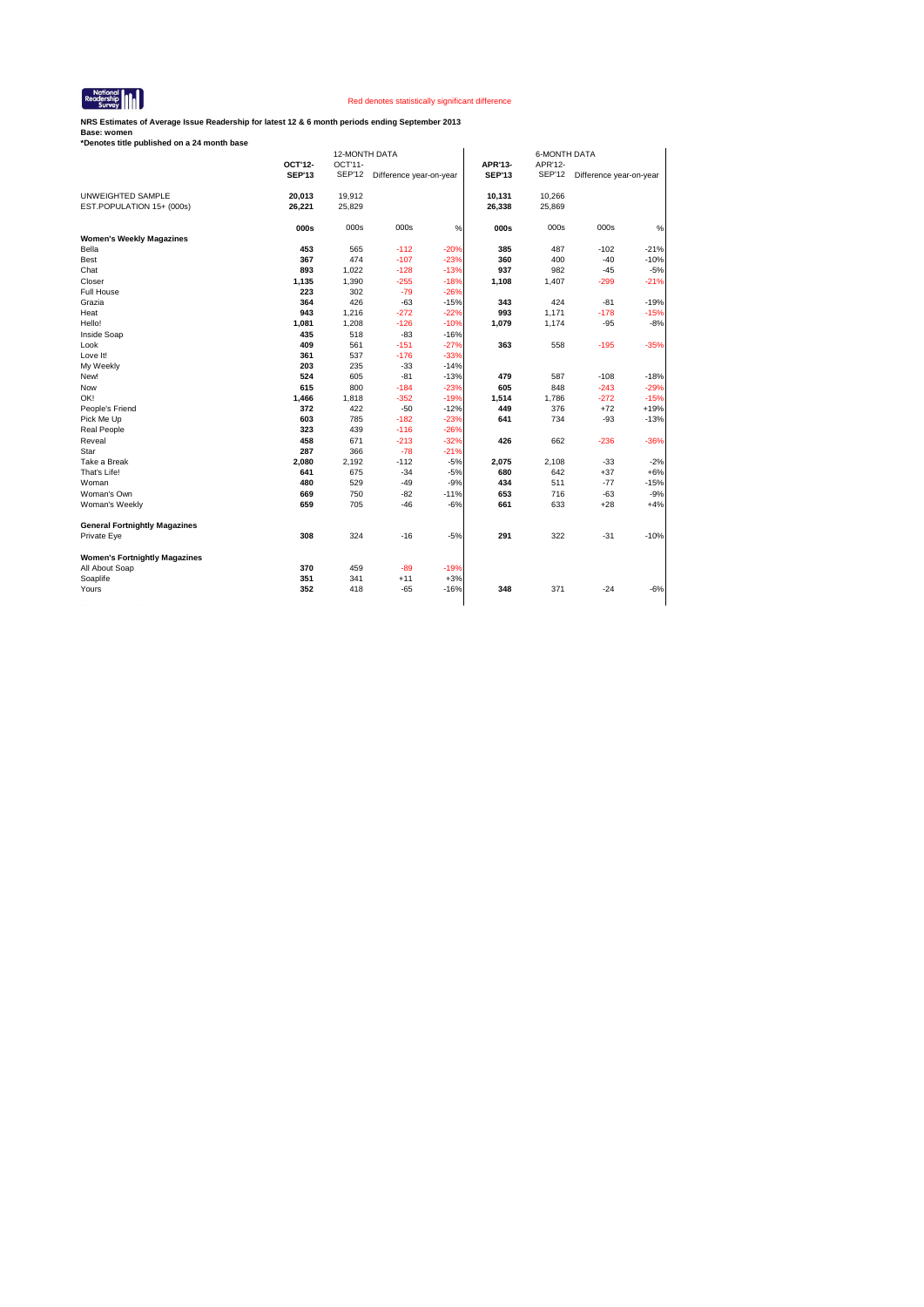

**NRS Estimates of Average Issue Readership for latest 12 & 6 month periods ending September 2013**

|                                                                                                            |               | 12-MONTH DATA |                         |        |               | <b>6-MONTH DATA</b> |                         |        |
|------------------------------------------------------------------------------------------------------------|---------------|---------------|-------------------------|--------|---------------|---------------------|-------------------------|--------|
|                                                                                                            | OCT'12-       | OCT'11-       |                         |        | APR'13-       | APR'12-             |                         |        |
|                                                                                                            | <b>SEP'13</b> | <b>SEP'12</b> | Difference year-on-year |        | <b>SEP'13</b> | <b>SEP'12</b>       | Difference year-on-year |        |
|                                                                                                            |               |               |                         |        |               |                     |                         |        |
| UNWEIGHTED SAMPLE                                                                                          | 20,013        | 19,912        |                         |        | 10,131        | 10,266              |                         |        |
| EST.POPULATION 15+ (000s)                                                                                  | 26,221        | 25,829        |                         |        | 26,338        | 25,869              |                         |        |
|                                                                                                            | 000s          | 000s          | 000s                    | %      | 000s          | 000s                | 000s                    | %      |
| <b>General Monthly Magazines</b>                                                                           |               |               |                         |        |               |                     |                         |        |
| <b>BBC Gardeners' World</b>                                                                                | 737           | 771           | $-34$                   | $-4%$  | 855           | 781                 | $+74$                   | $+9%$  |
| <b>BBC History Magazine</b>                                                                                | 125           | 86            | $+39$                   | $+46%$ |               |                     |                         |        |
| <b>BBC Music Magazine*</b>                                                                                 | 91            | 105           | $-15$                   | $-14%$ |               |                     |                         |        |
| <b>BBC Top Gear</b>                                                                                        | 271           | 278           | $-7$                    | $-3%$  | 305           | 235                 | $+70$                   | $+30%$ |
| <b>BBC Wildlife</b>                                                                                        | 157           | 126           | $+32$                   | $+25%$ |               |                     |                         |        |
| <b>Bike</b>                                                                                                | 51            | 39            | $+12$                   | $+32%$ |               |                     |                         |        |
| Car*                                                                                                       | 19            | 29            | $-10$                   | $-35%$ |               |                     |                         |        |
| <b>Classic Cars</b>                                                                                        | 85            | 65            | $+20$                   | $+31%$ |               |                     |                         |        |
| Digital Photo                                                                                              | 98            | 66            | $+33$                   | $+50%$ |               |                     |                         |        |
| Empire                                                                                                     | 199           | 217           | $-17$                   | $-8%$  | 200           | 238                 | $-38$                   | $-16%$ |
| Esquire*                                                                                                   | 41            | 34            | $+6$                    | $+18%$ |               |                     |                         |        |
| Evo*                                                                                                       | 18            | 21            | $-3$                    | $-13%$ |               |                     |                         |        |
| F1 Racing                                                                                                  | 96            | 131           | $-34$                   | $-26%$ | 105           | 137                 | $-32$                   | $-23%$ |
| <b>FHM</b>                                                                                                 | 83            | 122           | $-39$                   | $-32%$ | 58            | 122                 | -63                     | $-52%$ |
| The Field*                                                                                                 | 53            | 59            | $-6$                    | $-10%$ |               |                     |                         |        |
| FourFourTwo                                                                                                | 47            | 29            | $+18$                   | $+62%$ | 42            | 23                  | $+19$                   | $+79%$ |
| Garden Answers*                                                                                            | 60            | 81            | $-21$                   | $-26%$ |               |                     |                         |        |
| <b>Golf Monthly</b>                                                                                        | 62            | 61            | $+1$                    | $+1%$  | 60            | 54                  | $+5$                    | $+10%$ |
| Golf World                                                                                                 | 36            | 32            | $+4$                    | $+13%$ |               |                     |                         |        |
| GQ                                                                                                         | 70            | 75            | $-4$                    | $-6%$  |               |                     |                         |        |
| High Life                                                                                                  | 94            | 98            | $-4$                    | $-4%$  |               |                     |                         |        |
| Land Rover Owner International*                                                                            | 41            | 43            | $-2$                    | $-5%$  |               |                     |                         |        |
| Men's Fitness                                                                                              | 46            | 66            | $-19$                   | $-29%$ | 39            | 82                  | $-42$                   | $-52%$ |
| Men's Health                                                                                               | 148           | 136           | $+12$                   | $+9%$  | 154           | 130                 | +24                     | $+18%$ |
| Mojo*                                                                                                      | 37            | 59            | $-22$                   | $-38%$ |               |                     |                         |        |
| National Geographic                                                                                        | 824           | 841           | $-17$                   | $-2%$  | 793           | 850                 | $-57$                   | $-7%$  |
| Performance Bikes*                                                                                         | 16            | 16            | $-1$                    | $-4%$  |               |                     |                         |        |
| Practical Boat Owner*                                                                                      | 20            | 34            | $-14$                   | $-40%$ |               |                     |                         |        |
| Practical Classics*                                                                                        | 42            | 28            | $+14$                   | $+49%$ |               |                     |                         |        |
| Practical Photography                                                                                      | 95            | 82            | $+13$                   | $+16%$ |               |                     |                         |        |
| Q                                                                                                          | 102           | 122           | $-20$                   | $-16%$ |               |                     |                         |        |
| Reader's Digest                                                                                            | 477           | 593           | $-116$                  | $-20%$ | 399           | 539                 | $-140$                  | $-26%$ |
| Ride*                                                                                                      | 30            | 34            | $-4$                    | $-11%$ |               |                     |                         |        |
| Rugby World                                                                                                | 80            | 87            | $-7$                    | $-9%$  |               |                     |                         |        |
| Runner's World                                                                                             | 185           | 159           | $+26$                   | $+17%$ |               |                     |                         |        |
| Saga Magazine                                                                                              | 782           | 902           | $-120$                  | $-13%$ | 755           | 814                 | $-59$                   | $-7%$  |
| Sporting Gun                                                                                               | 48            | 60            | $-12$                   | $-21%$ |               |                     |                         |        |
| Stuff*                                                                                                     | 16            | 33            | $-17$                   | $-52%$ |               |                     |                         |        |
| <b>Today's Golfer</b>                                                                                      | 32            | 31            | $+1$                    | $+4%$  |               |                     |                         |        |
| Top of the Pops Magazine*                                                                                  | 105           | 120           | $-15$                   | $-12%$ |               |                     |                         |        |
| <b>Total Film</b>                                                                                          | 108           | 120           | $-12$                   | $-10%$ |               |                     |                         |        |
| Trout and Salmon*                                                                                          | 23            | 30            | $-7$                    | $-23%$ |               |                     |                         |        |
| What Car?                                                                                                  | 127           | 110           | $+17$                   | $+15%$ | 143           | 92                  | $+51$                   | +56%   |
| <b>World Soccer</b>                                                                                        | 38            | 39            | $-1$                    | $-2%$  |               |                     |                         |        |
| Aggregate General Monthly Magazines - Net AIR                                                              |               |               |                         |        |               |                     |                         |        |
| Archant Life (Net)                                                                                         | 309           | 338           | $-28$                   | $-8%$  | 309           | 319                 | $-10$                   | $-3%$  |
| The combined figures for the ARCHANT TITLES are net readership figures for Cheshire Life, Lancashire Life, |               |               |                         |        |               |                     |                         |        |
| Derbyshire Life and Countryside and Yorkshire Life.                                                        |               |               |                         |        |               |                     |                         |        |
|                                                                                                            |               |               |                         |        |               |                     |                         |        |
|                                                                                                            |               |               |                         |        |               |                     |                         |        |